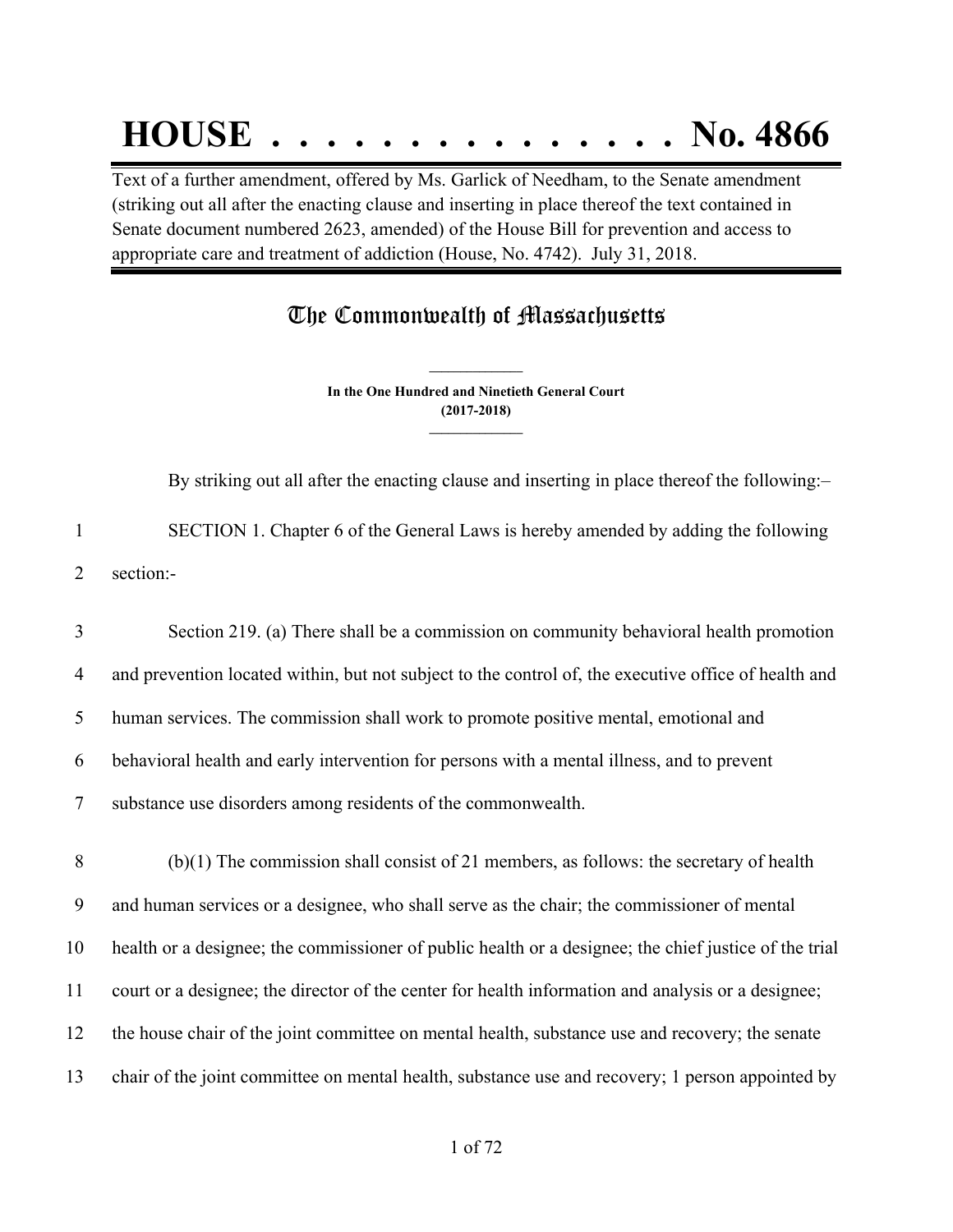| 14 | the speaker of the house; 1 person appointed by the senate president; 1 person appointed by the   |
|----|---------------------------------------------------------------------------------------------------|
| 15 | house minority leader; 1 person appointed by the senate minority leader; and 1 representative     |
| 16 | from each of the following 10 organizations: the Association for Behavioral Healthcare, Inc.; the |
| 17 | Massachusetts Association of Community Health Workers, Inc.; the Massachusetts Association        |
| 18 | for Mental Health, Inc.; the Massachusetts Organization for Addiction Recovery, Inc.; the         |
| 19 | Massachusetts Public Health Association; the Massachusetts Society for the Prevention of          |
| 20 | Cruelty to Children; the National Alliance on Mental Illness of Massachusetts, Inc.; the Social-  |
| 21 | Emotional Learning Alliance for Massachusetts, Inc.; the Freedman Center at William James         |
| 22 | College; and the Massachusetts chapter of the National Association of Social Workers, Inc.        |
| 23 | (2) Members of the commission shall serve for a term of 4 years, without compensation.            |
| 24 | Any member shall be eligible for reappointment. Vacancies shall be filled in accordance with      |
| 25 | paragraph (1) for the remainder of the unexpired term. Any member who is appointed by the         |
| 26 | governor may be removed by the governor for cause.                                                |
| 27 | (c) The commission may establish advisory committees to assist its work.                          |
| 28 | (d) The commission shall:                                                                         |
| 29 | (1) promote an understanding of: (i) the science of prevention; (ii) population health; (iii)     |
| 30 | risk and protective factors; (iv) social determinants of health; (v) evidence-based programming   |
| 31 | and policymaking; (vi) health equity; and (vii) trauma-informed care; provided that the           |
| 32 | commission may use, as a guide for its work, the recommendations of the report of the special     |
| 33 | commission on behavioral health promotion and upstream prevention established pursuant to         |
| 34 | section 193 of chapter 133 of the acts of 2016;                                                   |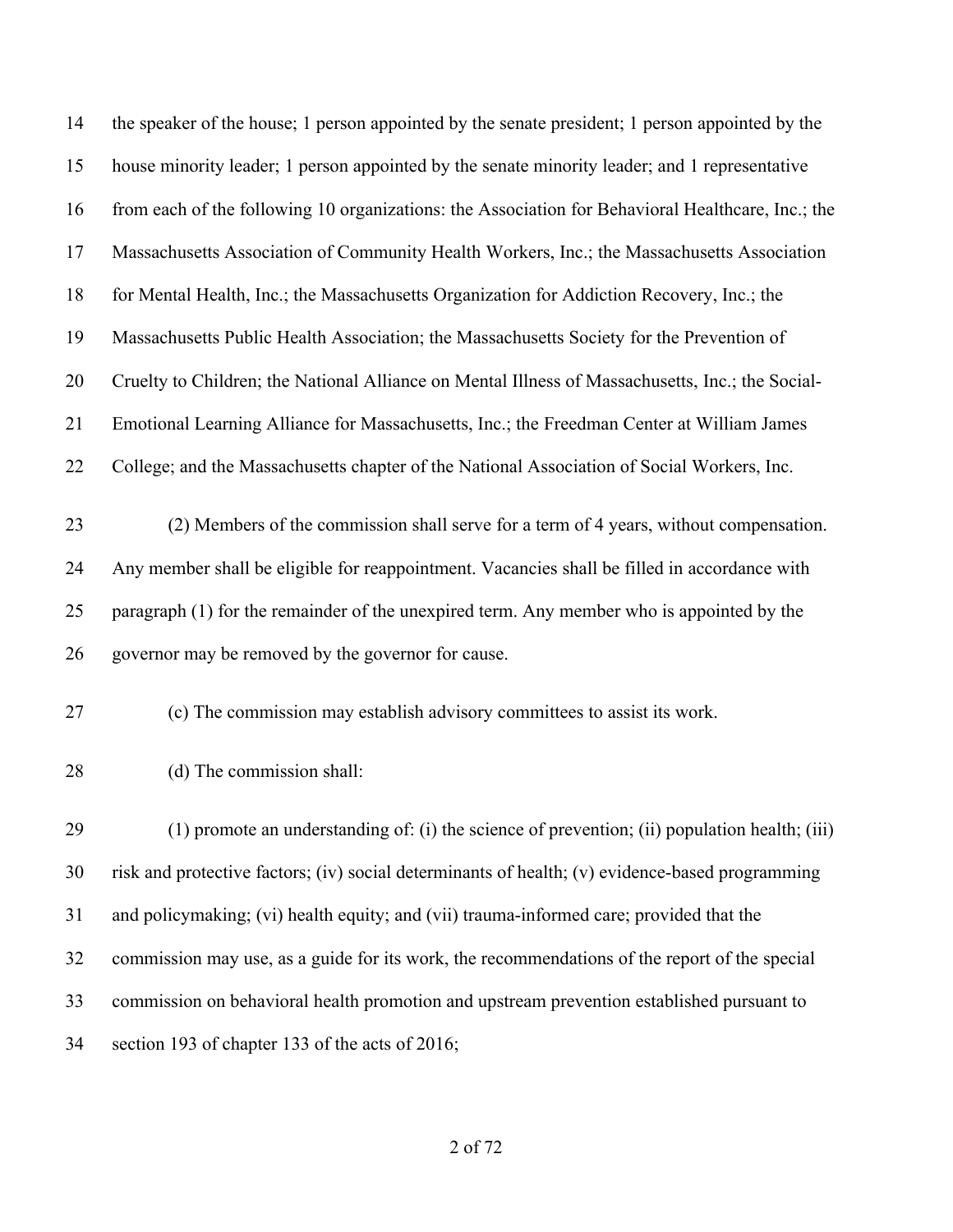(2) consult with the secretary of health and human services on grants from the community behavioral health promotion and prevention trust fund established in section 35EEE of chapter 10;

 (3) collaborate, as appropriate, with other active state commissions, including but not limited to the safe and supportive schools commission, the Ellen Story commission on postpartum depression and the commission on autism;

 (4) make recommendations to the legislature that: (i) promote behavioral health and prevention issues at the universal, selective and indicated levels; (ii) strengthen community or state-level promotion and prevention systems; advance the identification, selection and funding of evidence-based programs, practices or systems designed to promote behavioral health and early intervention for persons with a mental illness and to prevent substance use disorders; and (iv) reduce healthcare and other public costs through evidence-based promotion and prevention; provided that the commission may use state and local prevalence and cost data to ensure commission recommendations are data-informed and address risks at the universal, selective and indicated levels of prevention;

 (5) hold public hearings and meetings to accept comment from the general public and to seek advice from experts, including, but not limited to, those in the fields of neuroscience, public health, behavioral health, education and prevention science; and

 (6) submit an annual report to the legislature as provided in subsection (e) on the state of preventing substance use disorder and promoting behavioral health in the commonwealth.

 (e) Annually, not later than March 1, the commission shall file a report with the joint committee on health care financing and the joint committee on mental health, substance use and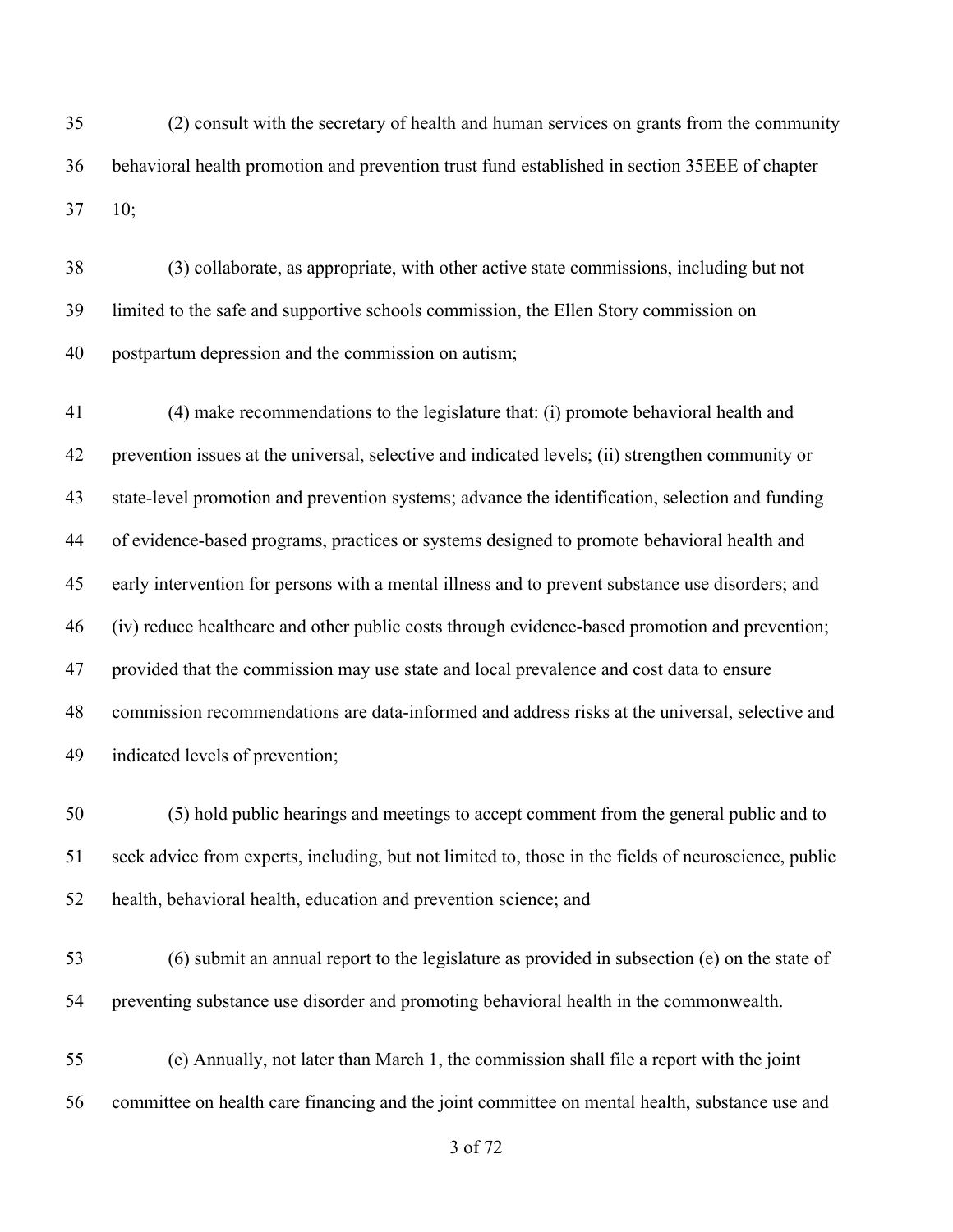recovery on its activities and any recommendations. The commission shall monitor the implementation of its recommendations and update recommendations to reflect current science and evidence-based practices.

 SECTION 2. Section 16R of chapter 6A of the General Laws, as appearing in the 2016 Official Edition, is hereby amended by inserting after the first paragraph the following paragraph:-

 If, after 14 days from the date that the team determines which services a child is eligible for, the team is unable to reach a consensus on the responsibility of payment, and the child is unable to access those services because of disagreement about responsibility for payment among state agencies and local education agencies, the child advocate shall be notified and shall have the authority to impose a binding temporary cost share agreement on those state agencies and local education agencies. The cost share agreement shall remain in effect until the child advocate is informed in writing of a permanent cost share or payment agreement having been implemented or until the child no longer qualifies for the services.

 SECTION 3. Said chapter 6A is hereby further amended by inserting after section 16Z the following 2 sections:-

 Section 16AA. (a) Subject to appropriation, the executive office of health and human services shall develop and implement a statewide program to provide remote consultations not less than 5 days a week to primary care practices, nurse practitioners and other health care providers who are providing care for persons who are over the age of 17 and are experiencing chronic pain; provided, however, that the remote consultations shall include, but not be limited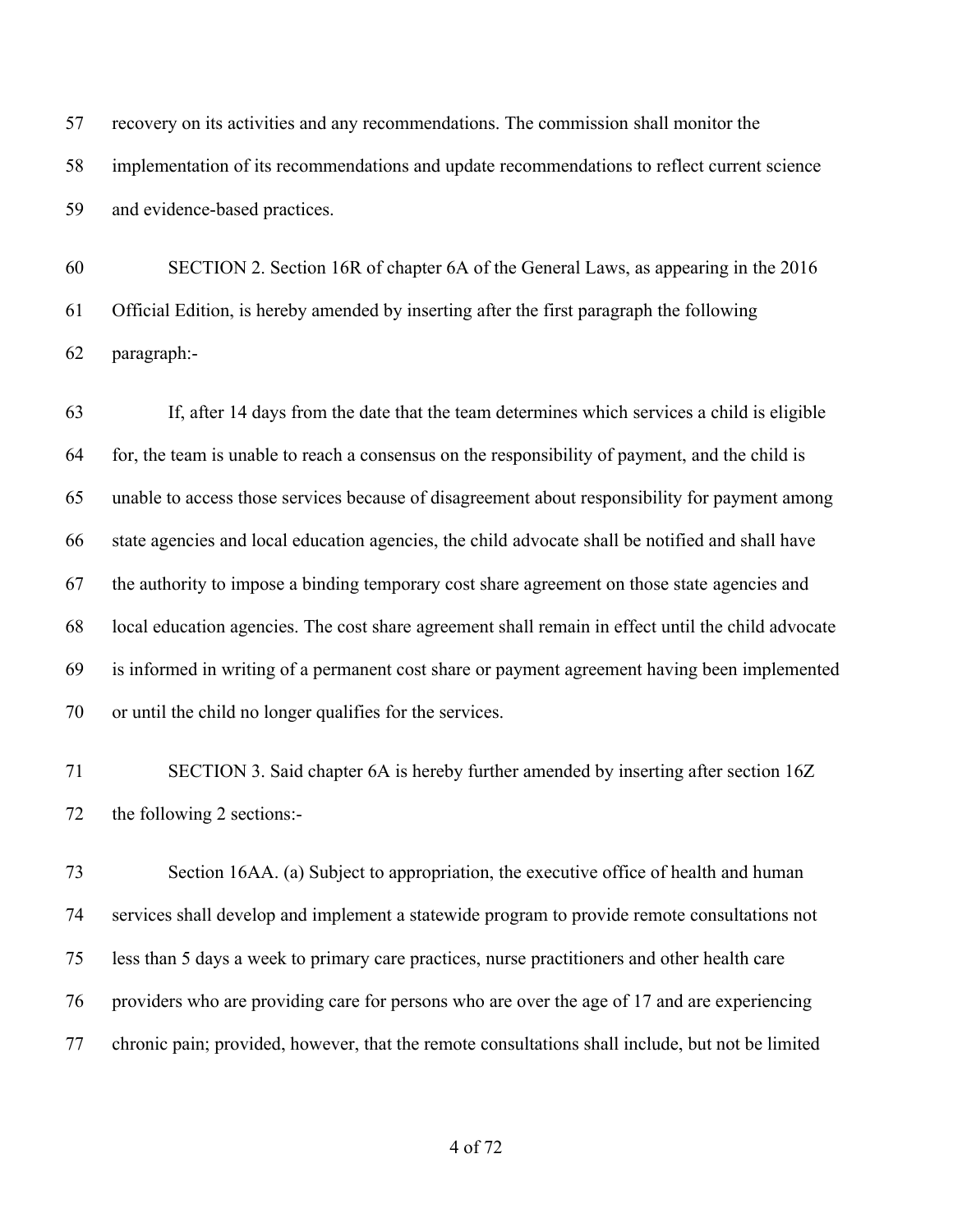to, support for screening, diagnosis, pain management strategies, pharmacological and non-pharmacological treatments and referrals for chronic pain.

 (b) Expenditures by the executive office of health and human services that are for the program and related to services provided on behalf of commercially-insured clients may be assessed by the secretary of health and human services on surcharge payors, as defined in section 64 of chapter 118E.

 Section 16BB. (a) Subject to appropriation, the executive office of health and human services shall develop and implement a statewide program to provide remote consultations available for not less than 5 days a week to primary care practices, nurse practitioners and other health care providers for persons over the age of 17 who exhibit symptoms of a substance use disorder. Consultation services shall include, but not be limited to, support of screening, diagnosis, treatment, other interventions and referrals for substance use disorder.

 (b) Expenditures by the executive office of health and human services that for the program are related to services provided on behalf of commercially-insured clients may be assessed by the secretary of health and human services on surcharge payors, as defined in section 64 of chapter 118E.

 SECTION 4. Section 15 of chapter 6D of the General Laws, as appearing in the 2016 Official Edition, is hereby amended by inserting after the word "abuse", in line 65, the following words:- ; pain management, including non-opioid and non-pharmaceutical pain management.

 SECTION 5. Said section 15 of said chapter 6D, as so appearing, is hereby further amended by inserting after the word "illnesses", in line 91, the following words:- , including chronic pain,.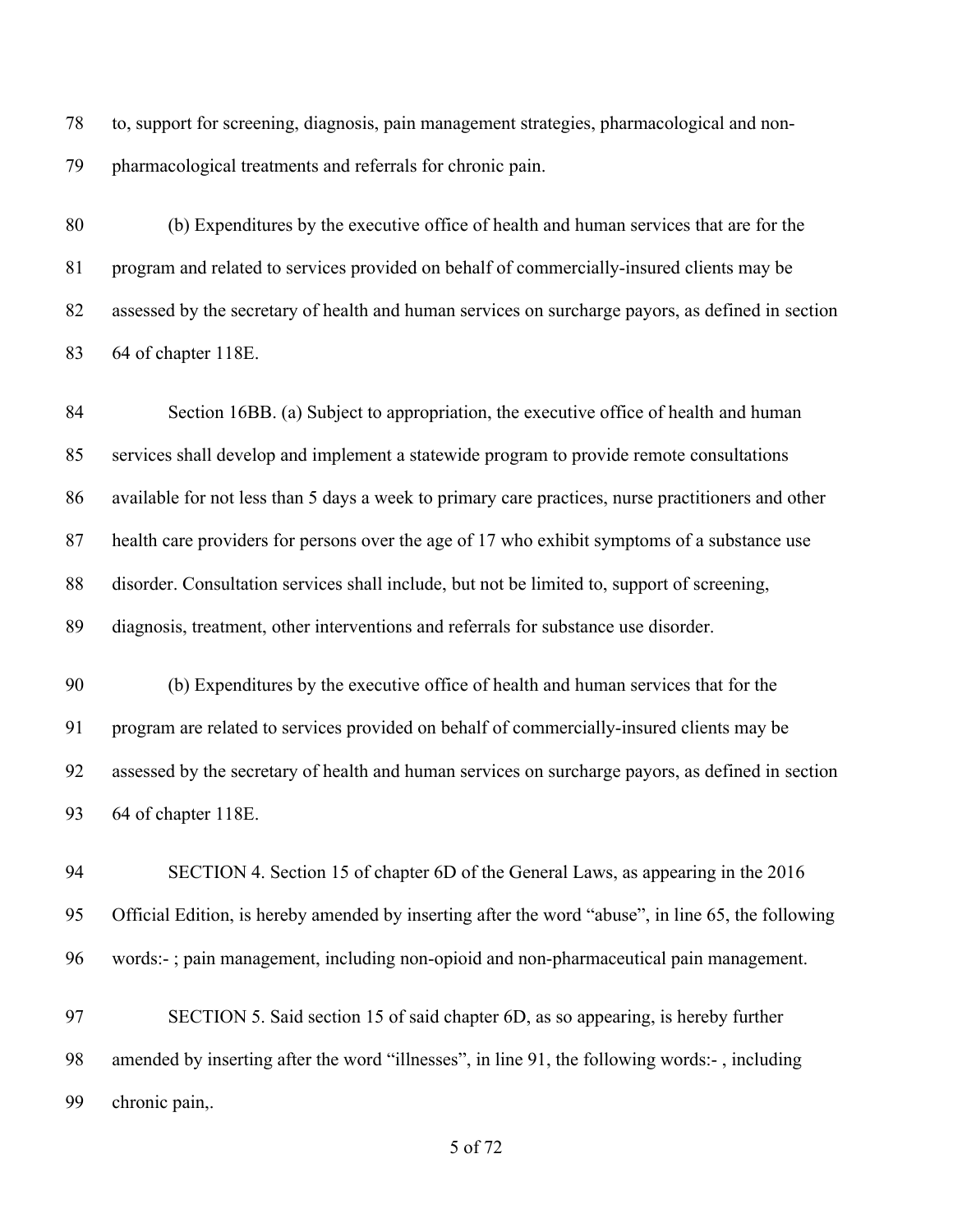SECTION 6. Said chapter 6D is hereby further amended by adding the following section:-

 Section 19. Subject to appropriation, the health policy commission, in consultation with the department of public health, shall create and administer an early childhood investment opportunity grant program for programs to support and care for families with substance exposed newborns, including the study of long-term effects of neonatal abstinence syndrome on children up to the age of 18. The program shall support a model that includes both medical services and traditionally non-reimbursed services and may support services provided in clinic settings or in- home visits. The commission shall report to the joint committee on mental health, substance use and recovery and the house and senate committees on ways and means not later than 12 months following completion of the grant program on the results of the programs and the findings of the study on the long-term effects of neonatal abstinence syndrome, including their effectiveness, efficiency, and sustainability.

 SECTION 7. Chapter 10 of the General Laws is hereby amended by inserting after section 35FFF, inserted by section 1 of chapter 91 of the acts of 2018, the following section:-

 Section 35GGG. (a) There shall be established and set up on the books of the commonwealth a Community Behavioral Health Promotion and Prevention Trust Fund. The purpose of the fund shall be to promote positive mental, emotional and behavioral health among children and young adults and to prevent substance use disorders among children and young adults.

 (b) The fund shall be administered by the secretary of health and human services who, in consultation with the community behavioral health promotion and prevention commission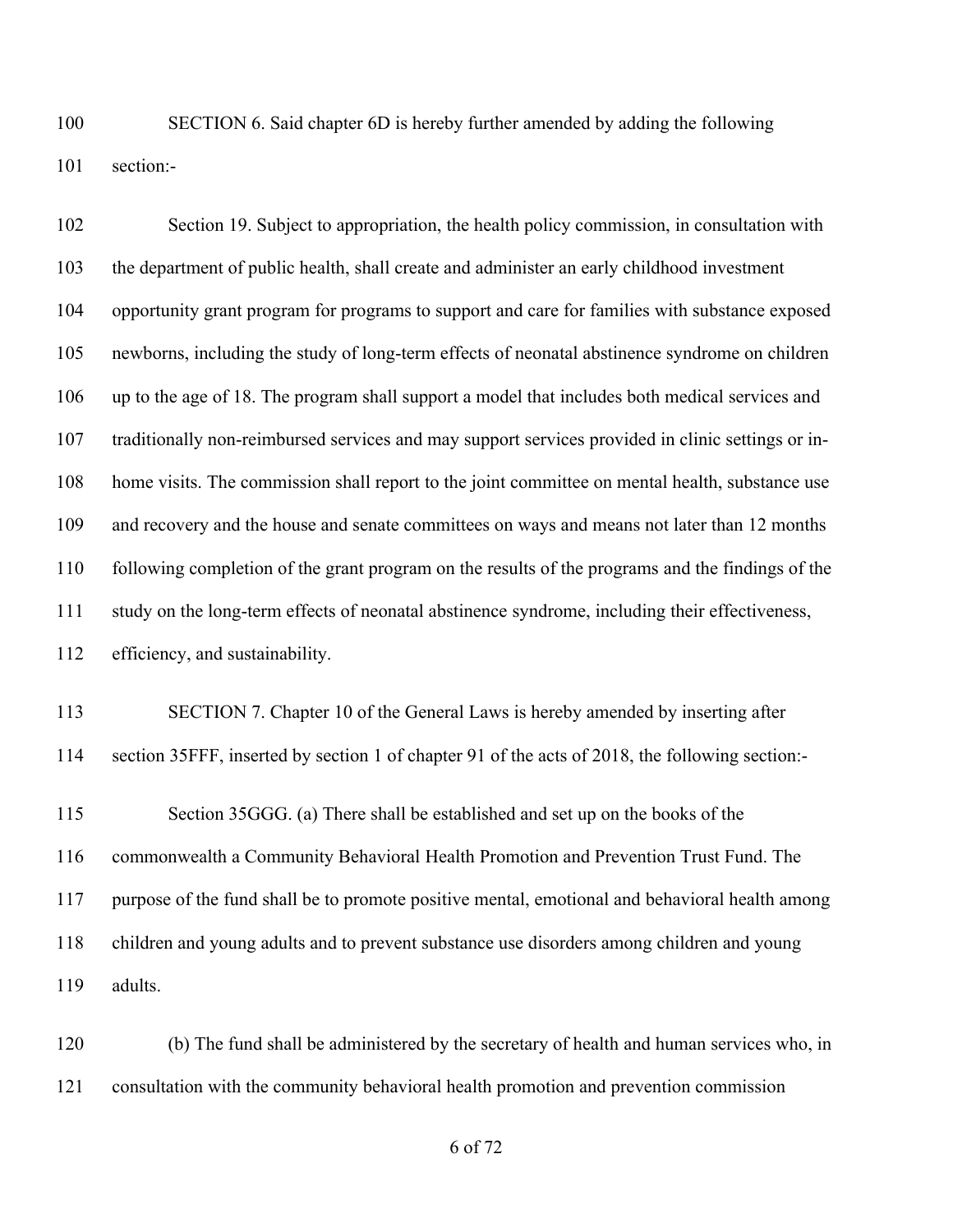established in section 219 of chapter 6, shall issue grants from the fund to community organizations to establish or support evidence-based and evidence-informed programs for children and young adults. The community organizations may include, but not be limited to, public and private agencies, community coalitions and other entities that offer resources or support to children or young adults. A community organization or coalition may include more 127 than one community.

 (c) The secretary of health and human services shall establish application procedures and evidence-based and evidence-informed criteria upon which to base approval or disapproval of a proposal for a grant under this section. The criteria may include, but are not limited to, the following:

 (i) programs that educate children and young adults on addiction, substance misuse and other risky behaviors and that identify and support children and young adults at risk for alcohol or substance misuse; (ii) programs that use evidence-based or evidence-informed prevention programs, early detection protocols and policies, risk assessment tools or counseling in a community setting; (iii) support for underserved populations of children and young adults including, but not limited to, children with multiple adverse childhood experiences; (iv) programs that offer culturally and linguistically competent services that meet the needs of the 139 population to be served; and (v) programs that employ the science of prevention, including, but not limited to, consideration of population health, risk and protective factors, social determinants of health, health equity, adverse childhood experiences and trauma-informed care.

 (d) The secretary may use the fund for necessary and reasonable administrative and personnel costs related to administering the grants, including providing funds to the department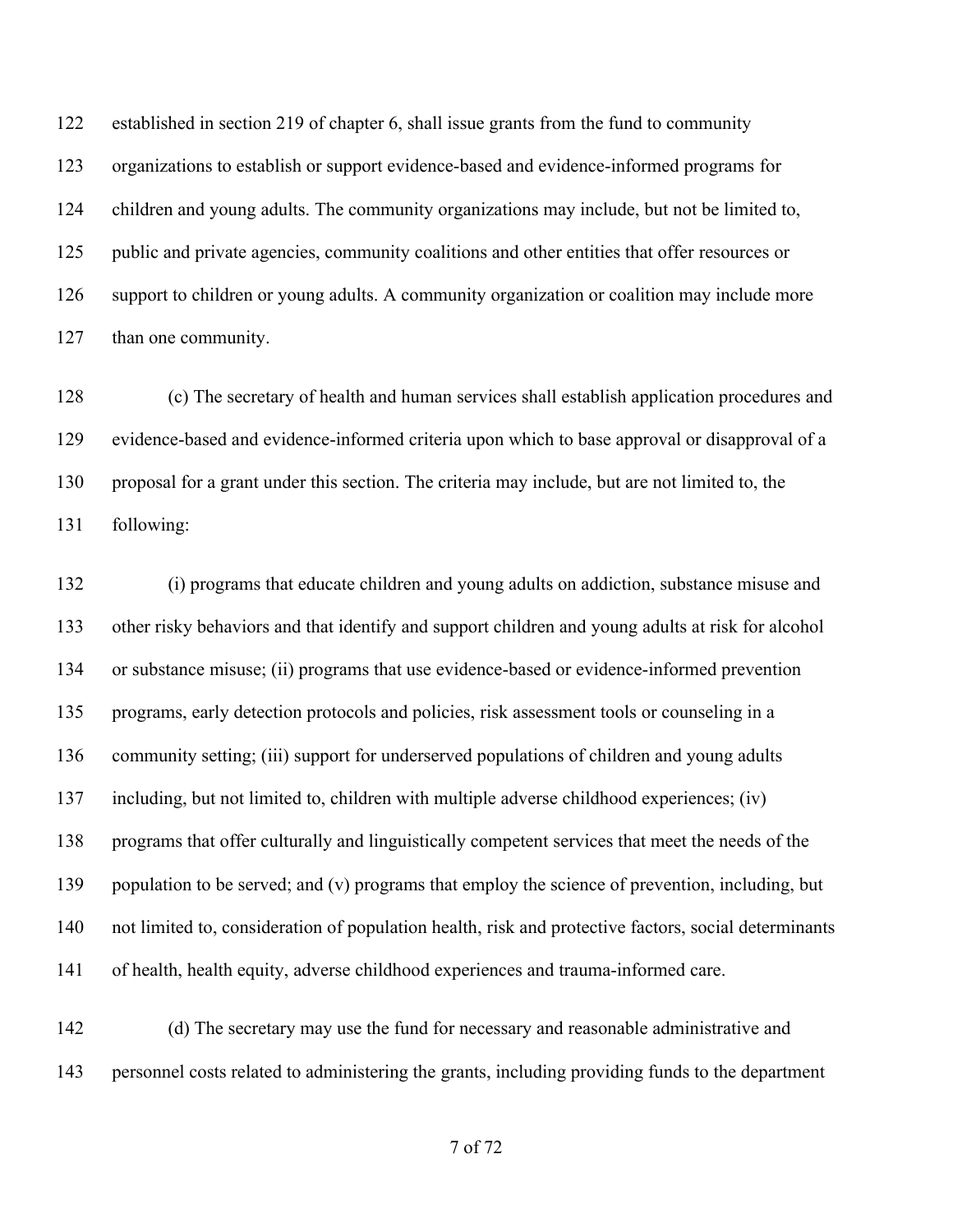of public health to provide technical assistance, training and guidance to support applicants in completing grant applications and to grantees to develop and evaluate programs. Expenditures made pursuant to this subsection may not exceed, in 1 fiscal year, 5 per cent of the total amount deposited into the fund during that fiscal year. The fund shall consist of revenue from appropriations or other money authorized by the general court and specifically designated to be credited to the fund and revenue from private sources including, but not limited to, grants, gifts and donations received by the commonwealth that are specifically designated to be credited to the fund. Amounts credited to the fund shall not be subject to further appropriation and any money remaining in the fund at the end of a fiscal year shall not revert to the General Fund and shall be available for expenditure in subsequent fiscal years.

 (e) Annually, not later than March 1, the secretary shall file a report on its activities with the joint committee on health care financing and the joint committee on mental health, substance use and recovery.

 SECTION 8. Section 21A of chapter 12C of the General Laws, as appearing in the 2016 Official Edition, is hereby amended by inserting after the words "mental health", in line 2, the following words:- , chronic pain.

 SECTION 9. Section 13 of chapter 13 of the General Laws, as so appearing, is hereby amended by striking out, in line 6, the words "9 registered nurses; 4" and inserting in place thereof the following words:- 11 registered nurses; 2.

 SECTION 10. Subsection (c) of said section 13 of said chapter 13, as so appearing, is hereby amended by striking out clause (1) and inserting in place thereof the following clause:-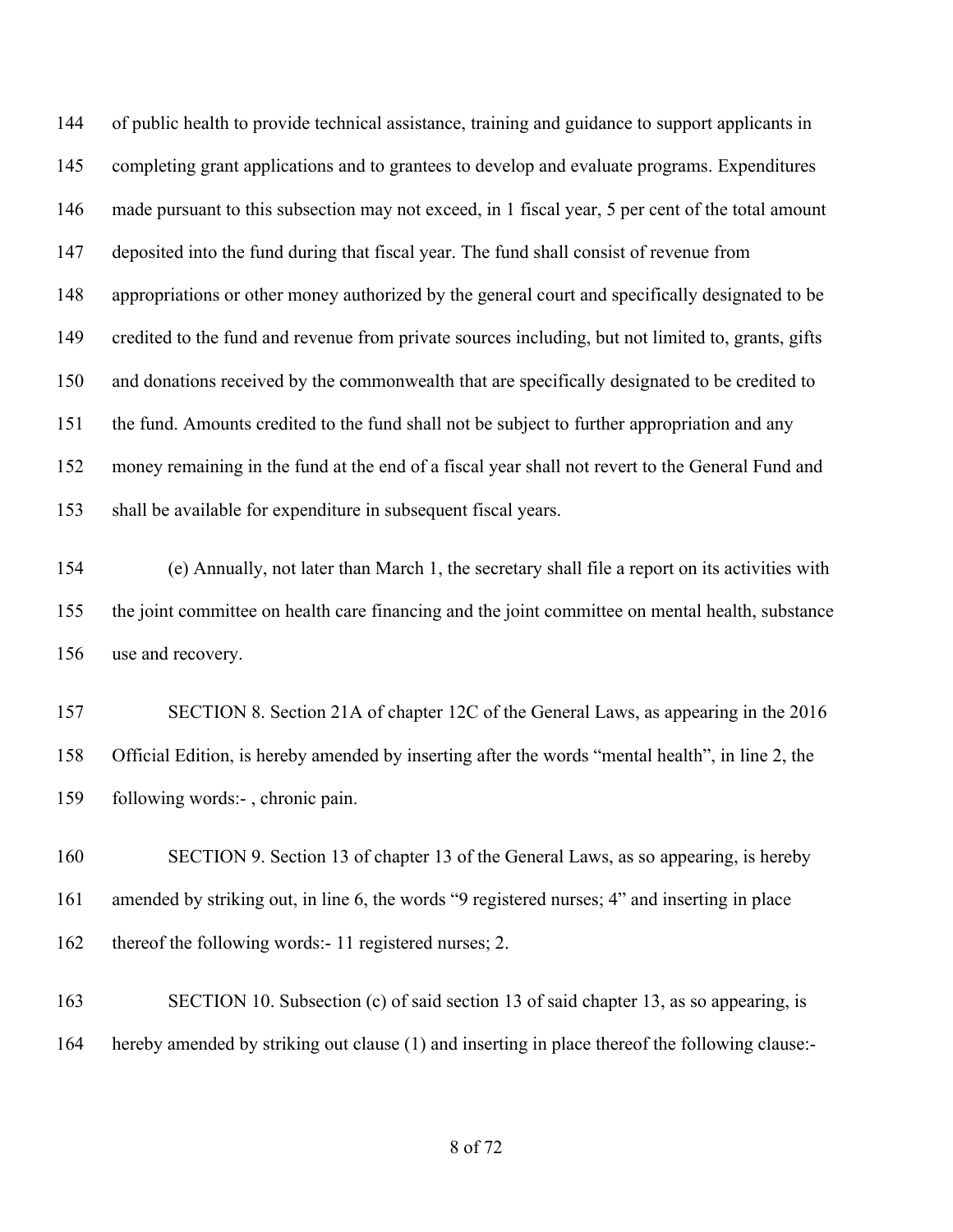(1) 3 representatives with expertise in nursing education whose graduates are eligible to write nursing licensure examinations, including 1 representative from pre-licensure level, 1 representative from graduate level and 1 representative from post-graduate level; provided, that none of these 3 representatives shall be from the same institution; SECTION 11. Said subsection (c) of said section 13 of said chapter 13, as so appearing, is hereby further amended by striking out clause (4) and inserting in place thereof the following 4 clauses:- (4) 2 registered nurses not authorized in advanced nursing practice and who provide direct patient care; (5) 1 registered nurse currently providing direct care to patients with a substance use disorder; (6) 1 registered nurse currently providing direct care to patients in an outpatient, community-based, behavioral health setting; and (7) 1 registered nurse currently providing direct care to patients living with chronic pain. SECTION 12. Said section 13 of said chapter 13, as so appearing, is hereby amended by striking out subsection (d) and inserting in place thereof the following subsection:- (d) Licensed practical nurse board members shall include representatives from at least 2 of the following 3 settings: long-term care, acute care, and community health settings. SECTION 13. Section 2 of chapter 18C of the General Laws, as so appearing, is hereby amended by striking out, in line 14, the word "and".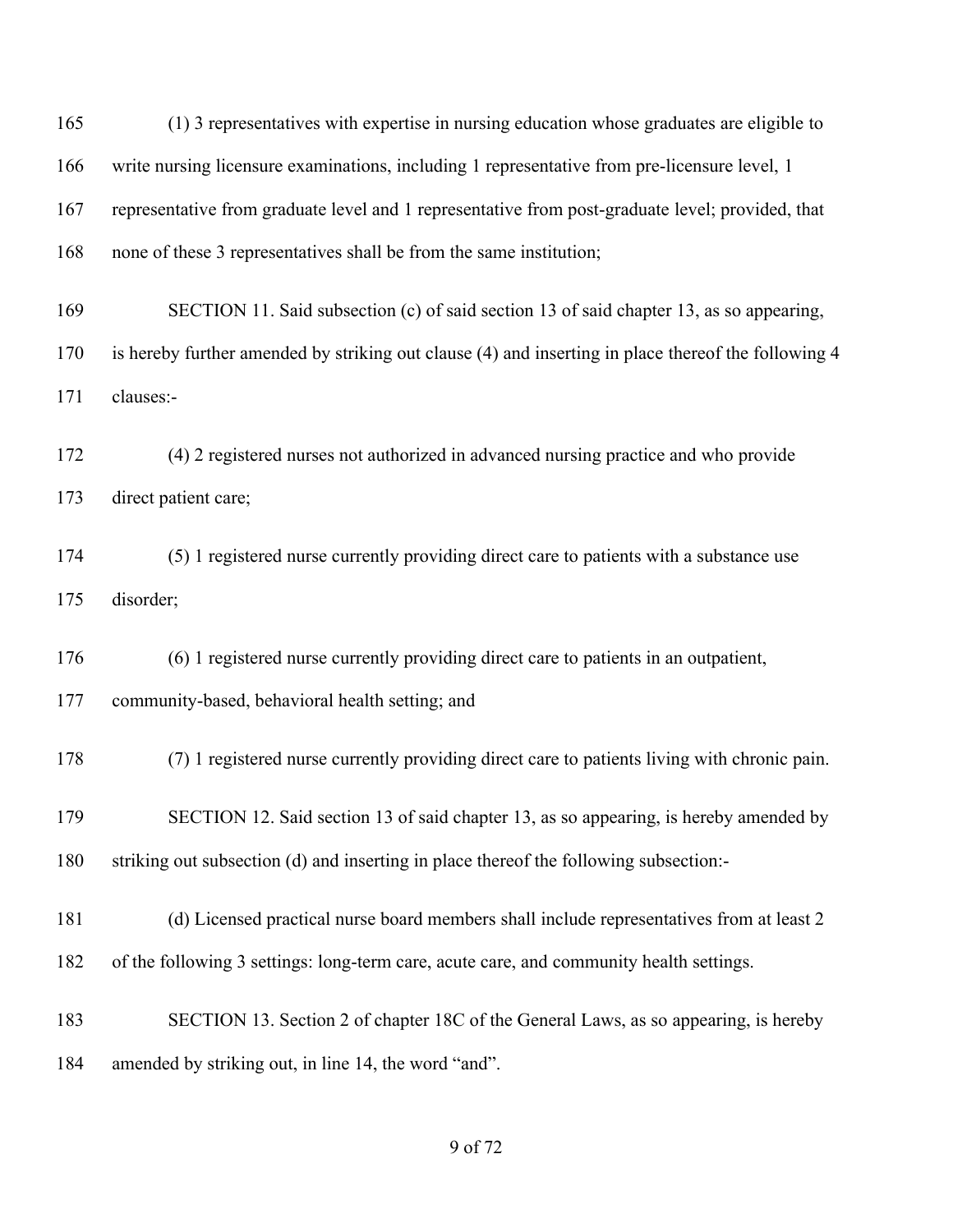SECTION 14. Said section 2 of said chapter 18C, as so appearing, is hereby further amended by inserting after the word "families", in line 17, the following words:-

; and

 (e) impose temporary cost share agreements, as necessary pursuant to section 16R of chapter 6A to ensure children's timely access to services.

 SECTION 15. Section 19 of chapter 19 of the General Laws, as so appearing, is hereby amended by striking out subsection (a) and inserting in place thereof the following subsection:-

 (a) The department shall issue for a term of 2 years, and may renew for like terms, a license, subject to revocation by the department for cause, to any private, county or municipal facility or department or unit of any such facility that: (i) offers to the public inpatient psychiatric, residential or day care services; (ii) is represented as providing treatment of persons with a mental illness; and (iii) meets the department's applicable licensure standards and requirements, set forth in regulations of the department; provided, however, that: (1) the department may issue a license to those facilities, departments or units providing care but not treatment of persons with a mental illness; and (2) licensing by the department shall not be required where such residential or day care treatment is provided within an institution or facility licensed by the department of public health pursuant to chapter 111, unless such services are provided on an involuntary basis. Whether or not a license is issued under clause (1), the department shall make regulations for the operation of such facilities, departments or units. The department may issue a provisional license to a facility, department or unit that has not previously operated, or is operating but is temporarily unable to meet applicable standards and requirements. No original license shall be issued to establish or maintain a facility, department or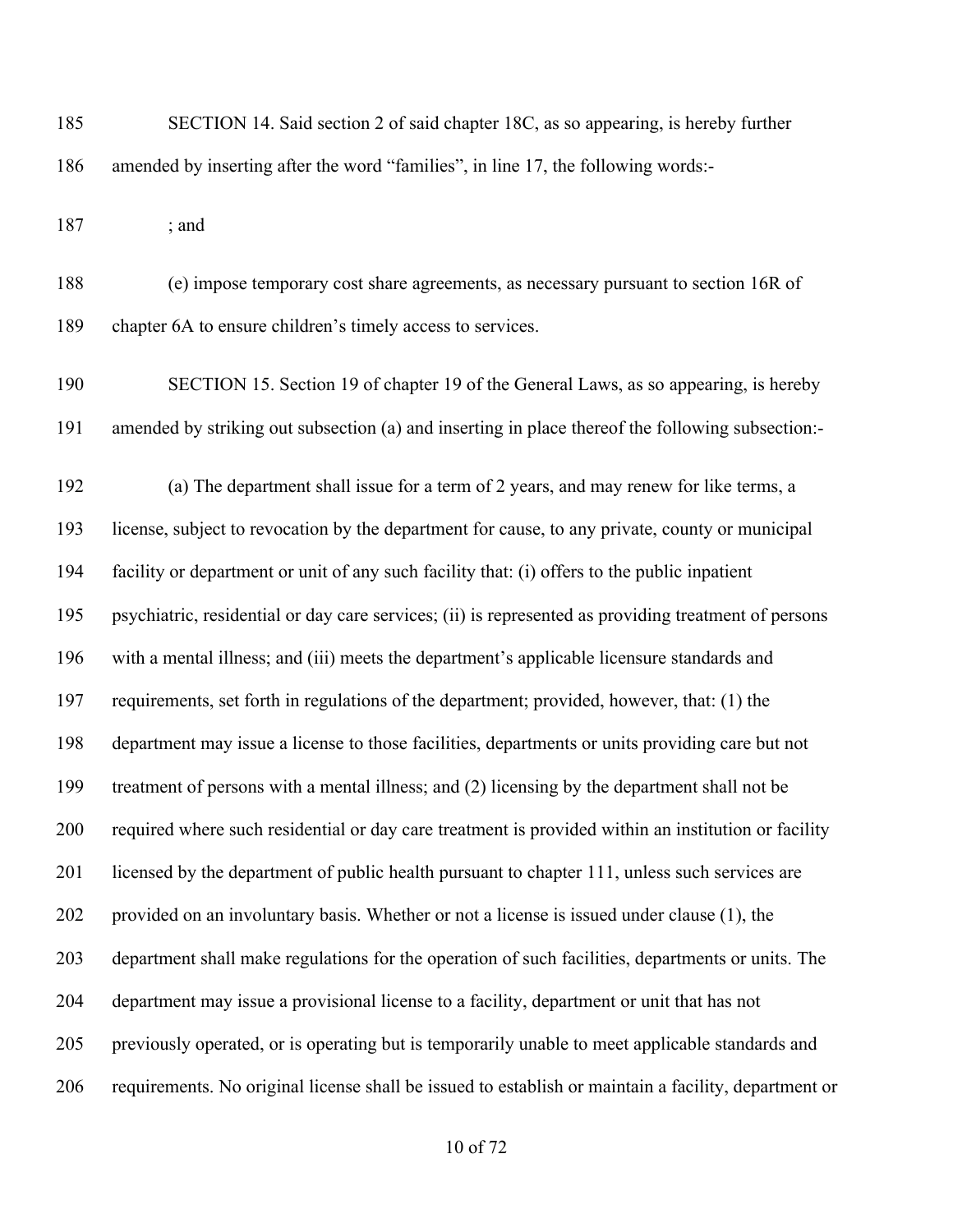unit subject to licensure under this section, unless there is determination by the department, in accordance with its regulations, that there is need for such a facility, department or unit, as described in subsection (c). The department may grant the type of license that it deems suitable for the facility, department or unit. The department shall fix reasonable fees for licenses and renewal of licenses. In order to be licensed by the department under this section, a facility, department or unit shall provide services to commonwealth residents with public health insurance on a non-discriminatory basis and shall report the facility's payer mix to the department on a quarterly basis. SECTION 16. Said section 19 of said chapter 19, as so appearing, is hereby further amended by striking out, in line 20, the word "ward" and inserting in place thereof the following word:- unit.

 SECTION 17. Said section 19 of said chapter 19, as so appearing, is hereby further amended by striking out subsection (c) and inserting in place thereof the following subsection:-

 (c) Each facility, department or unit licensed by the department shall be subject to supervision, visitation and inspection by the department. The department shall inspect each facility, department or unit prior to granting or renewing a license pursuant to this section. The department shall establish regulations to administer licensing standards and to provide operational standards for such facilities, departments or units, including, but not limited to, the standards or criteria that an applicant shall meet to demonstrate the need for an original license; provided, however, that those standards or criteria shall be reviewed by the department every 2 years and shall be limited to: (i) the health needs of persons with a mental illness in the commonwealth, including underserved populations and persons with co-occurring mental illness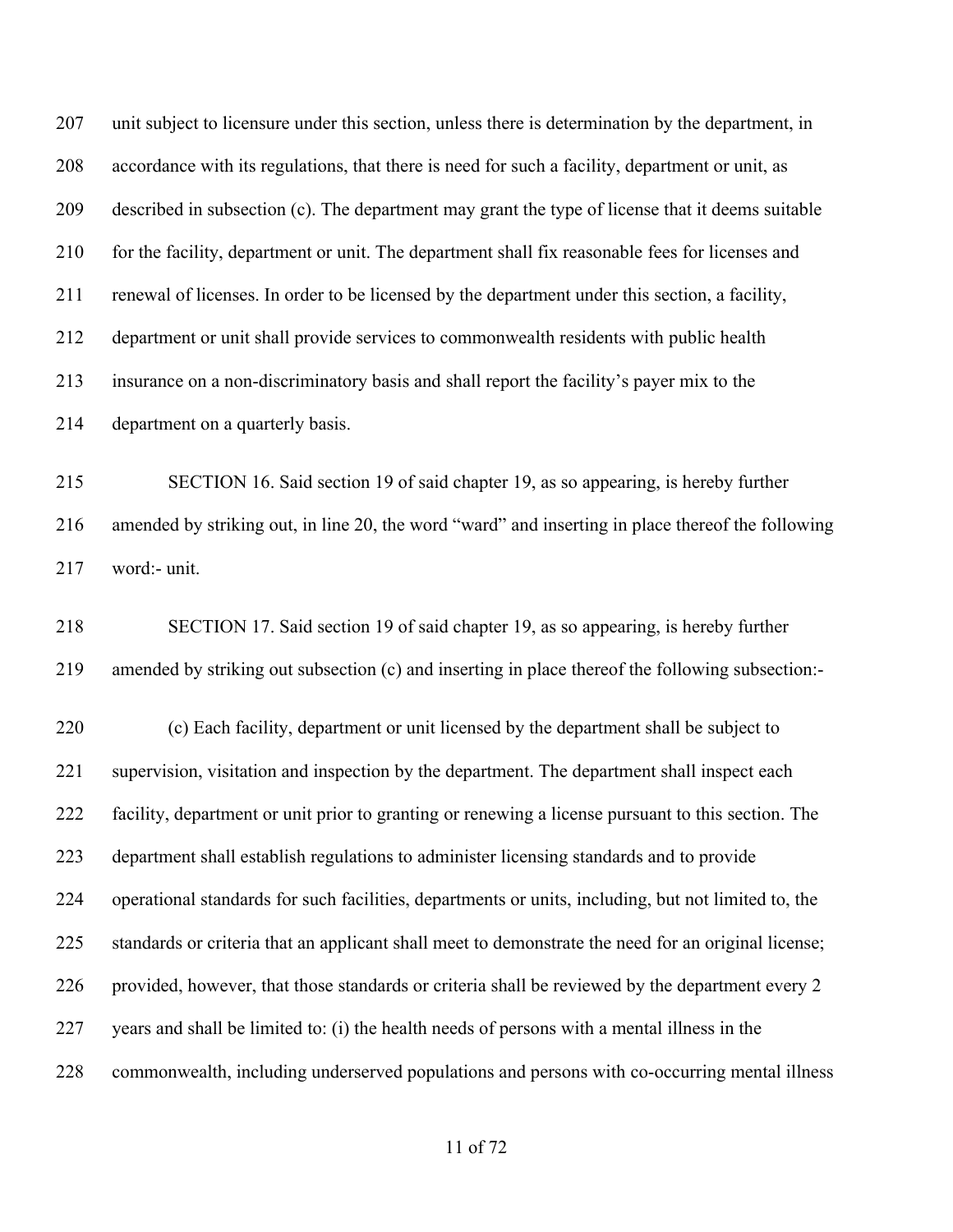and substance use disorder; and (ii) the demonstrated ability and history of a prospective licensee to meet the needs of those persons.

 The regulations promulgated by the department pursuant to this section shall provide that no facility, department or unit shall discriminate against an individual, qualified within the scope of the individual's license, when considering or acting on an application of a licensed independent clinical social worker for staff membership or clinical privileges. The regulations shall further provide that each application shall be considered solely on the basis of the applicant's education, training, current competence and experience. Each facility, department or unit shall establish, in consultation with the director of social work or, if none, a consulting licensed independent clinical social worker, the specific standards, criteria and procedures to admit an applicant for staff membership and clinical privileges. Such standards shall be available 240 to the department upon request.

 SECTION 18. Said section 19 of said chapter 19, as so appearing, is hereby further amended by striking out, in line 44, the word "ward" and inserting in place thereof the following words:- unit, including the denial or conditional issuance of an original license if an application does not meet the department's standards or criteria for demonstrating need, as described in 245 subsection (c).

 SECTION 19. Said section 19 of said chapter 19, as so appearing, is hereby further amended by striking out subsections (e) to (g), inclusive, and inserting in place there of the following 5 subsections:-

 (e) The department may conduct surveys and investigations to enforce compliance with this section and any rule or regulation promulgated pursuant to this section. The department may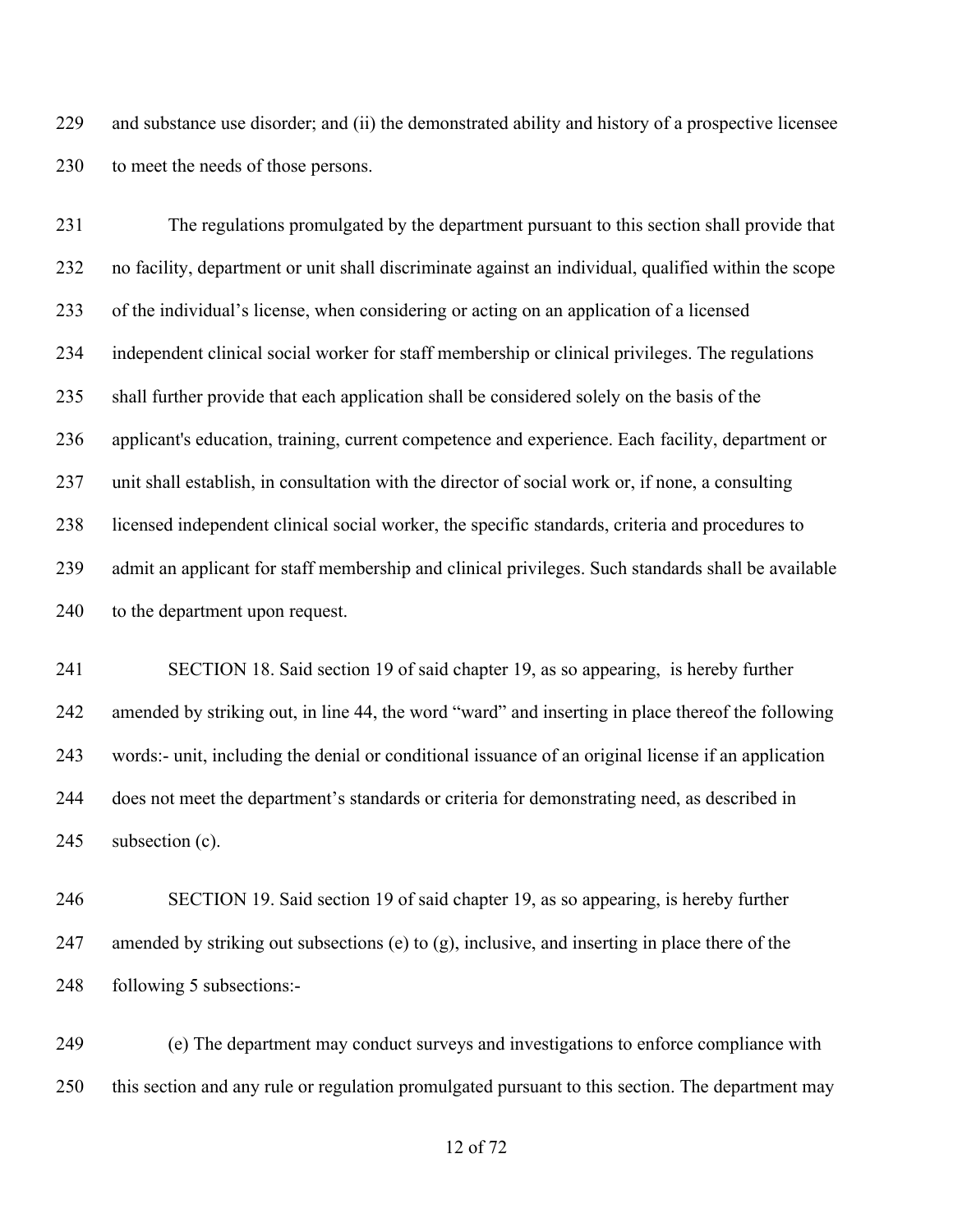examine the books and accounts of any facility, department or unit if it deems such examination necessary for the purposes of this section. If upon inspection or through information in its possession, the department finds that a facility, department or unit licensed by the department is not in compliance with a requirement established under this section, the department may order the facility, department or unit to correct the deficiency by providing the facility, department or unit a deficiency notice in writing of each deficiency. The notice shall specify a reasonable time, not more than 60 days after receipt of the notice, by which time the facility, department or unit shall remedy or correct each deficiency cited in the notice; provided, however, that in the case of a deficiency which, in the opinion of the department, is not capable of correction within 60 days, the department shall require that the facility, department or unit submit a written plan for correction of the deficiency in a reasonable manner. The department may modify a nonconforming written plan for correction upon notice in writing to the facility, department or unit. Not more than 7 days after the receipt of notice of such a modification of a written plan for correction, the affected facility, department or unit may file a written request with the department for administrative reconsideration of the modified plan for correction or any portion thereof.

 Nothing in this section shall be construed to prohibit the department from enforcing a rule, regulation, deficiency notice or plan for correction, administratively or in court, without first affording formal opportunity to make correction, or to seek administrative reconsideration under this section, where, in the opinion of the department, the violation of such rule, regulation, deficiency notice or plan for correction jeopardizes the health or safety of patients or the public or seriously limits the capacity of a facility, department or unit to provide adequate care, or where the violation of such rule, regulation, deficiency notice or plan for correction is the second or subsequent such violation occurring during a period of 12 months.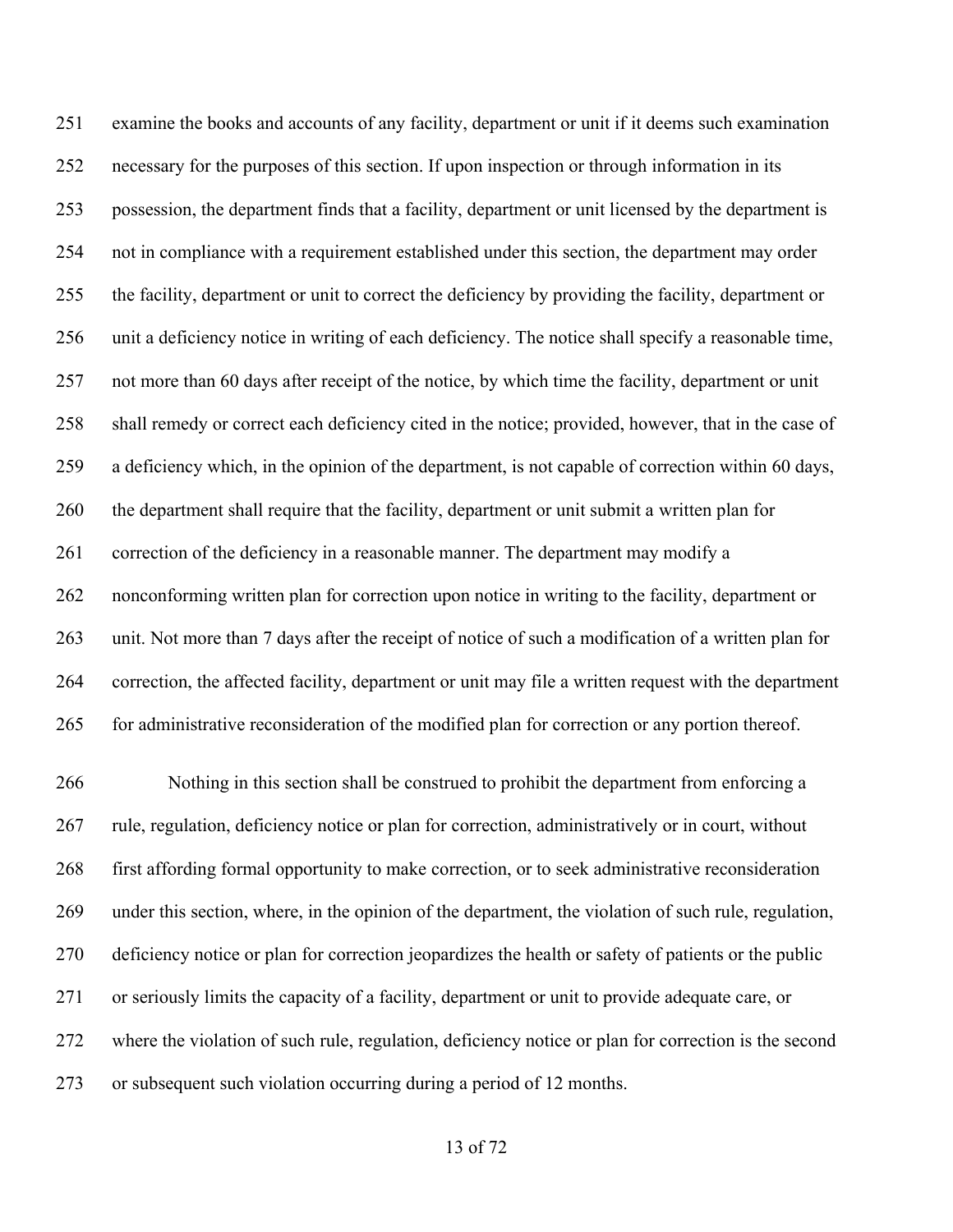If a facility, department or unit fails to remedy or correct a cited deficiency by the date specified in the written deficiency notice or fails to remedy or correct a cited deficiency by the date specified in a plan for correction, as accepted or modified by the department, the department may: (i) suspend, limit, restrict or revoke the license of the facility, department or unit; (ii) impose a civil fine upon the facility, department or unit; (iii) pursue any other sanction as the department may impose administratively upon the facility, department or unit; or (iv) impose any combination of the penalties set forth in clauses (i) to (iii), inclusive, of this paragraph. A civil fine imposed pursuant to this subsection shall not exceed \$1,000 per deficiency for each day the deficiency continues to exist beyond the date prescribed for correction.

 (f) No facility, department or unit, for which a license is required under subsection (a), shall provide inpatient psychiatric, residential or day care services for the treatment or care of persons with a mental illness, unless it has obtained a license under this section. The superior court sitting in equity shall have jurisdiction, upon petition of the department, to restrain any violation of this section or to take such other action as equity and justice may require. Whoever violates this section shall be punished for the first offense by a fine of not more than \$500 and for subsequent offenses by a fine of not more than \$1,000 or by imprisonment for not more than 2 years, or both.

 (g) No patient at a facility, department or unit subject to licensure under this section shall be commercially exploited. No patient shall be photographed, interviewed or exposed to public view without the express written consent of the patient or the patient's legal guardian.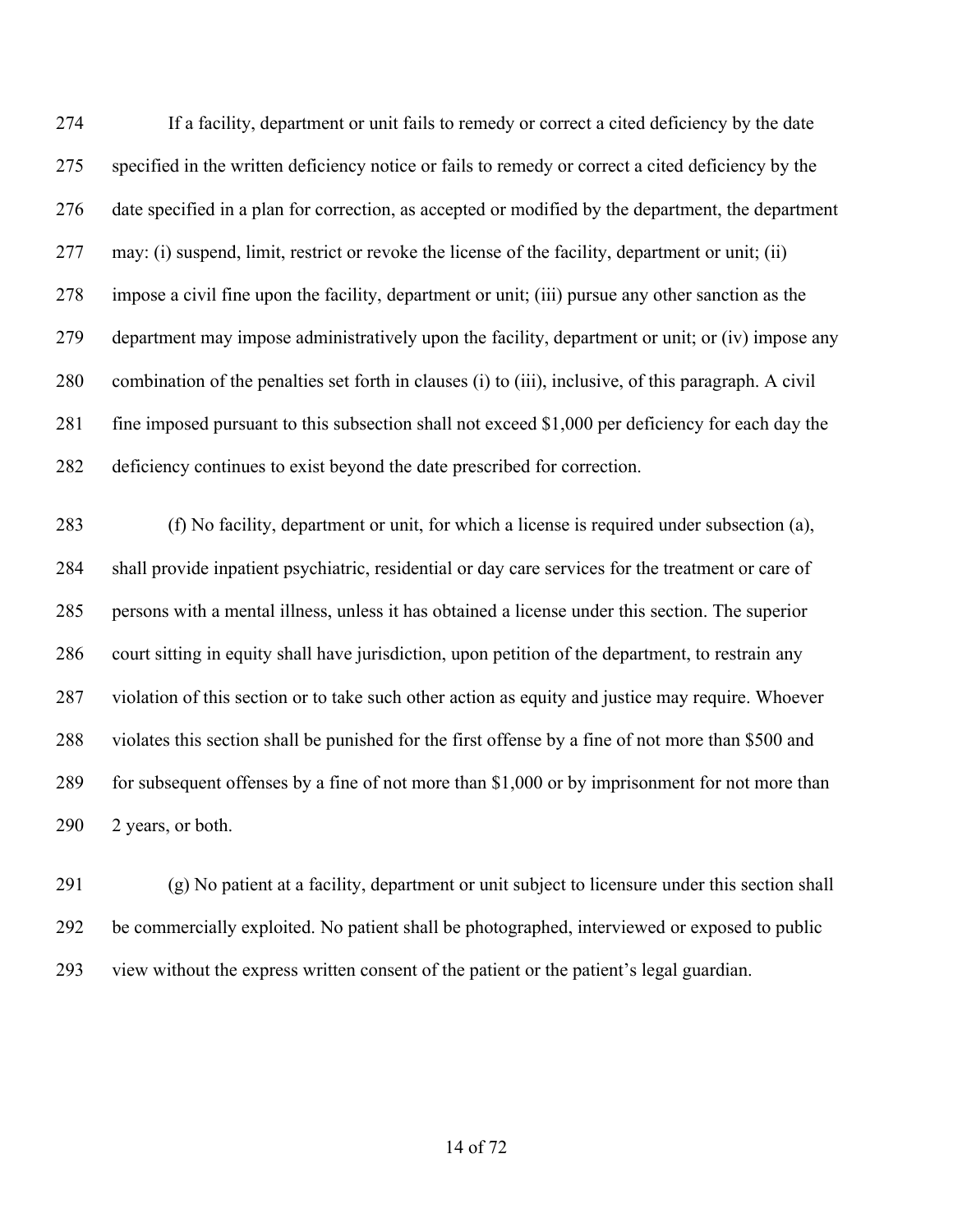(h) Notwithstanding subsections (a) to (g), inclusive, a child care center, family child care home, family child care system, family foster care or group care facility, as defined in section 1A of chapter 15D, shall not be subject to this section.

 (i) As used in this section, "original license" shall mean a license, including a provisional license, issued to a facility, department or unit not previously licensed, or a license issued to an existing facility, department or unit in which there has been a change in ownership or location or a change in class of license or specialized service as provided in regulations of the department.

 SECTION 20. Said chapter 19 is hereby further amended by adding the following section:-

 Section 25. (a) Subject to appropriation, within the department of mental health, there shall be a center for police training in crisis intervention, in this section hereinafter referred to as the center. The center shall serve as a source for cost-effective, evidence-based mental health and substance use crisis response training programs for municipal police and other public safety personnel throughout the commonwealth. The center shall conduct activities as the advisory council, pursuant to subsection (e), directs, which shall include: (i) supporting the establishment and availability of community policing and behavioral health training curricula for law enforcement personnel, particularly in interventions that provide alternatives to arrest and incarceration; (ii) serving as a clearinghouse for best practices in police interactions with individuals suffering from mental illness and substance use disorders; (iii) developing and implementing crisis intervention training curricula for all veteran and new recruit officers; (iv) providing technical assistance to cities and towns by establishing collaborative partnerships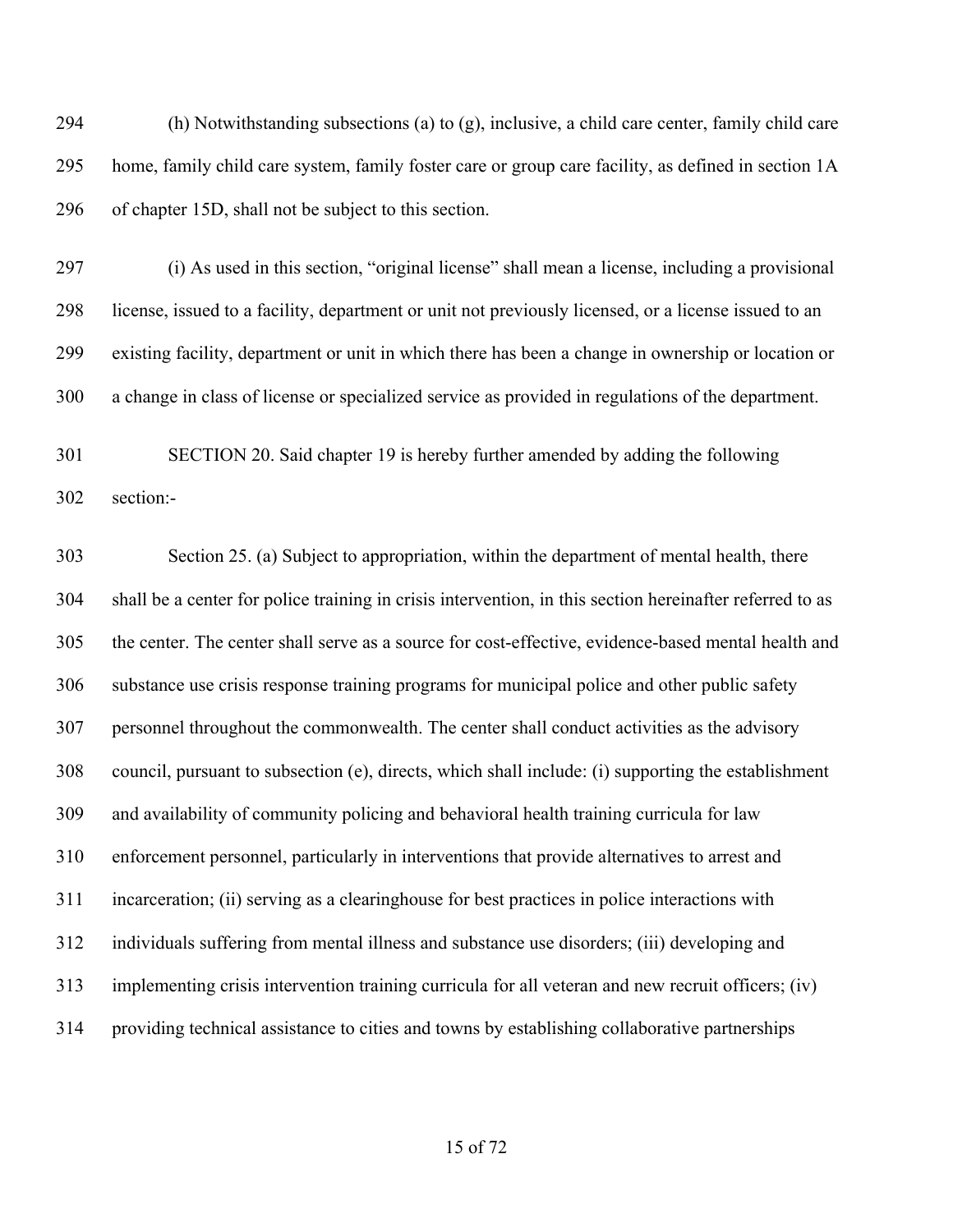between law enforcement and human services providers that maximize referrals to treatment services; and (v) establishing metrics for success and evaluation of outcomes of these programs.

 (b) The center shall be funded with revenue from appropriations or other money authorized by the general court and specifically credited to the center, and revenue from private sources including, but not limited to, grants, both state and federal, gifts and donations received by the commonwealth that are specifically credited to the center.

 (c)(1) The center shall: (i) establish regional training opportunities for municipal police as needed throughout the commonwealth; (ii) develop and maintain curricula that is updated with the latest research on best practices in community policing and behavioral health; (iii) recruit, reimburse and support trainers with experience in community policing and behavioral health crisis intervention; (iv) ensure the training is targeted to meet specific local needs of participating cities and towns and the commonwealth; (v) support police departments in implementing improved behavioral health responses through responsive policies and procedures and partnerships with community behavioral health providers; (vi) assist municipal police departments to cover backfill costs incurred in sending staff to training, provided that said reimbursement shall not exceed the actual cost of the sending department's backfill; and (vii) stipulate that each municipal police department receiving reimbursement provide information necessary for the center to evaluate the goals described in subsection (c)(3), including the percentage of the municipality's police sergeants, lieutenants and other officers who directly oversee patrol officers who have received the center's recommended training and the percentage of the municipality's patrol officers who have received the center's recommended training.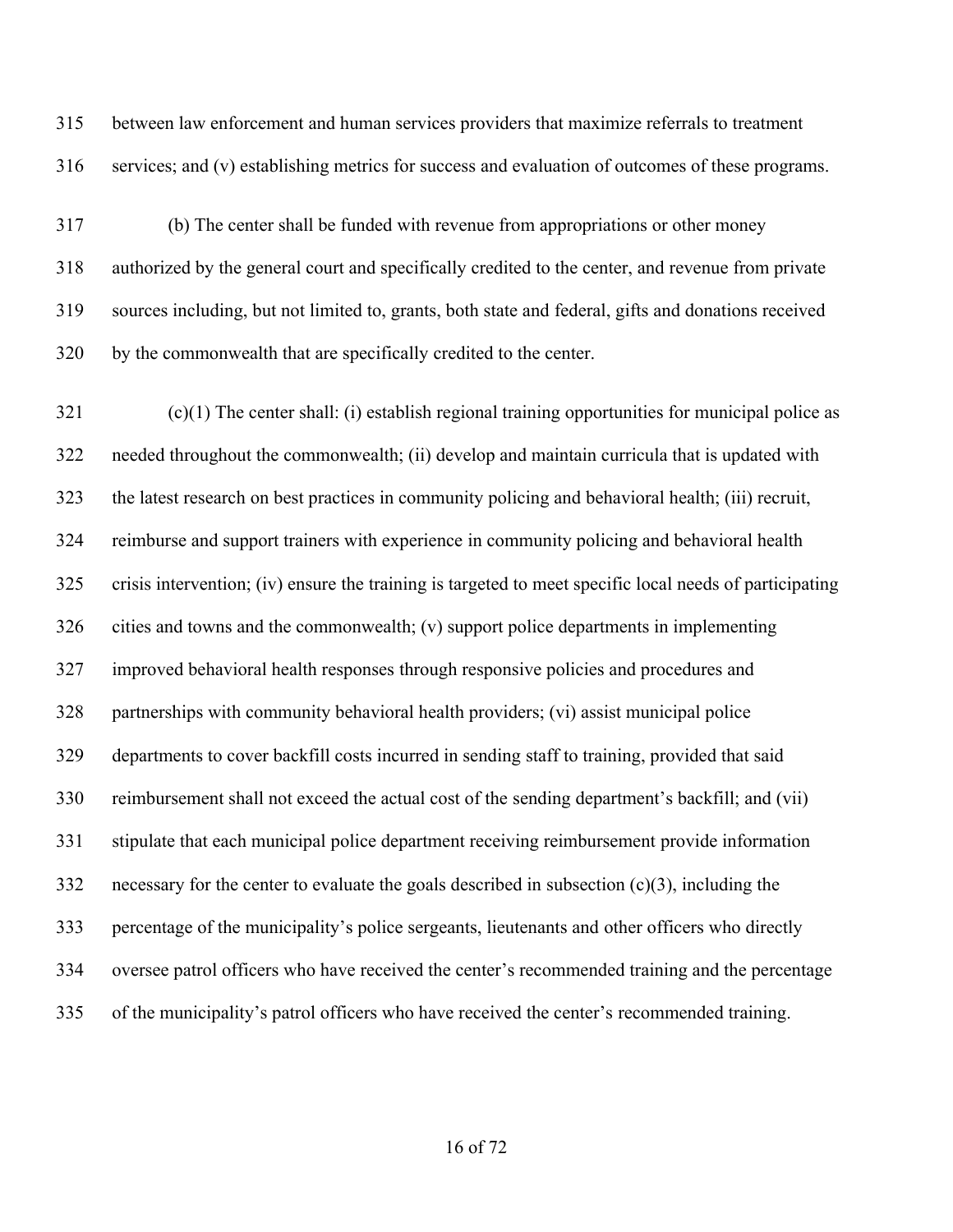(2) Training shall include, but not be limited to, information on: (i) the signs and symptoms of mental illnesses and substance misuse; (ii) mental health treatment; (iii) co- occurring disorders; (iv) responding to a mental health or substance use crisis; (v) best practices and (vi) community policing principles.

 (3) The center shall develop and ensure sufficient training resources and opportunities to enable each municipality in the commonwealth to obtain the center's recommended training for not less than 25 per cent of their police sergeants, lieutenants and other officers who directly oversee patrol officers, and not less than 50 per cent of their patrol officers within a time determined by the community policing and behavioral health advisory council as described in subsection (e).

 (d) The center shall publish an annual report including: (i) narrative and statistical information about training demand, delivery, cost and identified service gaps during the prior year; (ii) the effectiveness of the services delivered during the prior year; (iii) the communities that participated in the training; (iv) the number of officers, and their ranks, that participated in the training; (v) the progress each municipality has made in reaching the goals described in subsection (c)(3), including the percentage of each municipality's police sergeants, lieutenants and other officers who directly oversee patrol officers who have received the center's recommended training, and the percentage of each municipality's patrol officers who have received the center's recommended training; and (vi) a review of research analyzed or conducted during the prior year. The center shall submit the annual report not later than February 1 to the governor, the secretary of health and human services, the commissioner of mental health, the secretary of public safety and security, the clerks of the house of representatives and the senate ,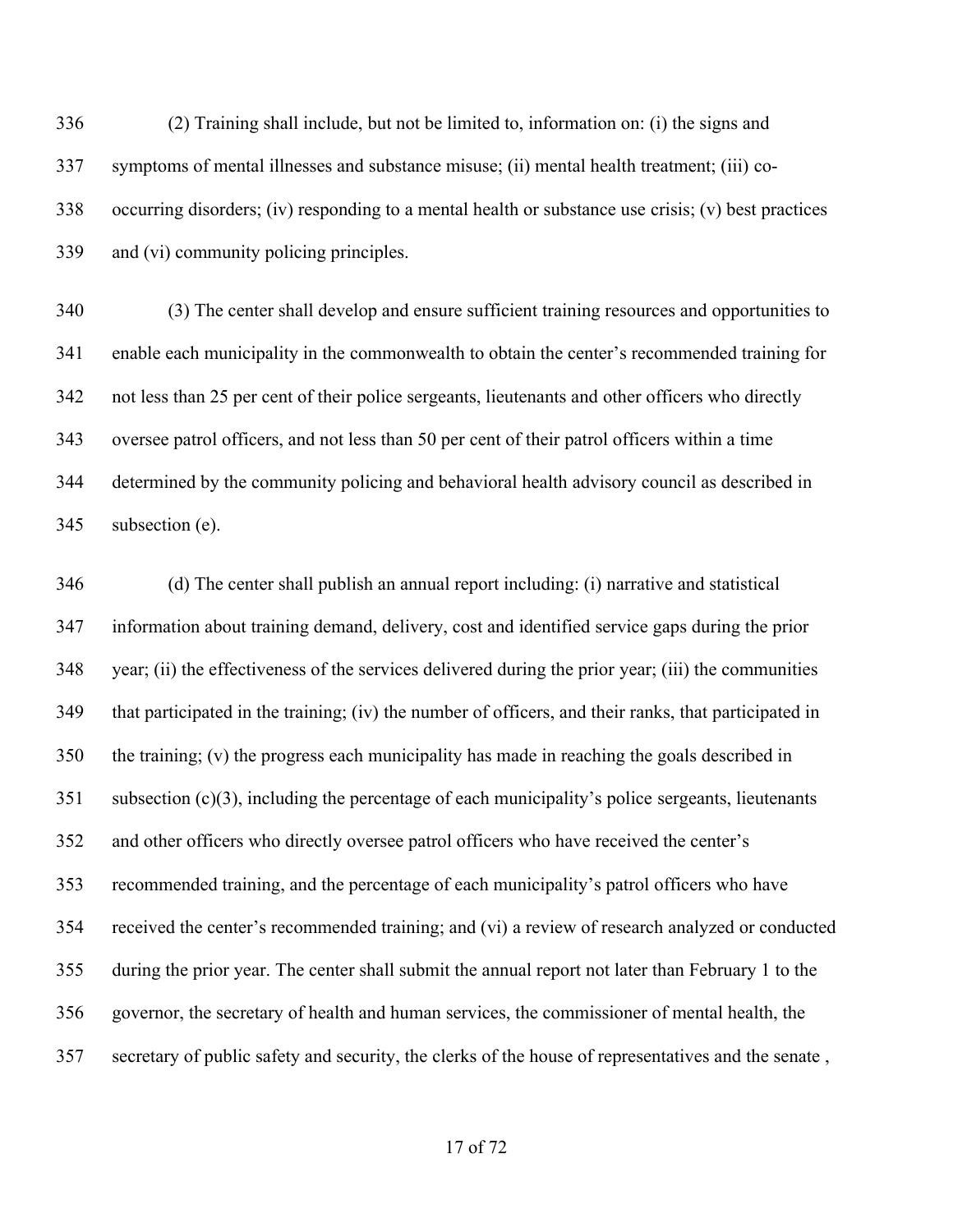the joint committee on mental health, substance use and recovery, the joint committee on public safety and homeland security and the house and senate committees on ways and means.

 (e) There shall be a community policing and behavioral health advisory council, in this section called the council, consisting of 11 members: the secretary of health and human services or the secretary's designee, and the secretary of public safety and security or the secretary's designee who shall serve as co-chairs of the council; the commissioner of the department of mental health or the commissioner's designee; the commissioner of the department of public health or the commissioner's designee; the executive director of the municipal police training committee or the director's designee; a representative of a mental health consumer advocacy group, as appointed by the secretary of health and human services; 2 community members who are consumers of behavioral health services, appointed by the secretary of health and human services; and 3 municipal police chiefs or commanding officers to be selected by the executive director of the Massachusetts Chiefs of Police Association, which shall include 1 police chief or commanding officer employed by a community with fewer than 10,000 residents; 1 police chief or commanding officer employed by a community with 10,000 or more residents and fewer than 60,000 residents; and 1 police chief or commanding officer employed by a community with 60,000 or more residents. Members of the council shall be appointed for a term of 3 years, and may be reappointed for consecutive 3-year terms. Each member shall be reimbursed by the commonwealth for all expenses incurred in the performance of their official duties.

 The council shall advise the chairs in directing the activities of the center consistent with subsection (c), and shall receive ongoing reports from the center concerning its activities. The council shall solicit public comment in the area of community policing and behavioral health, and in so doing may convene public hearings throughout the commonwealth. The council shall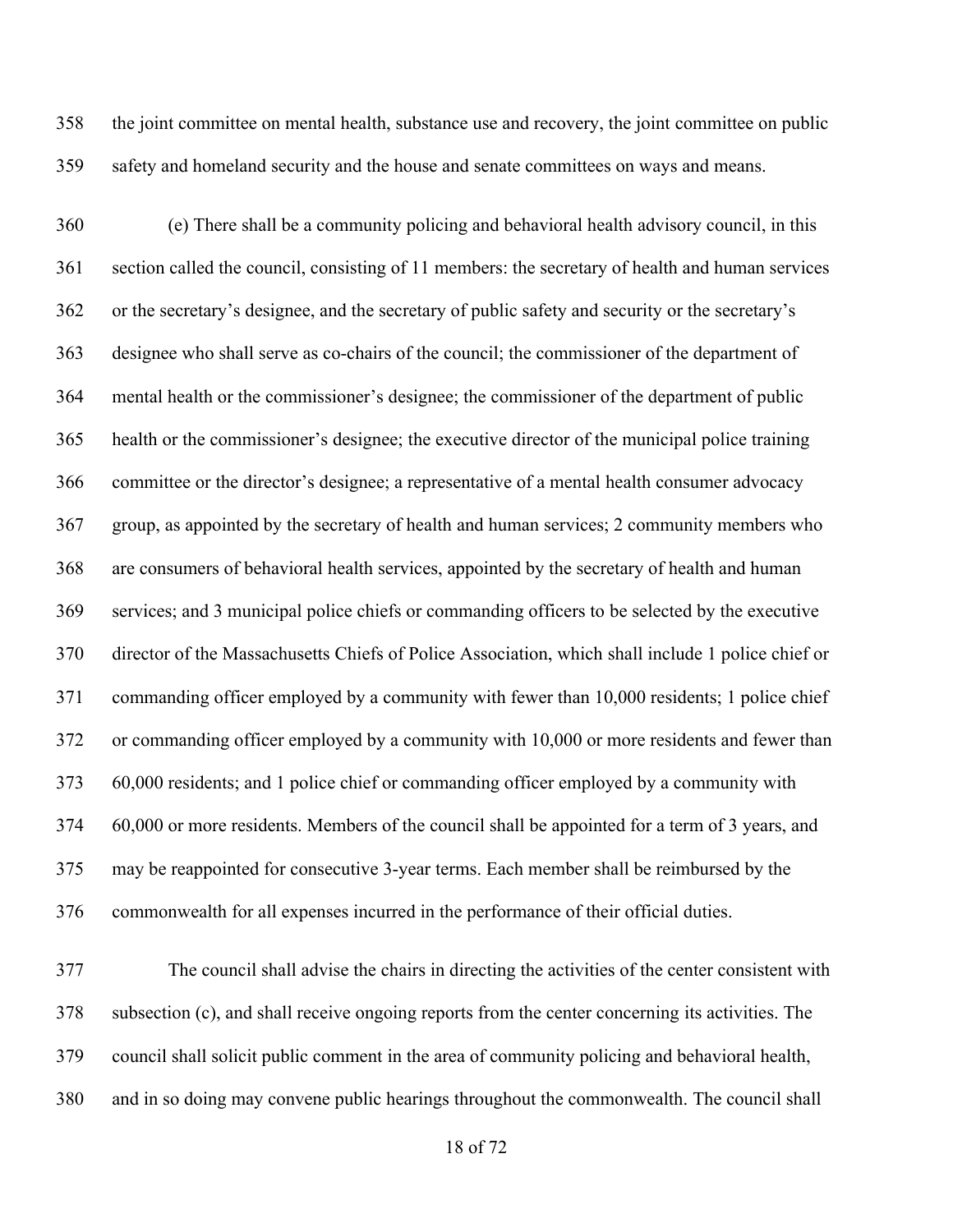hold not less than 2 meetings per year and may convene special meetings at the call of the chair or a majority of the council.

 SECTION 21. Subsection (a) of section 2RRRR of chapter 29 of the General Laws, as appearing in the 2016 Official Edition, is hereby amended by inserting after the second sentence the following sentence:- A sheriff of a house of correction that contracts with the department of public health may also participate in the program; provided, however, that such participation shall be pursuant to terms that the department may establish for such contract.

 SECTION 22. Section 17M of chapter 32A of the General Laws, as so appearing, is hereby amended by striking out, in line 3, the word "abuse" and inserting in place thereof the following words:- use disorder.

 SECTION 23. Section 17N of said chapter 32A, as so appearing, is hereby amended by striking out, in line 31, the word "abuse" and inserting in place thereof the following words:- use disorder.

 SECTION 24. Said chapter 32A is hereby further amended by inserting after section 17O the following 2 sections:-

 Section 17P. The commission shall provide, to an active or retired employee of the commonwealth who is insured under the group insurance commission, for any covered drug that is a narcotic substance contained in schedule II pursuant to chapter 94C and subject to cost sharing, that if a person receives a prescription filled in a lesser quantity pursuant to section 18 of said chapter 94C, that person shall not be subject to an additional payment obligation, including but not limited to co-payments, if that person fills the remaining portion of the prescription.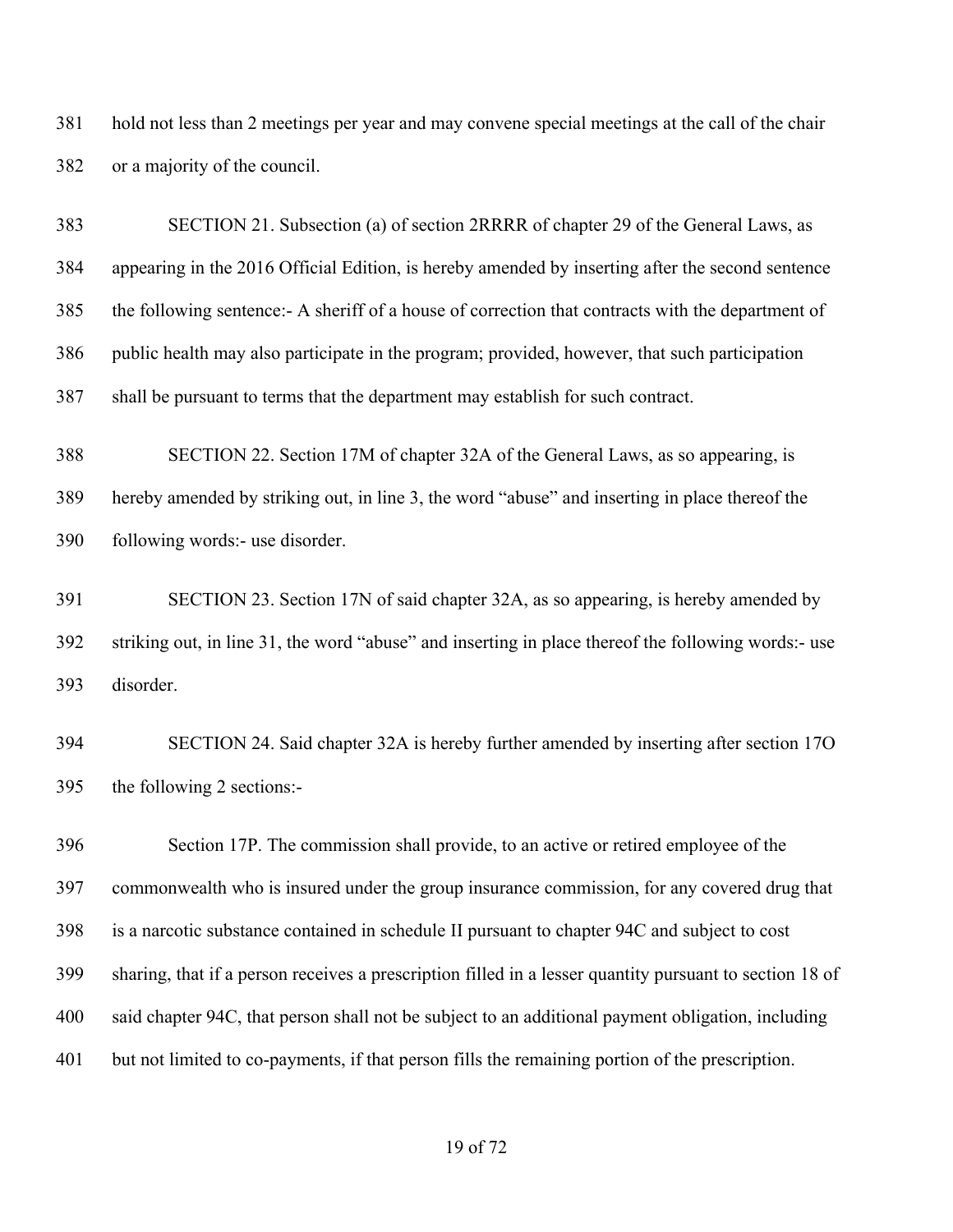Section 17Q. (a) The commission shall develop a plan to provide active or retired employees adequate coverage and access to a broad spectrum of pain management services, including, but not limited to, those that serve as alternatives to opioid prescribing, in accordance with guidelines developed by the division of insurance.

 (b) The plan shall be subject to review by the division of insurance. In its review, the division shall consider the adequacy of access to a broad spectrum of pain management services and any carrier policies that may create unduly preferential coverage to prescribing opioids without other pain management modalities.

 (c) The commission shall distribute educational materials to providers within their networks about the pain management access plan and make information about its plan publicly available on its website.

 SECTION 25. Section 97 of chapter 71 of the General Laws, as appearing in the 2016 Official Edition, is hereby amended by inserting after the word "law", in line 27, the following words:-; provided, however, that the screening required under this section shall be implemented in accordance with applicable state and federal laws and regulations pertaining to student confidentiality, including rules and regulations promulgated pursuant to section 34D.

 SECTION 26. Section 1 of chapter 94C of the General Laws so, is hereby amended by inserting after the definition of "Drug paraphernalia", as so appearing, the following definition:-

 "Electronic prescription", a lawful order from a practitioner for a drug or device for a specific patient that is generated on an electronic prescribing system that meets federal requirements for electronic prescriptions for controlled substances, and is transmitted electronically to a pharmacy designated by the patient without alteration of the prescription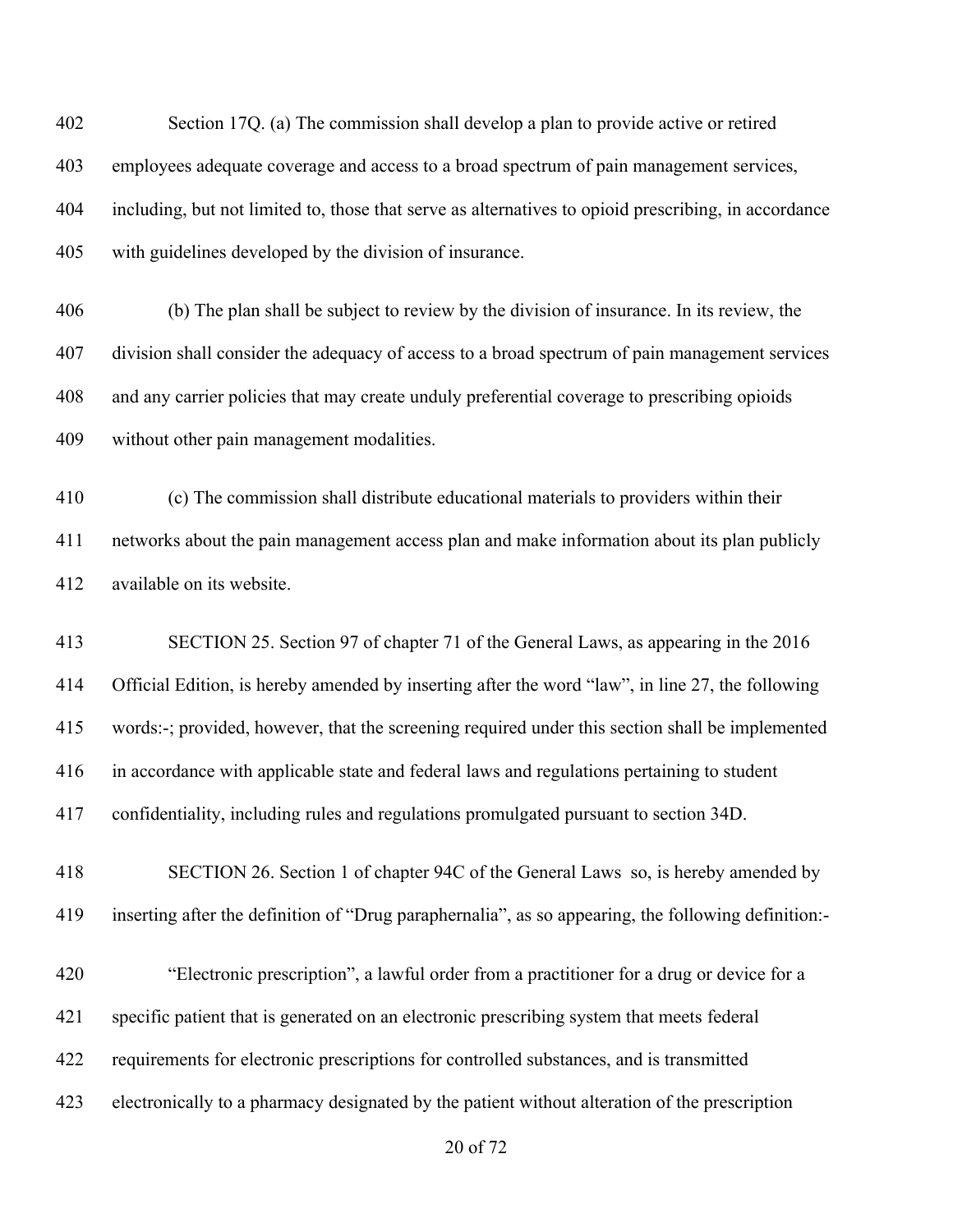information, except that third-party intermediaries may act as conduits to route the prescription from the prescriber to the pharmacist; provided however, that electronic prescription shall not include an order for medication, which is dispensed for immediate administration to the ultimate user; and provided further, that the electronic prescription shall be received by the pharmacy on an electronic system that meets federal requirements for electronic prescriptions. For the purposes of this chapter, a prescription generated on an electronic system that is printed out or transmitted via facsimile is not considered an electronic prescription. SECTION 27. Section 8 of said chapter 94C, as so appearing, is hereby amended by inserting after the word "oral", in line 60, the following word:- , electronic. SECTION 28. Section 17 of said chapter 94C, as so appearing, is hereby amended by striking out, in line 2, the words "the written prescription of" and inserting in place thereof the following words:- an electronic prescription from. SECTION 29. Said section 17 of said chapter 94C, as so appearing, is hereby further amended by striking out subsection (b) and inserting in place thereof the following subsection:- (b) In emergency situations, as defined by the commissioner, a schedule II, III, IV, V or VI substance may be dispensed upon written prescription or oral prescription in accordance with section 20 and related regulations. SECTION 30. Said section 17 of said chapter 94C, as so appearing, is hereby further amended by striking out, in line 11, the words "a written or oral prescription of" and inserting in place thereof the following words:- an electronic prescription from.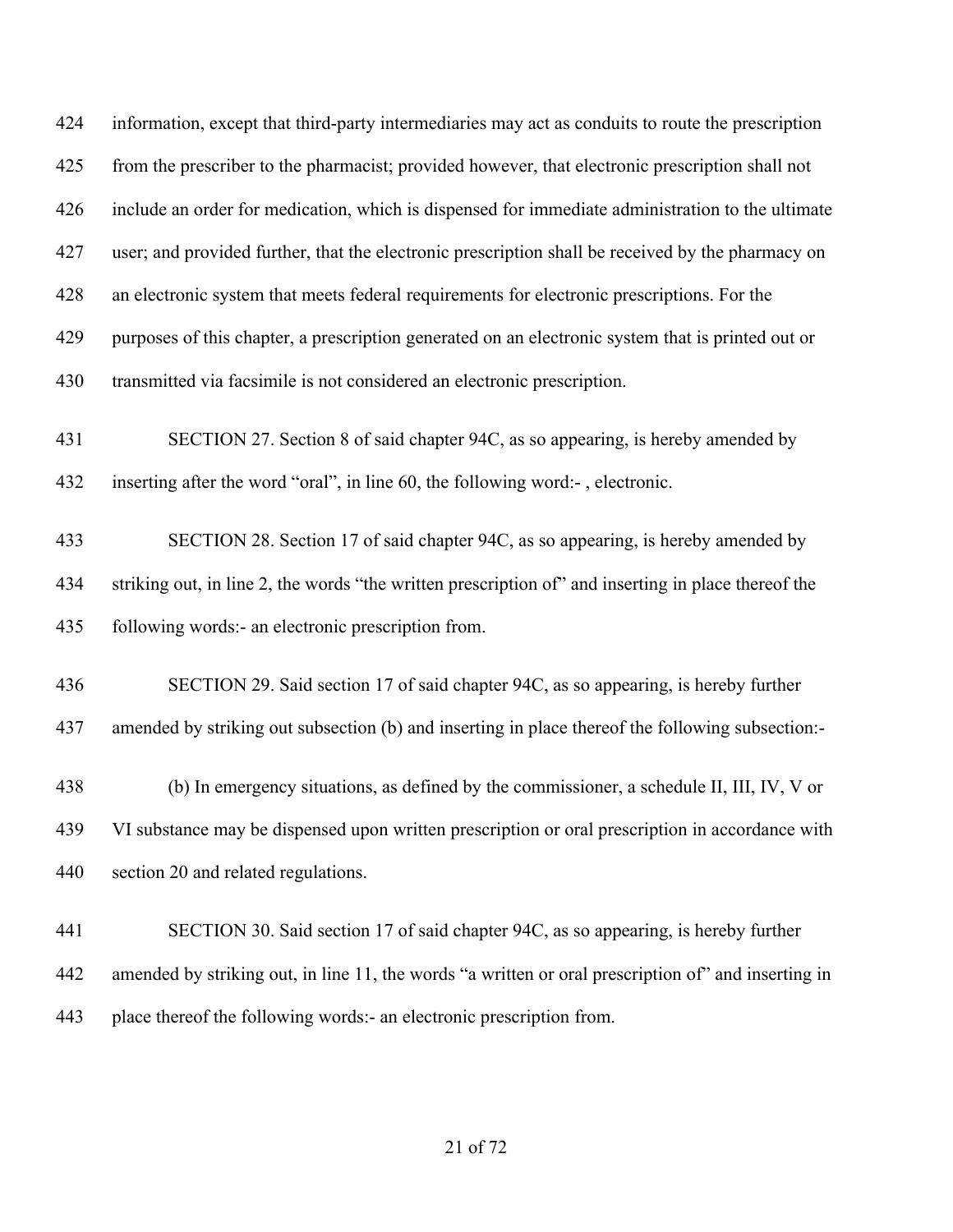| 444 | SECTION 31. Section 18 of said chapter 94C is hereby amended by striking out                     |
|-----|--------------------------------------------------------------------------------------------------|
| 445 | subsection $(d^3/4)$ , as so appearing, and inserting in place thereof the following subsection: |

 (d<sup>3</sup>/<sub>4</sub>) A pharmacist filling a prescription for a schedule II substance shall, if requested by the patient, dispense the prescribed substance in a lesser quantity than indicated on the prescription. The remaining portion may be filled upon patient request in accordance with federal law; provided, however, that only the same pharmacy that originally dispensed the lesser quantity shall dispense the remaining portion. Upon an initial partial dispensing of a prescription or a subsequent dispensing of a remaining portion, the pharmacist or the pharmacist's designee shall make a notation in the patient's record maintained by the pharmacy, which shall be accessible to the prescribing practitioner by request, indicating that the prescription was partially filled and the quantity dispensed. The initial partial dispensing of a prescription filled pursuant to subsection (d) or (d1/2) shall be filled not more than 5 days after the prescription issue date. The remaining portion filled pursuant to this subsection must be filled not later than 30 days after the prescription issue date.

 SECTION 32. Said chapter 94C is hereby further amended by striking out section 19B and inserting in place thereof the following 2 sections:-

 Section 19B. (a) As used in this section and unless the context clearly requires otherwise, "opioid antagonist" shall mean naloxone or any other drug approved by the federal Food and Drug Administration as a competitive narcotic antagonist used in the reversal of overdoses caused by opioids.

 (b) The department shall ensure that a statewide standing order is issued to authorize the dispensing of an opioid antagonist in the commonwealth by any licensed pharmacist. The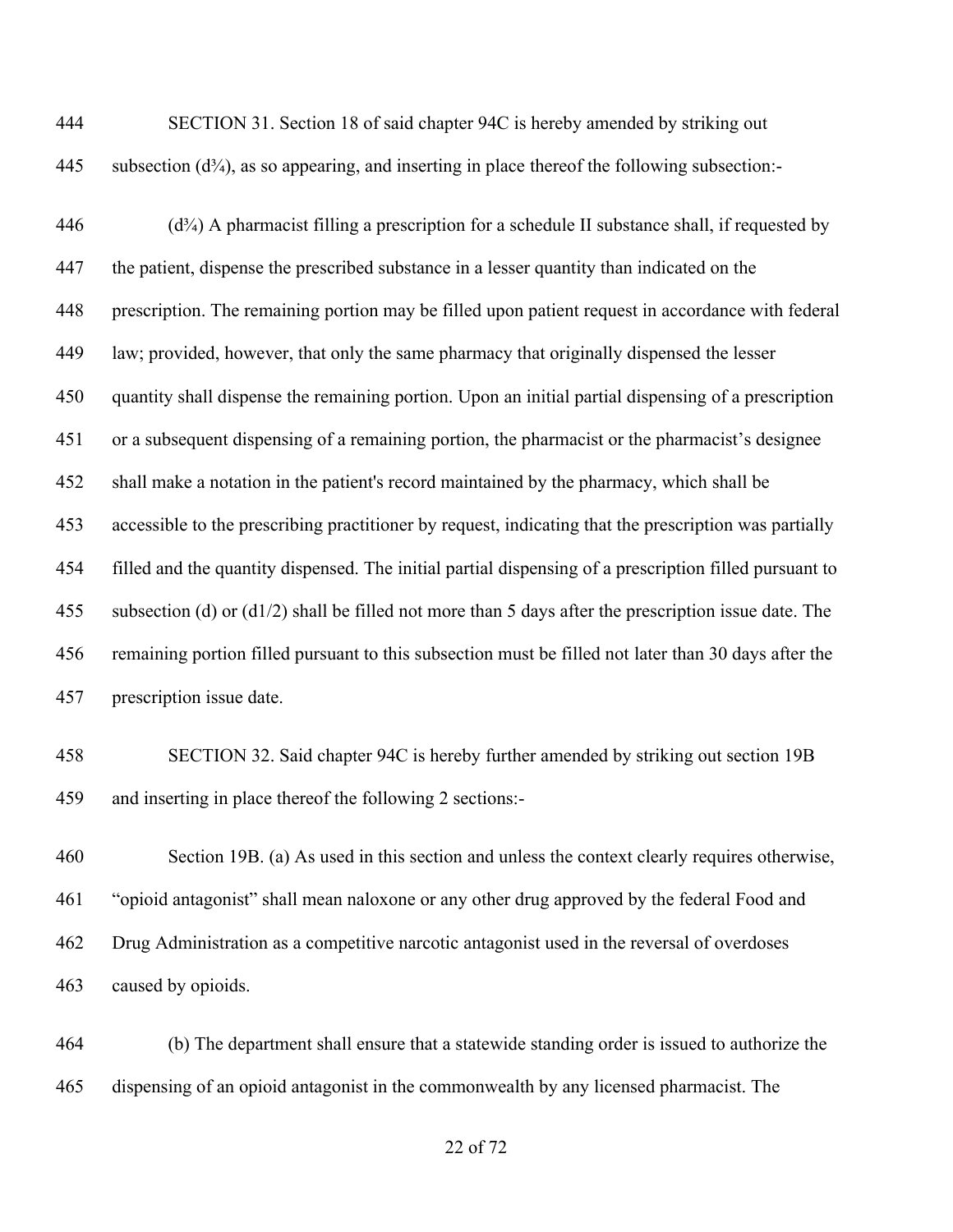statewide standing order shall include, but not be limited to, written, standardized procedures or protocols for the dispensing of an opioid antagonist by a licensed pharmacist. Notwithstanding any general or special law to the contrary, the commissioner, or a physician who is designated by the commissioner and is registered to distribute or dispense a controlled substance in the course of professional practice under section 7, may issue a statewide standing order that may be used for a licensed pharmacist to dispense an opioid antagonist under this section.

 (c) Notwithstanding any general or special law to the contrary, a licensed pharmacist may dispense an opioid antagonist in accordance with the statewide standing order issued under subsection (b). Except for an act of gross negligence or willful misconduct, a pharmacist who, acting in good faith, dispenses an opioid antagonist shall not be subject to any criminal or civil liability or any professional disciplinary action by the board of registration in pharmacy related to the use or administration of an opioid antagonist.

 (d) A pharmacist who dispenses an opioid antagonist shall annually report to the department the number of opioid antagonist doses dispensed. Reports shall not identify an individual patient, shall be confidential and shall not constitute a public record as defined in clause Twenty-sixth of section 7 of chapter 4. The department shall publish an annual report that includes aggregate information about the dispensing of opioid antagonists in the commonwealth.

 (e) A pharmacist or designee who dispenses an opioid antagonist pursuant to this section shall, for the purposes of health insurance billing and cost-sharing, treat the transaction as the dispensing of a prescription to the person purchasing the opioid antagonist regardless of the ultimate user of the opioid antagonist. Unless the person purchasing the opioid antagonist requests to pay for the prescription out-of-pocket, the pharmacist or designee shall make a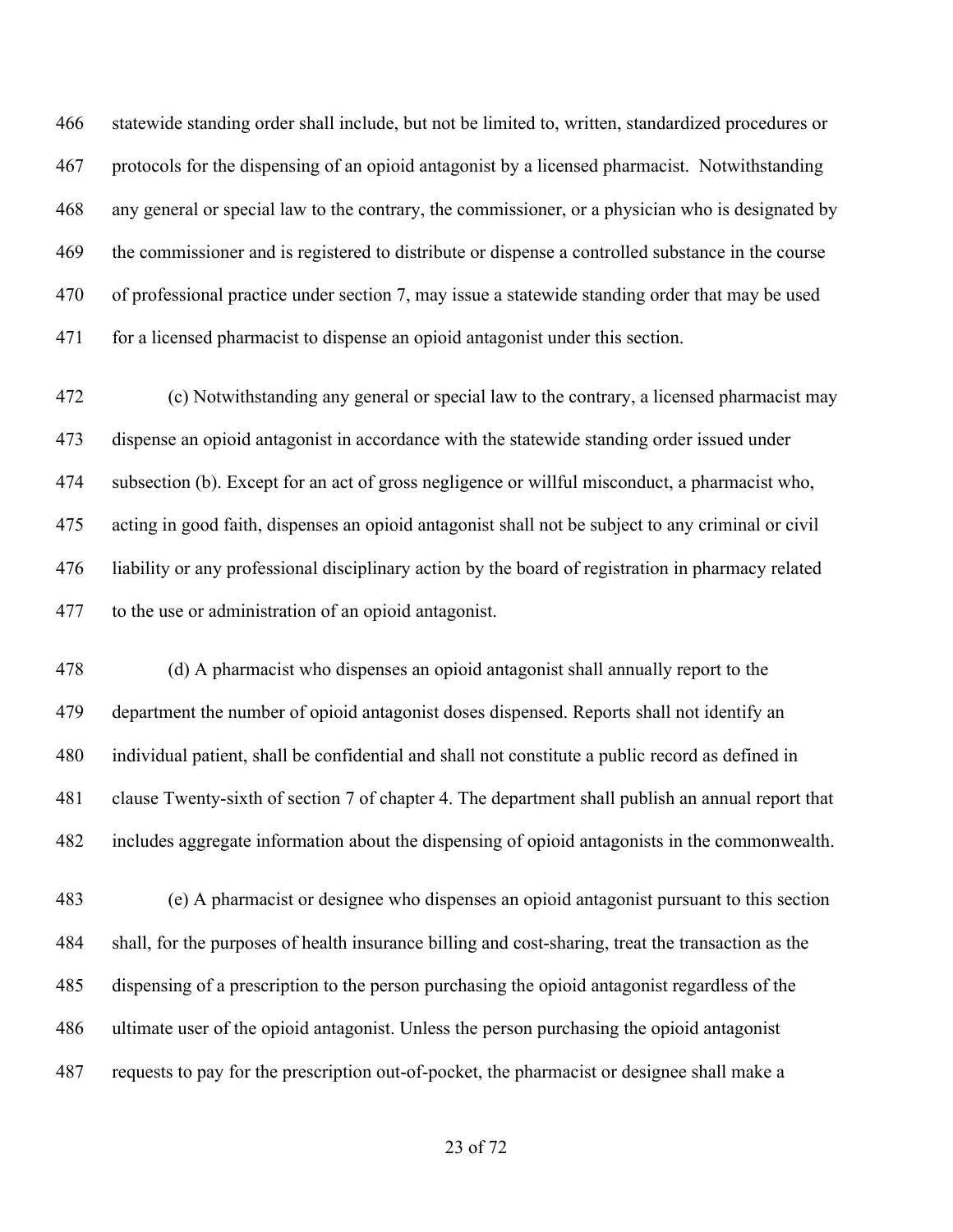reasonable effort to identify the purchaser's insurance coverage and to submit a claim for the opioid antagonist to the insurance carrier prior to dispensing the opioid antagonist.

 (f) Except for an act of gross negligence or willful misconduct, the commissioner or a physician who issues the statewide standing order under subsection (b) and any practitioner who, acting in good faith, directly or through the standing order, prescribes or dispenses an opioid antagonist shall not be subject to any criminal or civil liability or any professional disciplinary action.

 (g) A person acting in good faith may receive a prescription for an opioid antagonist, possess an opioid antagonist and administer an opioid antagonist to an individual appearing to experience an opioid-related overdose. A person who, acting in good faith, administers an opioid antagonist to an individual appearing to experience an opioid-related overdose shall not, as a result of the person's acts or omissions, be subject to any criminal or civil liability or any professional disciplinary action. The immunity established under section 34A shall also apply to a person administering an opioid antagonist pursuant to this section.

 (h) The department, the board of registration in medicine and the board of registration in pharmacy shall adopt regulations to implement this section.

 Section 19B½. Notwithstanding any special or general law to the contrary, a municipality or non-municipal public agency that is duly registered pursuant to subsection (g) of section 7 may convey or exchange naloxone or another opioid antagonist approved by the department to or with another duly registered entity to ensure the availability and use of unexpired naloxone or other approved opioid antagonist; provided, however, that such an exchange shall be recorded in a memorandum between the registered entities in a manner prescribed by the department.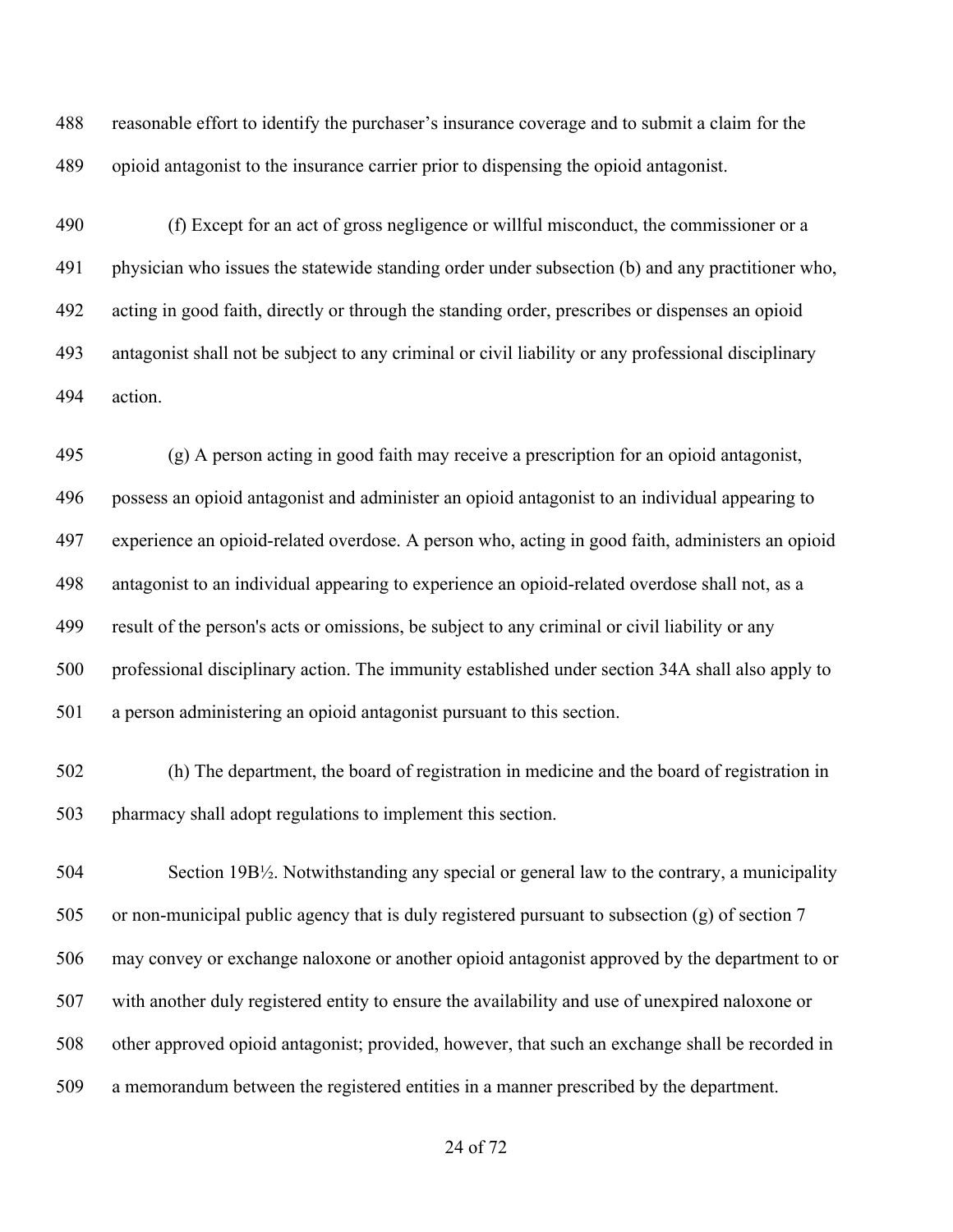SECTION 33. Subsection (c) of section 20 of said chapter 94C, as appearing in the 2016 Official Edition, is hereby amended by striking out the first and second sentences and inserting in place thereof the following 3 sentences:- Whenever a practitioner prescribes a controlled substance by oral prescription, the practitioner shall cause an electronic prescription for the prescribed controlled substance to be delivered to the dispensing pharmacy within 2 days; provided, however, that if the practitioner has received an exception from using an electronic prescription from the commissioner pursuant to subsection (h) of section 23, the practitioner shall, within a period of not more than 7 days or such shorter period that is required by federal law, cause a written prescription for the prescribed controlled substance to be delivered to the dispensing pharmacy. The written prescription may be delivered to the pharmacy in person or by mail, but shall be postmarked within 7 days or such shorter period that is required by federal law. When an electronic or written prescription is issued pursuant to this subsection, the practitioner shall indicate on the electronic or written prescription that such prescription is being issued to document an oral prescription. SECTION 34. Section 21 of said chapter 94C is hereby amended by inserting after the

word "written", in line 1, as so appearing, the following word:-, electronic.

 SECTION 35. Said section 21 of said chapter 94C is hereby further amended by inserting after the word "oral", in line 28, as so appearing, the following word:-, electronic.

- SECTION 36. Section 22 of said chapter 94C, as so appearing, is hereby amended by
- inserting after the word "written", in line 2, the following words:- or electronic.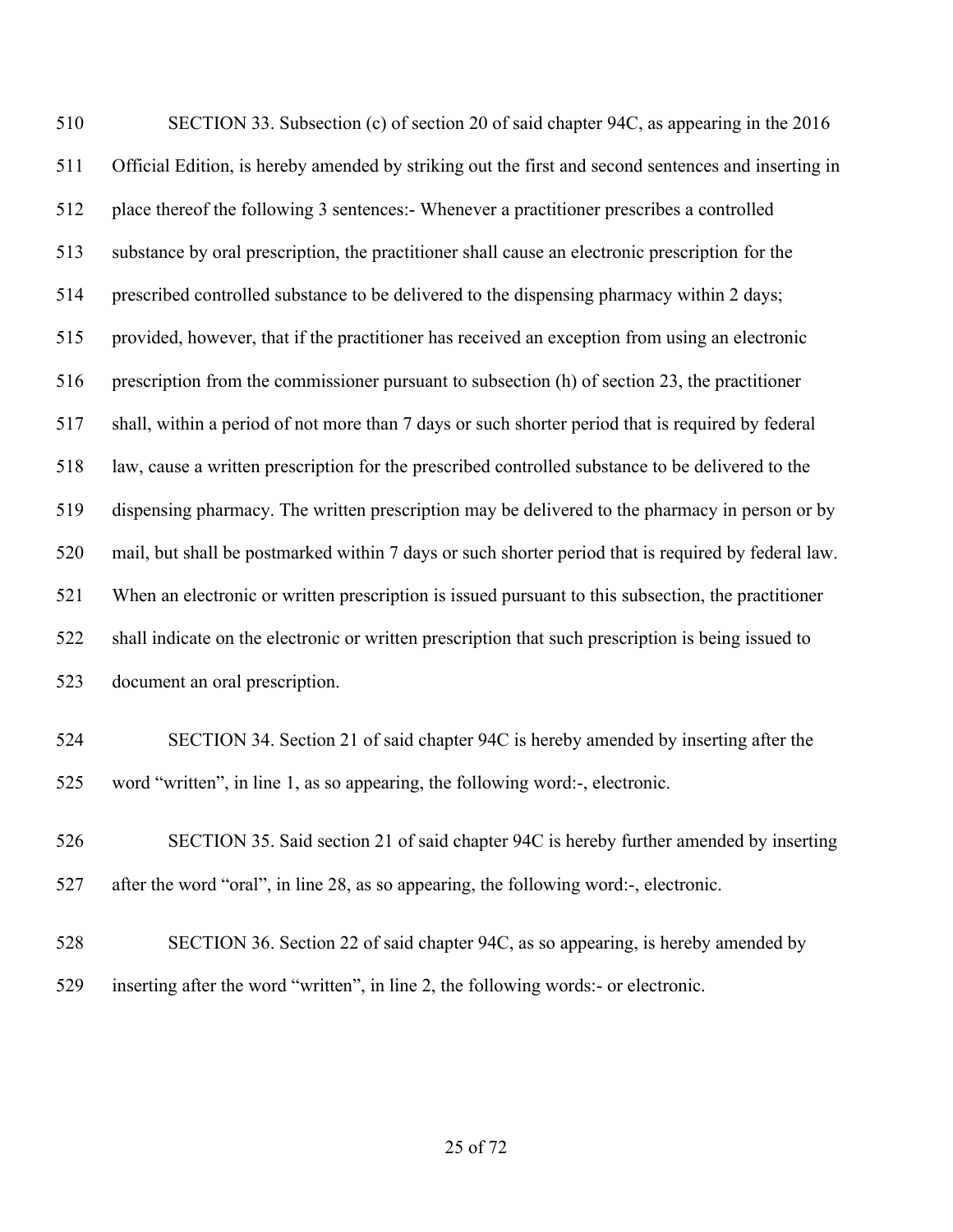| 530 | SECTION 37. Said section 22 of said chapter 94C, as so appearing, is hereby further                  |
|-----|------------------------------------------------------------------------------------------------------|
| 531 | amended by striking out, in line 21, the words "recommended full quantity indicated" and             |
| 532 | inserting in place thereof the following words:- full prescribed quantity.                           |
| 533 | SECTION 38. Section 23 of said chapter 94C, as so appearing, is hereby amended by                    |
| 534 | inserting after the word "written", in lines 1 and 6, each time it appears, the following words:- or |
| 535 | electronic.                                                                                          |
| 536 | SECTION 39. Said section 23 of said chapter 94C, as so appearing, is hereby further                  |
| 537 | amended by striking out subsection (b) and inserting in place thereof the following subsection:-     |
| 538 | (b) A written or electronic prescription for a controlled substance in schedule II shall not         |
| 539 | be refilled. Written prescriptions for a controlled substance in schedule II shall be kept in a      |
| 540 | separate file.                                                                                       |
| 541 | SECTION 40. Said section 23 of said chapter 94C, as so appearing, is hereby further                  |
| 542 | amended by striking out subsections (g) and (h) and inserting in place thereof the following 3       |
| 543 | subsections:-                                                                                        |
| 544 | (g) Prescribers shall issue an electronic prescription for all controlled substances and             |
| 545 | medical devices. The department shall promulgate regulations setting forth standards for             |
| 546 | electronic prescriptions.                                                                            |
| 547 | (h) The commissioner, through regulation, shall establish exceptions to section 17 and               |
| 548 | subsection (g) authorizing the limited use of a written and oral prescription where appropriate.     |
| 549 | The exceptions shall be limited to: (i) prescriptions that are issued by veterinarians; (ii)         |
| 550 | prescriptions issued or dispensed in circumstances where electronic prescribing is not available     |
|     |                                                                                                      |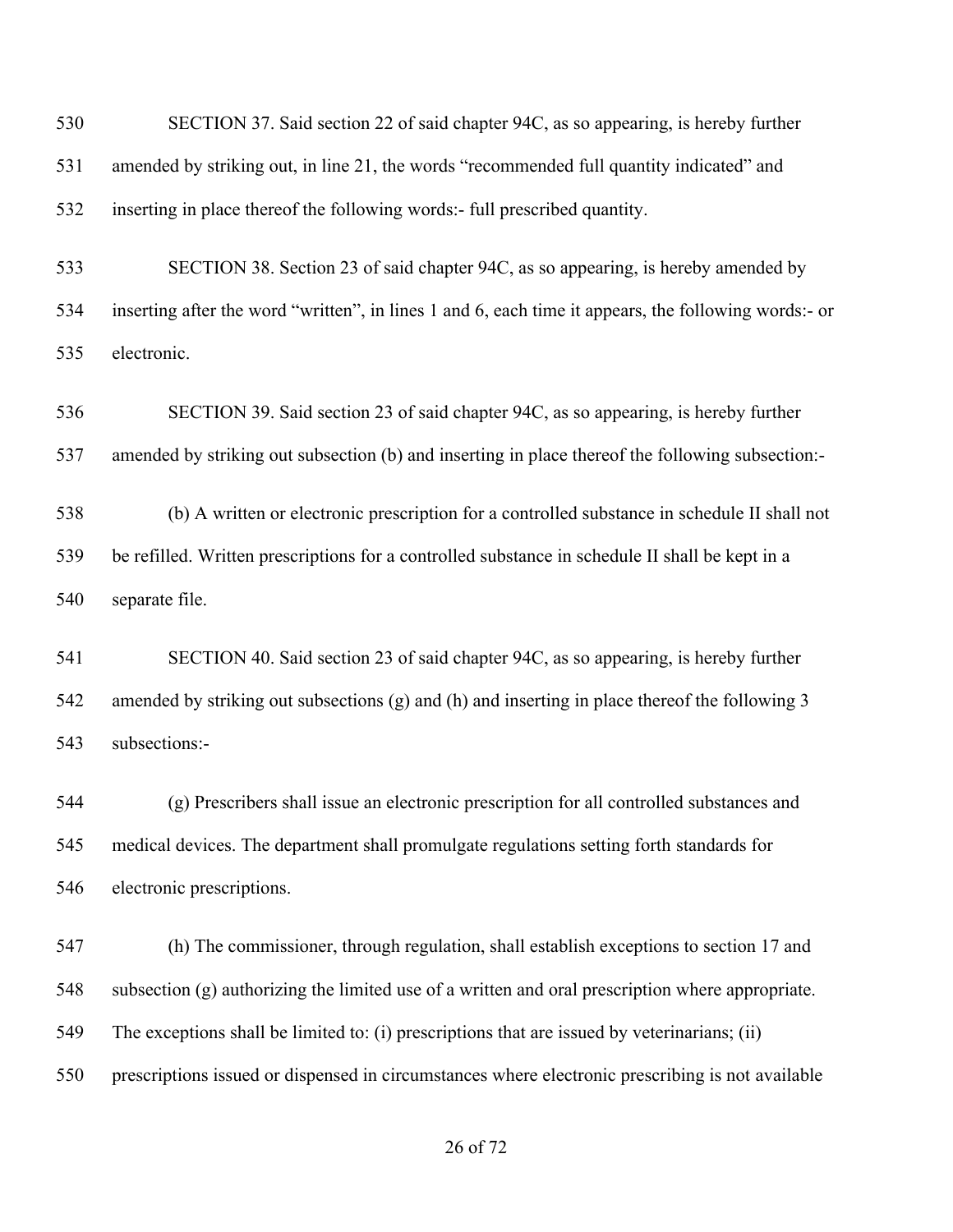due to temporary technological or electrical failure; (iii) a time-limited waiver process for practitioners who demonstrate economic hardship, technological limitations that are not reasonably within the control of the practitioner, or other exceptional circumstance; (iv) prescriptions that are issued or dispensed in emergency situations as defined by the commissioner pursuant to said section 17, including situations where the electronic prescription requirement would result in a delay that would adversely impact the patient's medical condition; (v) when a prescription cannot be issued electronically under federal or state law or regulations; (vi) prescriptions issued outside the jurisdiction of the commonwealth; and (vii) other exceptions to said section 17 and said subsection (g) as the commissioner determines necessary; provided, however, that 90 days before promulgating or amending any regulations regarding other exceptions to said section 17 and said subsection (g), the commissioner shall file with the house and senate committees on ways and means, the joint committee on public health, and the joint committee on mental health, substance use and recovery a written report setting forth justification for such changes.

 (i) All written prescriptions shall be written in ink, indelible pencil or by other means on a tamper resistant form consistent with federal requirements for Medicaid and signed by the prescribing practitioner.

 SECTION 41. Subsection (c) of section 24A of said chapter 94C, as so appearing, is hereby amended by striking out the second paragraph and inserting in place thereof the following paragraph:-

 The department shall promulgate rules and regulations relative to the use of the prescription monitoring program by registered participants. The regulations shall include the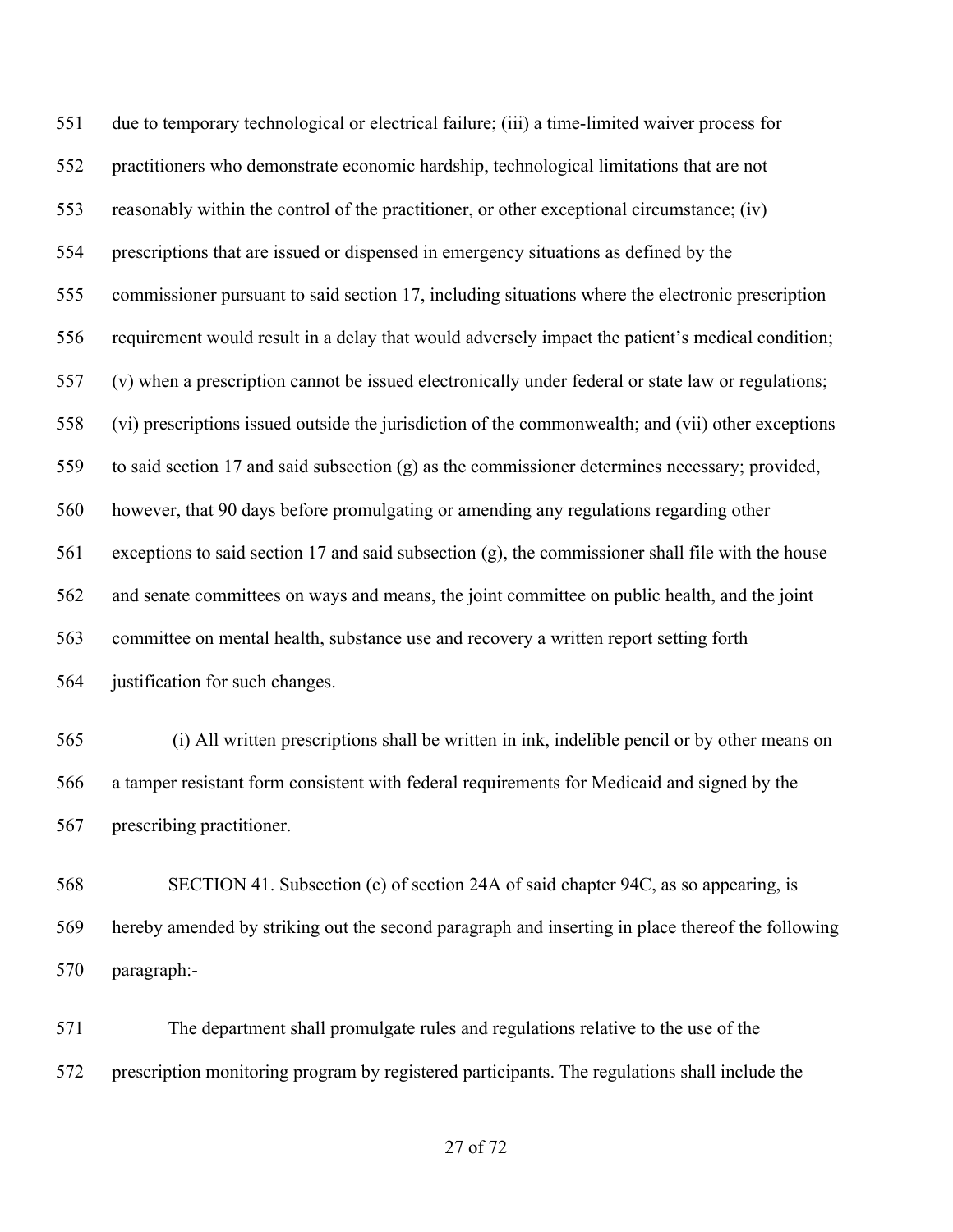requirement that prior to issuance, participants shall utilize the prescription monitoring program each time a prescription for a narcotic drug that is contained in schedule II or III, or a prescription for a benzodiazepine, is issued. The department may require participants to utilize the prescription monitoring program prior to the issuance of any schedule IV or V prescription drug, that is commonly misused and may lead to physical or psychological dependence or that causes patients with a history of substance dependence to experience significant addictive symptoms. The regulations shall specify the circumstances under which such narcotics or benzodiazepines may be prescribed without first utilizing the prescription monitoring program. The regulations may also specify the circumstances under which support staff may use the prescription monitoring program on behalf of a registered participant. When promulgating the rules and regulations, the department shall also require that pharmacists be trained in the use of the prescription monitoring program as part of the continuing education requirements mandated for licensure by the board of registration in pharmacy, under section 24A of chapter 112. The department shall also study the feasibility and value of expanding the prescription monitoring program to include schedule VI prescription drugs.

 SECTION 42. Subsection (f) of said section 24A of said chapter 94C, as so appearing, is hereby amended by striking out clause (4)and inserting in place thereof the following clause:-

 (4) local, state and federal law enforcement or prosecutorial officials working with the executive office of public safety and security engaged in the administration, investigation or enforcement of the laws governing prescription drugs; provided, however, that the data request is in connection with a bona fide specific controlled substance or additional drug-related investigation and accompanied by a probable cause warrant issued pursuant to chapter 276;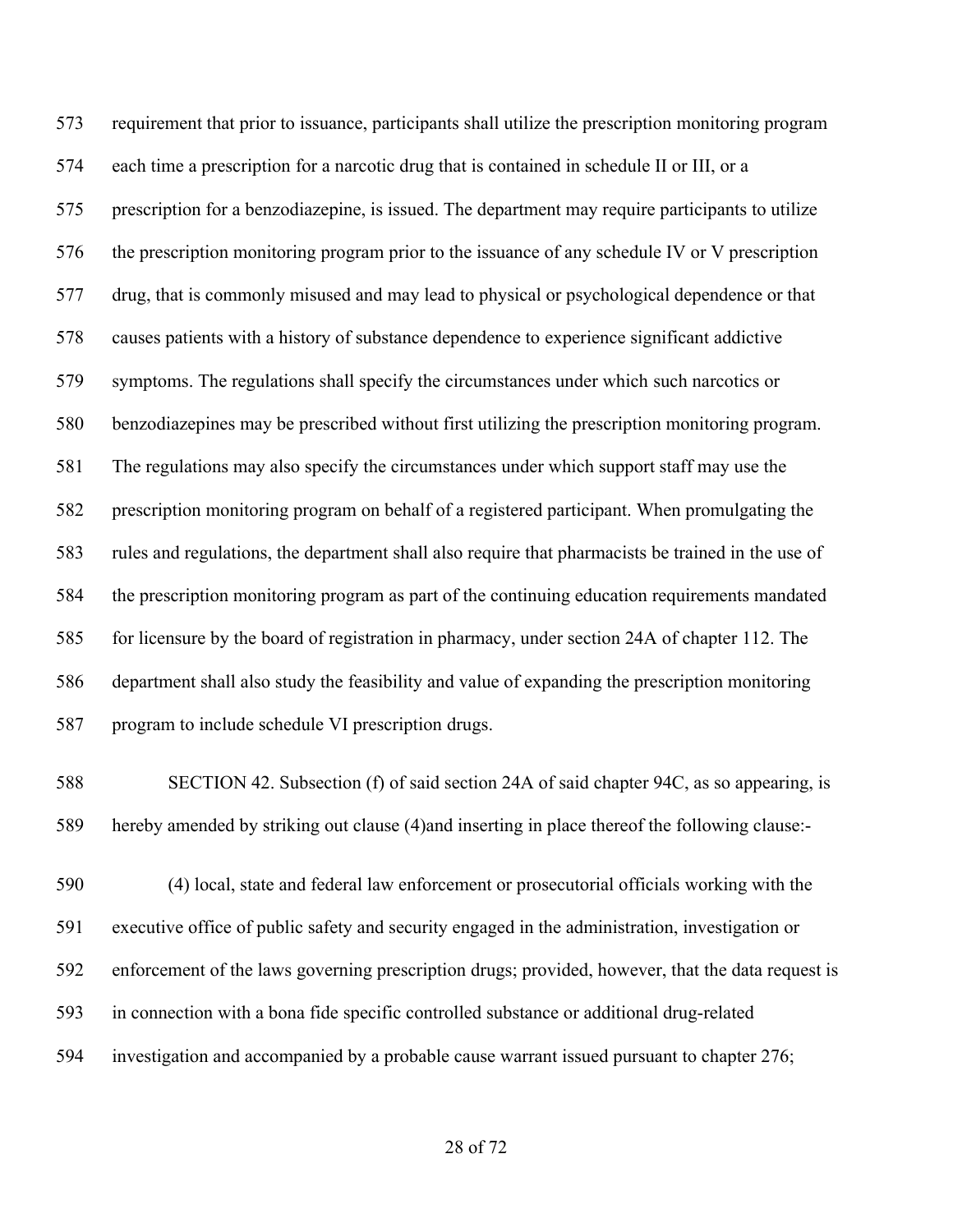SECTION 43. Said section 24A of said chapter 94C, as so appearing, is hereby further amended by striking out, in line 94, the word "or".

# SECTION 44. Subsection (f) of said section 24A of said chapter 94C, as so appearing, is hereby amended by striking out clause (6)and inserting in place thereof the following 2 clauses:-

 (6) personnel of the United States attorney, office of the attorney general or a district attorney; provided, however, that the data request is in connection with a bona fide specific controlled substance or additional drug related investigation and accompanied by a probable cause warrant issued pursuant to chapter 276; or

 (7) personnel of the Medicaid fraud control unit within the office of the attorney general, which shall be exempted from the probable cause warrant requirement in paragraphs 4 and 6; provided however, that the data request is made in connection with a bona fide specific controlled substance or additional drug related investigation of a practitioner, pharmacist, pharmacy, person required to be a registered participant by this chapter or any other provider subject to the jurisdiction of a Medicaid fraud control unit under federal law, including, but not limited to, 42 USC section 1396b, et. seq.

 SECTION 45. Said section 24A of said chapter 94C, as so appearing, is hereby further amended by striking out subsection (g) and inserting in place thereof the following subsection:-

 (g) The department may provide data from the prescription monitoring program to practitioners in accordance with this section; provided, however, that practitioners shall be able to access the data directly through a secure electronic medical record or other similar secure software or information system that enables automated query and retrieval of prescription monitoring program data to a practitioner. This data may be used only for the purpose of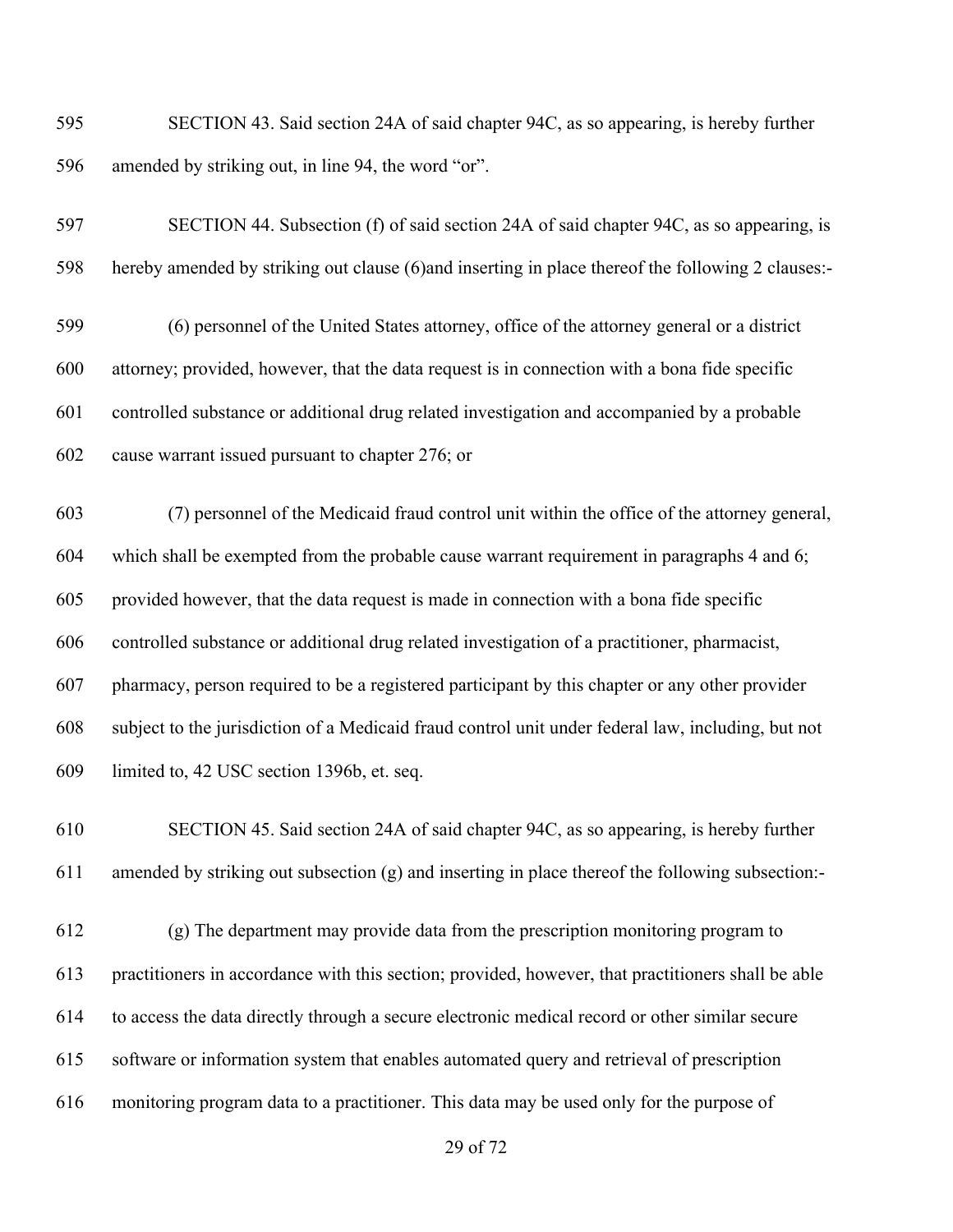diagnosis, treatment or coordinating care of the practitioner's patient, unless otherwise permitted by this section. Any such secure software or information system shall identify the registered participant on whose behalf the prescription monitoring program was accessed. The department may enter into data use agreements to allow summary prescription monitoring program data to be securely retained in the patient's medical record as a clinical note associated with a clinical encounter; provided, however, that prescription monitoring program data shall not be retained separately from said clinical note; and provided further, that no such agreement shall allow for prescription monitoring program data to be used for purposes inconsistent with this section.

 SECTION 46. Said section 24A of said chapter 94C, as so appearing, is hereby further amended by adding the following subsection:-

 (m) The department may enter into agreements to permit health care facilities to integrate secure software or information systems into their electronic medical records for the purpose of using prescription monitoring program data to perform data analysis, compilation, or visualization, for purposes of diagnosis, treatment or coordinating care of the practitioner's patient. Any such secure software or information system shall comply with requirements established by the department to ensure the security and confidentiality of any data transferred. SECTION 47. Section 27 of said chapter 94C, as so appearing, is hereby amended by

 striking out, in lines 3 and 4, the words ", but only to persons who have attained the age of 18 years and".

 SECTION 48. Said section 27 of said chapter 94C, as so appearing, is hereby further amended by striking out the second sentence.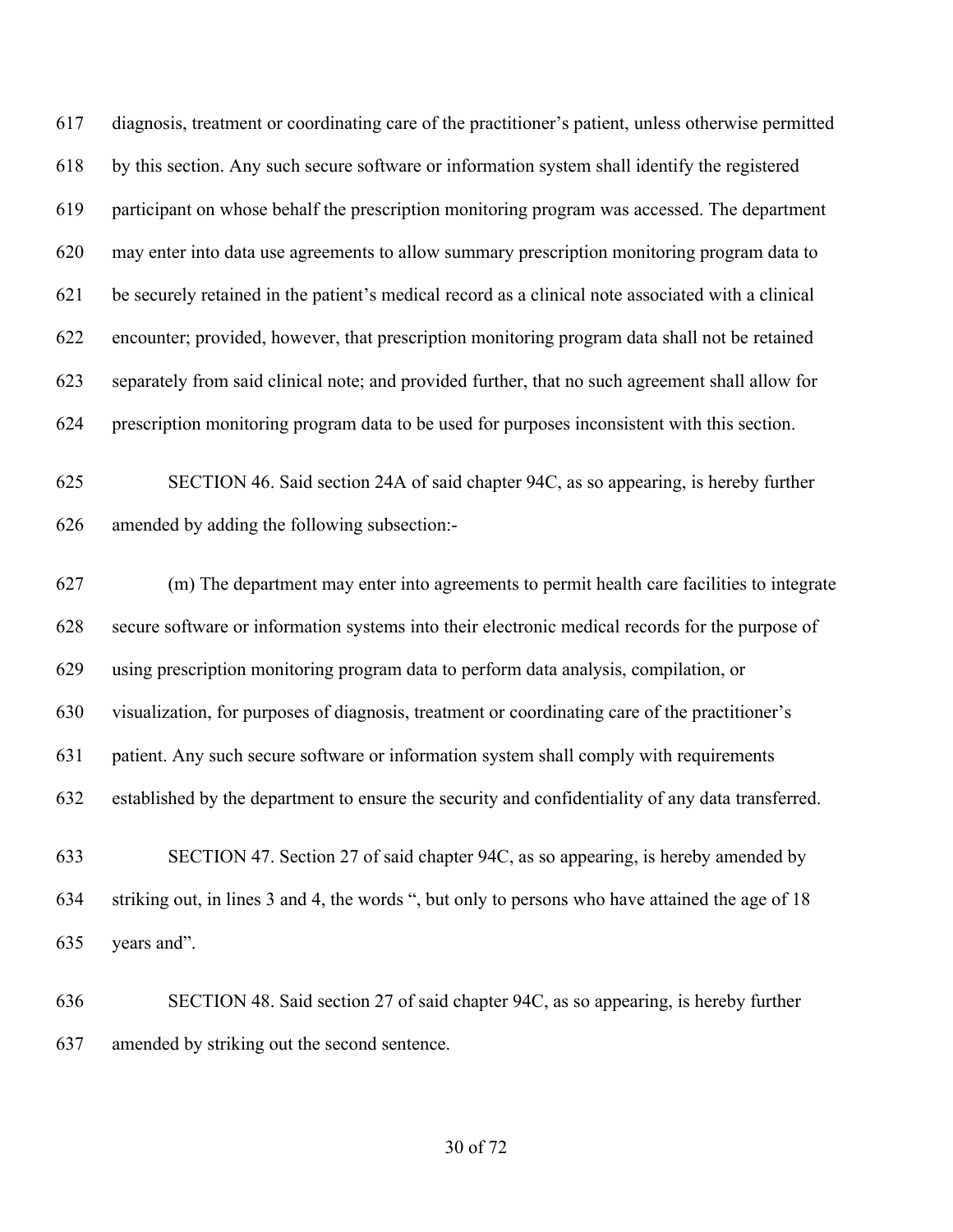SECTION 49. Section 32I of said chapter 94C is hereby amended by striking out, in line 27, as so appearing, the words "to persons over the age of 18".

 SECTION 50. Chapter 111 of the General Laws is hereby amended by inserting after section 25J the following section:-

 Section 25J½. An acute-care hospital, as defined in section 25B, that provides emergency services in an emergency department and a satellite emergency facility, as defined in section 51½, shall maintain, as part of its emergency services, protocols and capacity to provide appropriate, evidence-based interventions prior to discharge that reduce the risk of subsequent harm and fatality following an opioid-related overdose including, but not limited to, institutional protocols and capacity to possess, dispense, administer and prescribe opioid agonist treatment, including partial agonist treatment, and offer such treatment to patients who present in an acute- care hospital emergency department or a satellite emergency facility for care and treatment of an opioid-related overdose; provided, however, that such treatment shall occur when it is recommended by the treating healthcare provider and is voluntarily agreed to by the patient. An acute-care hospital that provides emergency services in an emergency department, and a satellite emergency facility, shall demonstrate compliance with applicable training and waiver requirements established by the federal drug enforcement agency and the substance abuse and mental health services administration relative to prescribing opioid agonist treatment. Prior to discharge, any patient who is administered or prescribed an opioid agonist treatment in an acute care hospital emergency department or satellite emergency facility shall be directly connected to an appropriate provider or treatment site to voluntarily continue said treatment.

The department may issue regulations pursuant to this section.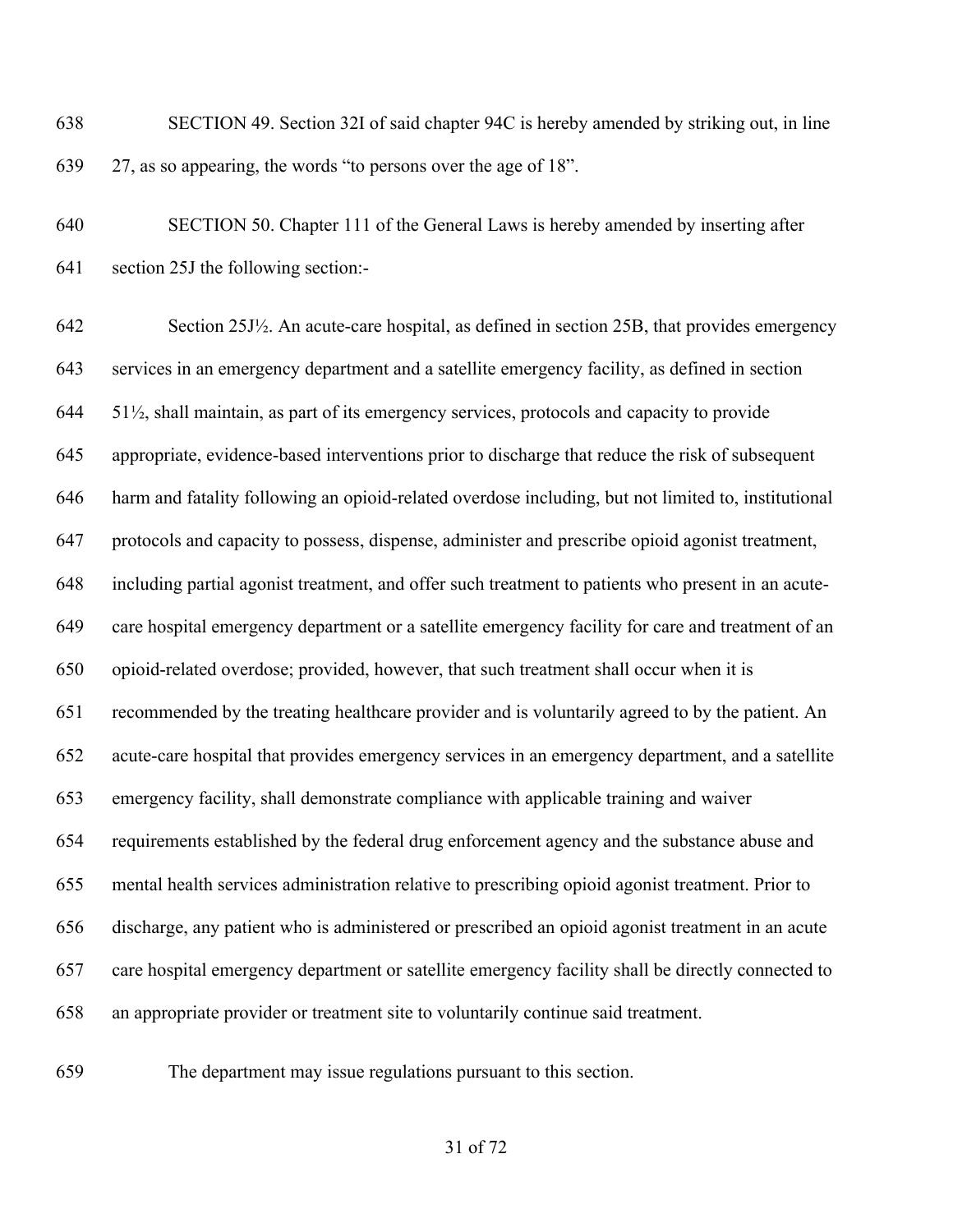SECTION 51. Subsection (a) of said section 51½ of said chapter 111, as appearing in the 2016 Official Edition, is hereby amended by striking out the definition of "Licensed mental health professional" and inserting in place thereof the following definition:-

 "Licensed mental health professional", a: (i) licensed physician who specializes in the practice of psychiatry or addiction medicine; (ii) licensed psychologist; (iii) licensed independent clinical social worker; (iv) licensed certified social worker; (v) licensed mental health counselor; (vi) licensed psychiatric clinical nurse specialist; (vii) certified addictions registered nurse; (viii) licensed alcohol and drug counselor I as defined in section 1 of chapter 111J; or (ix) healthcare provider, as defined in section 1, qualified within the scope of the individual's license to perform substance use disorder evaluations, including an intern, resident or fellow pursuant to medical staff policies and practice.

 SECTION 52. Said section 51½ of said chapter 111, as so appearing, is hereby further amended by striking out, in lines 18, 35, 36, 50, 56, 73, 78 and 94, the word "abuse" and inserting in place thereof, in each instance, the following words:- use disorder.

 SECTION 53. Said section 51½ of said chapter 111, as so appearing, is hereby further amended by inserting after the word "program", in line 20, the following words:- by a licensed mental health professional.

 SECTION 54. Said section 51½ of said chapter 111, as so appearing, is hereby further amended by striking out, in lines 33, 79, 82 and lines 84 and 85, the word "opiate-related" and inserting in place thereof, in each instance, the following word:- opioid-related.

 SECTION 55. Said section 51½ of said chapter 111, as so appearing, is hereby further amended by striking out subsection (c) and inserting in place thereof the following subsection:-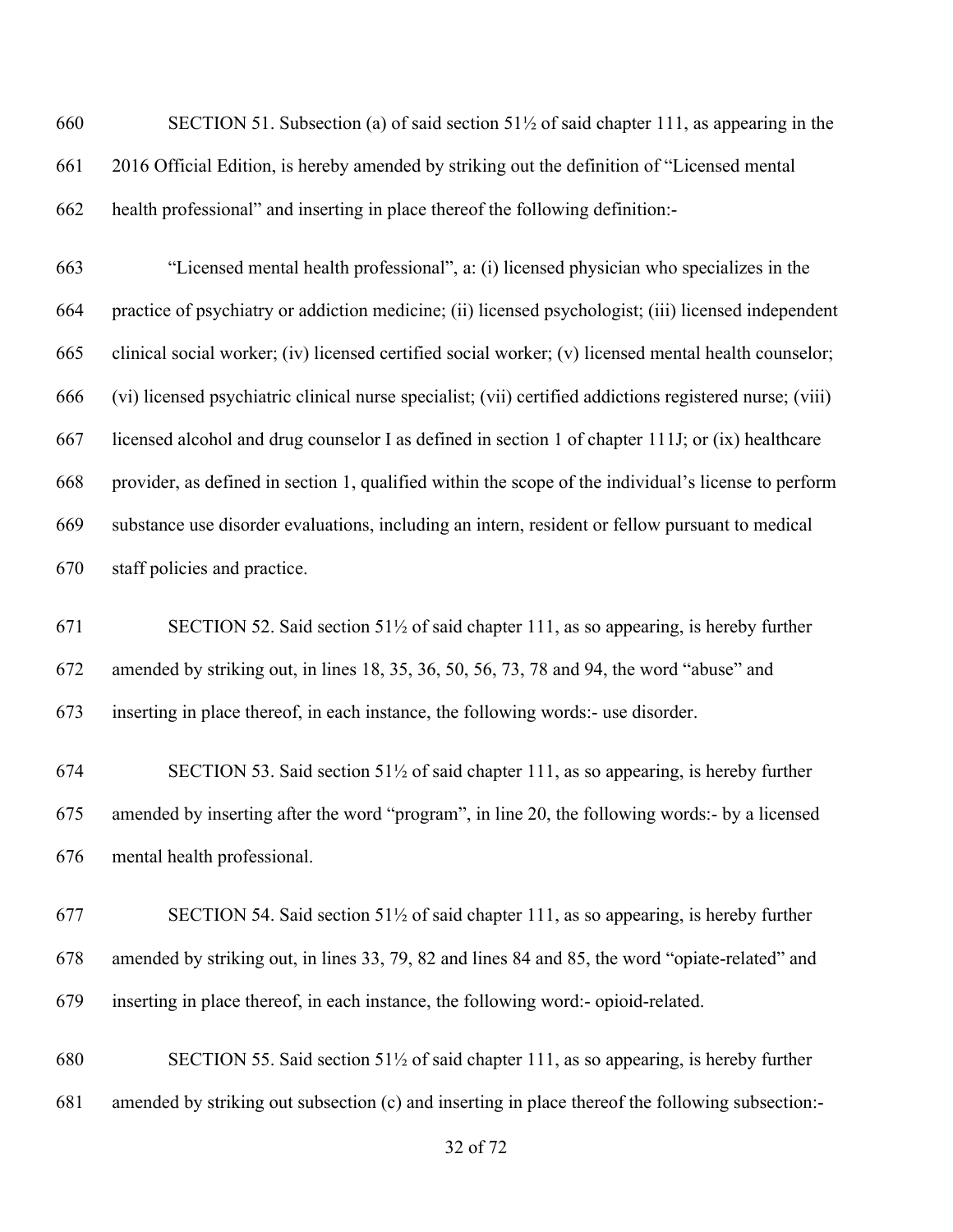(c) During or after a substance use disorder evaluation conducted pursuant to subsection (b), treatment may occur within the acute-care hospital or satellite emergency facility, if appropriate services are available, which may include induction to medication-assisted treatment. If the acute care hospital or satellite emergency facility is unable to provide such services, the acute care hospital or satellite emergency facility shall refer the patient to an appropriate and available hospital or treatment provider; provided, however, that nothing in this section shall relieve an acute care hospital or satellite emergency facility from the requirements of section 25J½. Medical necessity for further treatment shall be determined by the treating clinician and noted in the patient's medical record.

 If a patient refuses further treatment after the evaluation is complete, and is otherwise medically stable, the acute-care hospital or satellite emergency facility may initiate discharge proceedings; provided, however, that if the patient is in need of and agrees to further treatment following discharge pursuant to the substance use disorder evaluation, then the acute care hospital or satellite emergency facility shall directly connect the patient with a community-based program prior to discharge or within a reasonable time following discharge when the community-based program is available. All patients receiving an evaluation under subsection (b) shall receive, upon discharge, information on local and statewide treatment options, providers and other relevant information as deemed appropriate by the treating clinician.

# SECTION 56. Said section 51½ of said chapter 111, as so appearing, is hereby further amended by striking out subsection (g) and inserting in place thereof the following subsection:-

 (g) Upon discharge of a patient who experienced an opioid-related overdose, the acute-care hospital, satellite emergency facility or emergency service program shall record the opioid-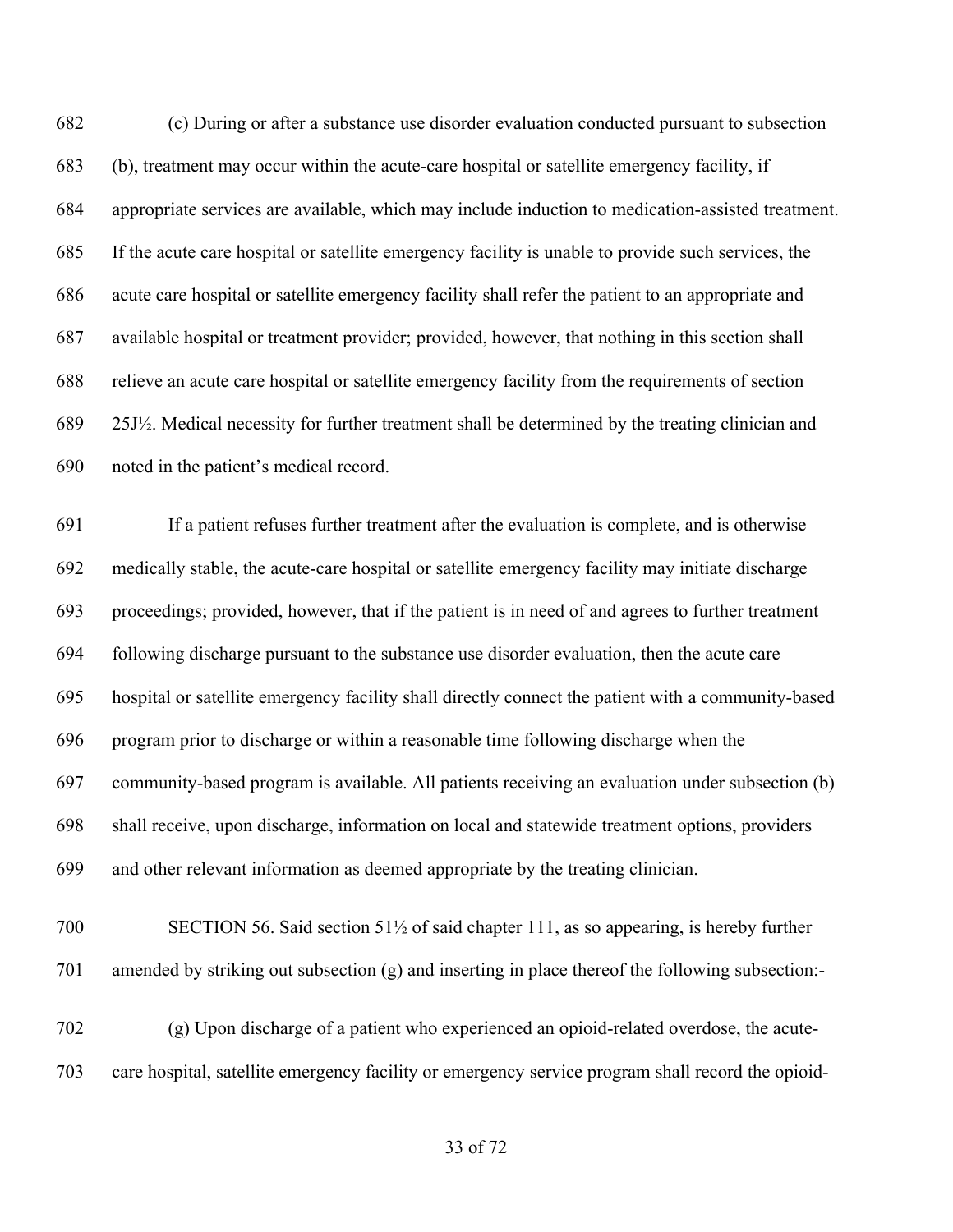| 704 | related overdose and substance use disorder evaluation in the patient's electronic medical record               |
|-----|-----------------------------------------------------------------------------------------------------------------|
| 705 | and shall make the evaluation directly accessible by other healthcare providers and facilities                  |
| 706 | consistent with federal and state privacy requirements through a secure electronic medical                      |
| 707 | record, health information exchange, or other similar software or information systems to: (i)                   |
| 708 | improve ease of access and utilization of such data for treatment or diagnosis; (ii) support                    |
| 709 | integration of such data within the electronic health records of a healthcare provider for purposes             |
| 710 | of treatment or diagnosis; or (iii) allow healthcare providers and their vendors to maintain such               |
| 711 | data for the purposes of compiling and visualizing such data within the electronic health records               |
| 712 | of a healthcare provider that supports treatment or diagnosis.                                                  |
| 713 | SECTION 57. Said section 51 <sup>1</sup> / <sub>2</sub> of said chapter 111, as so appearing, is hereby further |
| 714 | amended by striking out subsection (i).                                                                         |
| 715 | SECTION 58. Section 1 of chapter 111E of the General Laws, as so appearing, is hereby                           |
| 716 | amended by inserting after the definition of "Assignment" the following definition:-                            |
| 717 | "Commissioner", the commissioner of public health.                                                              |
| 718 | SECTION 59. Said section 1 of said chapter 111E is hereby further amended by                                    |
| 719 | inserting after the definition of "Independent addiction specialist", inserted by section 63 of                 |
| 720 | chapter 69 of the acts of 2018, the following definition:-                                                      |
| 721 | "Original license", a license, including a provisional license, issued to a facility not                        |
| 722 | previously licensed; or a license issued to an existing facility, in which there has been a change              |
| 723 | in ownership or location.                                                                                       |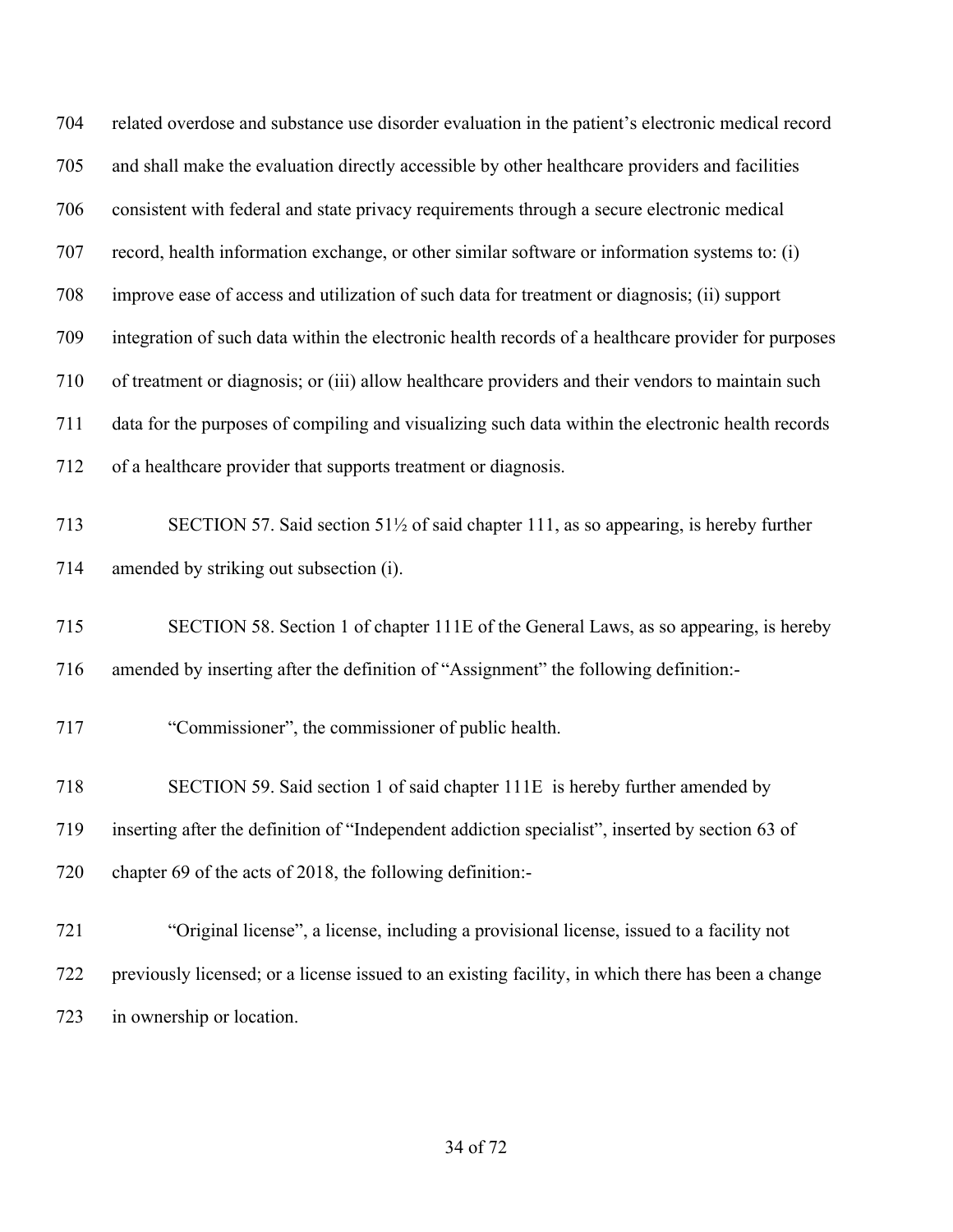| 724 | SECTION 60. Section 7 of said chapter 111E, as appearing in the 2016 Official Edition,            |
|-----|---------------------------------------------------------------------------------------------------|
| 725 | is hereby amended by striking out, in lines 1, 10, 13, 26, 27, 33, 39, 44, 50, 75, 77 and 80, the |
| 726 | word "division", each time it appears, and inserting in place thereof, in each instance, the      |
| 727 | following word:- department.                                                                      |
| 728 | SECTION 61. Said section 7 of said chapter 111E, as so appearing, is hereby further               |
| 729 | amended by inserting after the word "requirements", in line 8, the following words:- set forth in |
| 730 | regulations of the department.                                                                    |
| 731 | SECTION 62. Said section 7 of said chapter 111E, as so appearing, is hereby further               |
| 732 | amended by striking out, in lines 17 and 18, the words "but such standards and requirements       |
| 733 | shall concern only" and inserting in place thereof the following words:- which shall include, but |
| 734 | not be limited to.                                                                                |
| 735 | SECTION 63. The fourth sentence of the first paragraph of said section 7 of said chapter          |
| 736 | 111E, as so appearing, is hereby amended by striking out clauses (1) to (6), inclusive, and       |
| 737 | inserting in place thereof the following 8 clauses:-                                              |
| 738 | (1) the health standards to be met by a facility;                                                 |
| 739 | (2) misrepresentations regarding the treatment that would be provided to patients at a            |
| 740 | facility;                                                                                         |
| 741 | (3) licensing fees;                                                                               |
| 742 | (4) procedures for making and approving license applications;                                     |
| 743 | (5) the services and treatment provided by programs at a facility;                                |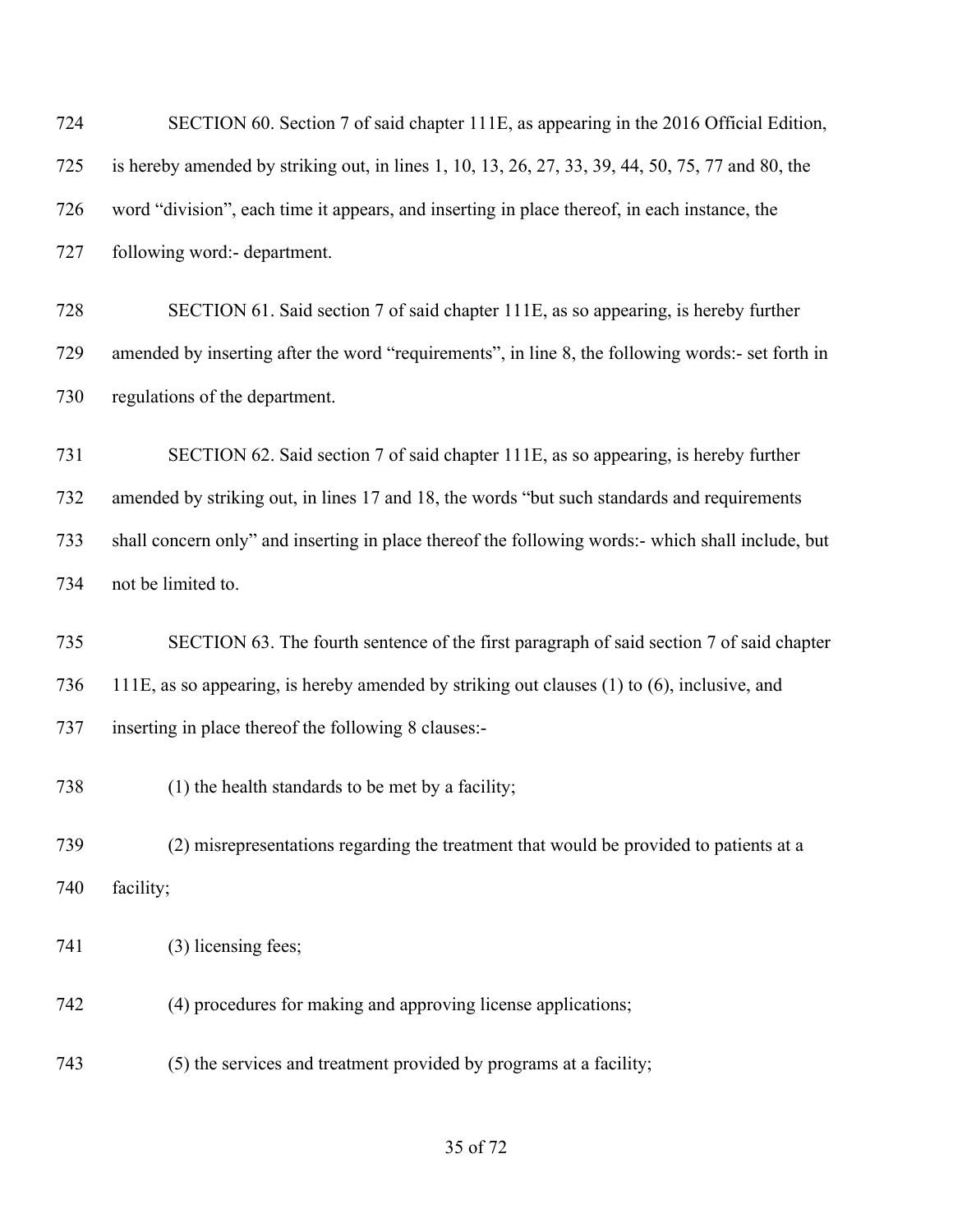(6) certification of capability of self-preservation;

 (7) a requirement that a facility provide services to commonwealth residents with public health insurance on a non-discriminatory basis and report the facility's payer mix to the department on a quarterly basis; and

 (8) the standards or criteria that a facility shall meet to demonstrate the need for an original license; provided, however, that such standards or criteria shall be reviewed by the department every 2 years and shall be limited to: (i) the health needs of drug dependent persons and persons with alcoholism, as defined in section 3 of chapter 111B, in the commonwealth, including underserved populations and persons with co-occurring mental illness and substance use disorder; and (ii) the demonstrated ability and history of a prospective licensee to meet the needs of such persons.

 SECTION 64. Said section 7 of said chapter 111E, as so appearing, is hereby further amended by striking out, in lines 26 and 27, the words "from time to time, on request,".

 SECTION 65. Said section 7 of said chapter 111E, as so appearing, is hereby further amended by striking out, in lines 28 to 32, inclusive, the words "reasonably require for the purposes of this section, and any licensee or other person operating a private facility who fails to furnish any such data, statistics, schedules or information as requested, or who files fraudulent returns thereof, shall be punished by a fine of not more than five hundred dollars" and inserting in place thereof the following word:- require.

 SECTION 66. Said section 7 of said chapter 111E, as so appearing, is hereby further amended by striking out, in line 42, the second time it appears, the word "or".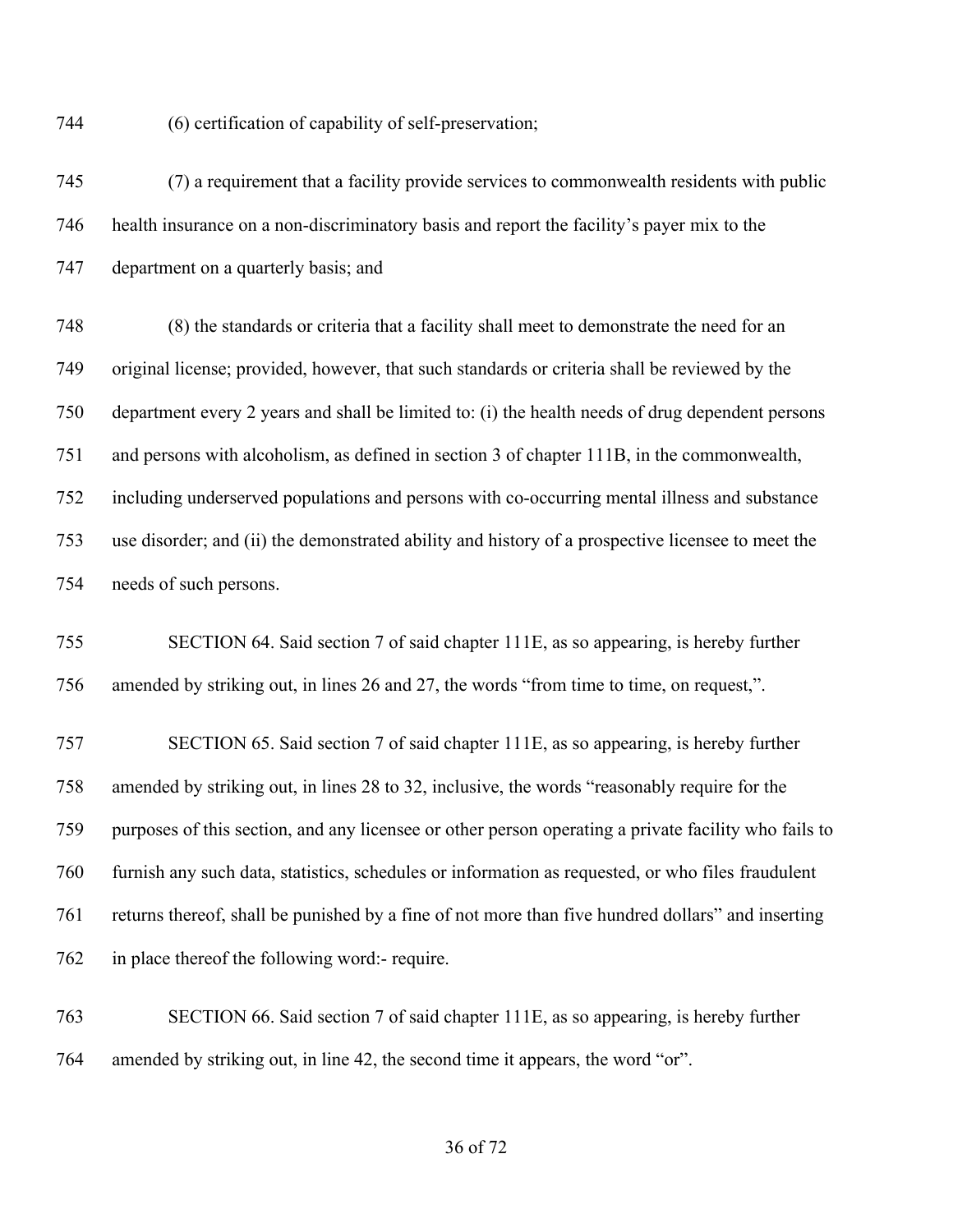SECTION 67. The third paragraph of said section 7 of said chapter 111E, as so appearing, is hereby amended by striking out clause (3) and inserting in place thereof the following 2 clauses:-

(3) failure to comply with section 10; or

 (4) an application for an original license fails to meet the department's standards or criteria for demonstrating need.

 SECTION 68. Said section 7 of said chapter 111E, as so appearing, is hereby further amended by striking out, in line 49, the word "director" and inserting in place thereof the following word:- commissioner.

 SECTION 69. Said section 7 of said chapter 111E, as so appearing, is hereby further amended by striking out the fifth to seventh paragraphs, inclusive, and inserting in place thereof the following 6 paragraphs:-

 The department may conduct surveys and investigations to enforce compliance with this section and any rule or regulation promulgated pursuant to this chapter. If upon inspection, or through information in its possession, the department finds that a facility licensed by the department is not in compliance with a requirement established under this chapter, the department may order the facility to correct such deficiency by issuing a corrective action order, which shall provide the facility written notice of each deficiency. The order shall specify a reasonable time, not more than 60 days after receipt of the notice, by which time the facility shall remedy or correct each deficiency cited in the notice; provided, however, that in the case of any deficiency which, in the opinion of the department, is not capable of correction within 60 days, the department shall require that the facility submit a written plan for correction of the deficiency

of 72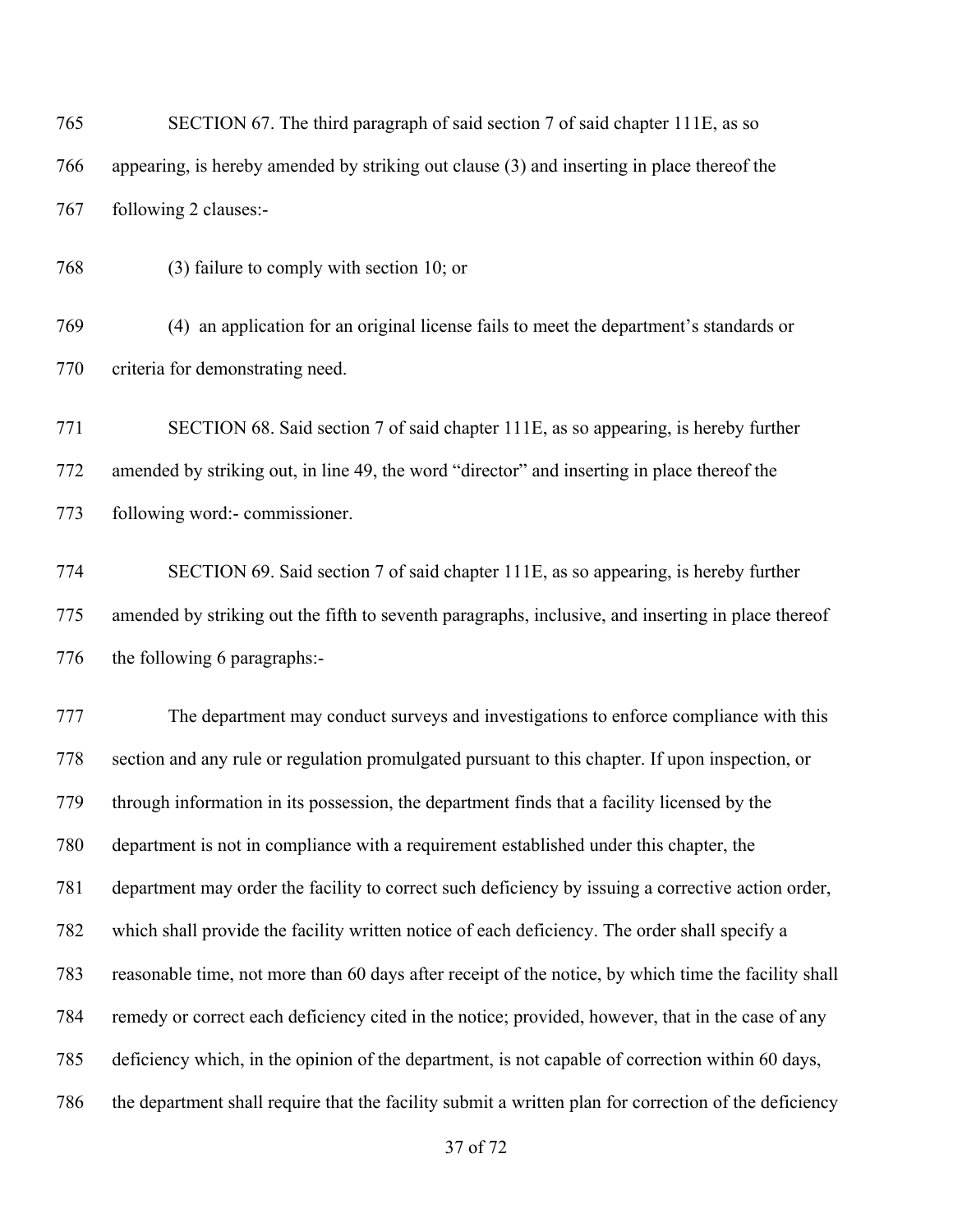in a reasonable manner. The department may modify any nonconforming written plan for correction upon notice in writing to the facility. Not more than 7 days after the receipt of notice of such modification of a written plan for correction, the affected facility may file a written request with the department for administrative reconsideration of the modified plan for correction or any portion thereof.

 Nothing in this section shall be construed to prohibit the department from enforcing a rule, regulation, corrective action order or plan for correction, administratively or in court, without first affording formal opportunity to make correction, or to seek administrative reconsideration under this section, where, in the opinion of the department, the violation of such rule, regulation, corrective action order or plan for correction jeopardizes the health or safety of patients or the public or seriously limits the capacity of a facility to provide adequate care, or where the violation of such rule, regulation, corrective action order or plan for correction is the second or subsequent such violation occurring during a period of 12 months.

 If a facility fails to remedy or correct a cited deficiency by the date specified in the corrective action order or fails to remedy or correct a cited deficiency by the date specified in a plan for correction as accepted or modified by the department, the department may: (i) suspend, limit, restrict or revoke the facility's license; (ii) impose a civil fine upon the facility; (iii) pursue any other sanction as the department may impose administratively upon the facility; or (iv) impose any combination of the penalties set forth in clauses (i) to (iii), inclusive, of this 806 paragraph. A civil fine imposed pursuant to this section shall not exceed \$1,000 per deficiency for each day the deficiency continues to exist beyond the date prescribed for correction.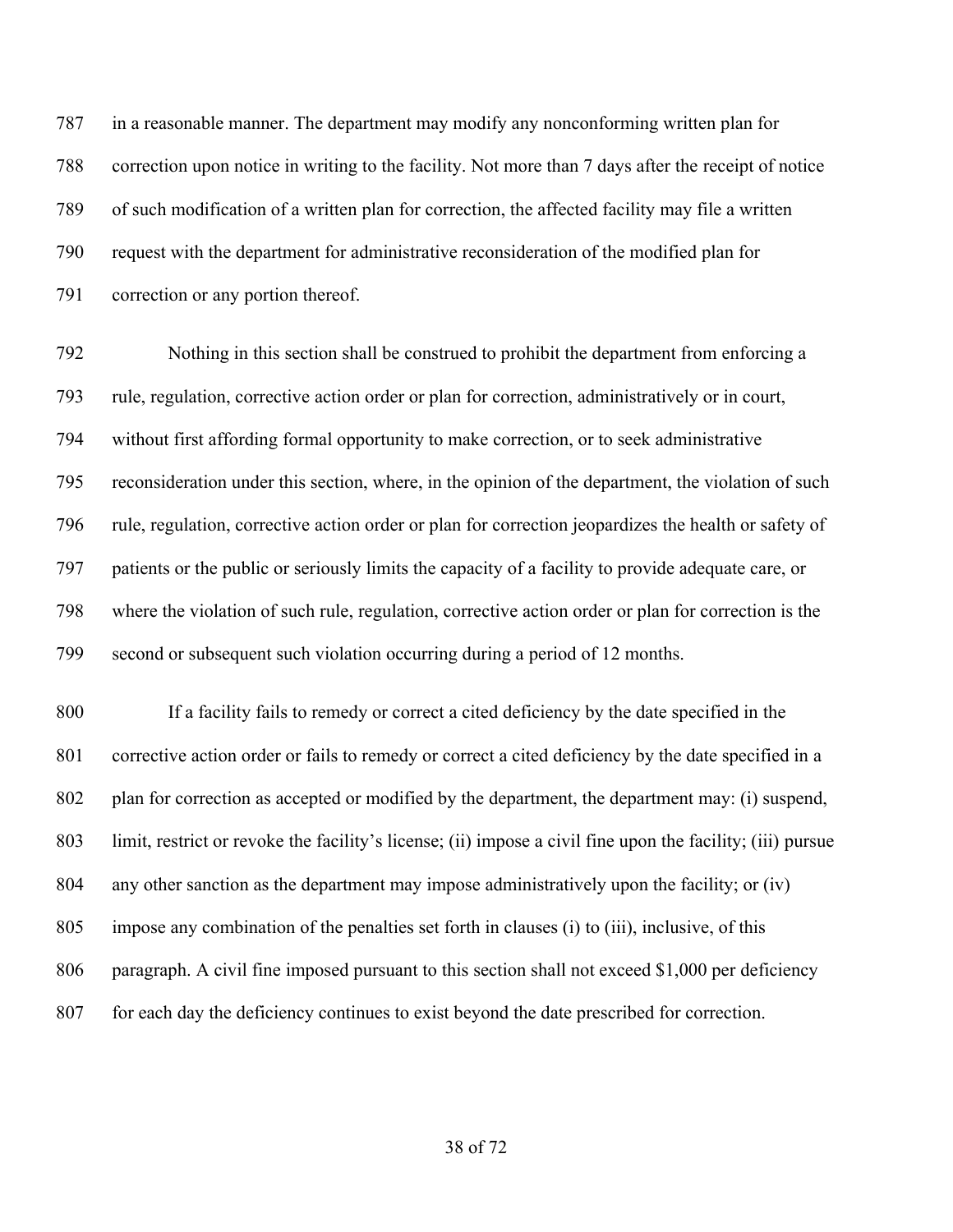No person, partnership, corporation, society, association, other agency, or entity of any kind, except a licensed general hospital, a department, agency or institution of the federal government, the commonwealth or any political subdivision thereof, shall operate a facility without a license and no department, agency or institution of the commonwealth or any political subdivision thereof shall operate a facility without approval from the department pursuant to this section. Upon petition of the department, the superior court shall have jurisdiction in equity to restrain any violation of this section and to take such other action as equity and justice may require to enforce its provisions.

 Whoever knowingly establishes or maintains a private facility, other than a licensed general hospital, without a license granted pursuant to this section shall, for a first offense, be 818 punished by a fine of not more than \$500 and for each subsequent offense by a fine of not more than \$1,000 or imprisonment for not more than 2 years, or both.

 A facility shall be subject to visitation and inspection by the department to enforce compliance with this chapter and any rule or regulation issued thereunder. The department shall inspect each facility prior to granting or renewing a license or approval. The department may examine the books and accounts of any facility if it deems such examination necessary for the purposes of this section.

 SECTION 70. Section 10H of chapter 118E of the General Laws, as inserted by section 19 of chapter 258 of the acts of 2014, is hereby amended by striking out, in line 55, the word "abuse" and inserting in place thereof the following words:- use disorder.

 SECTION 71. Said chapter 118E is hereby further amended by inserting after section 829 10K, inserted by section 2 of chapter 120 of the acts of 2017, the following section:-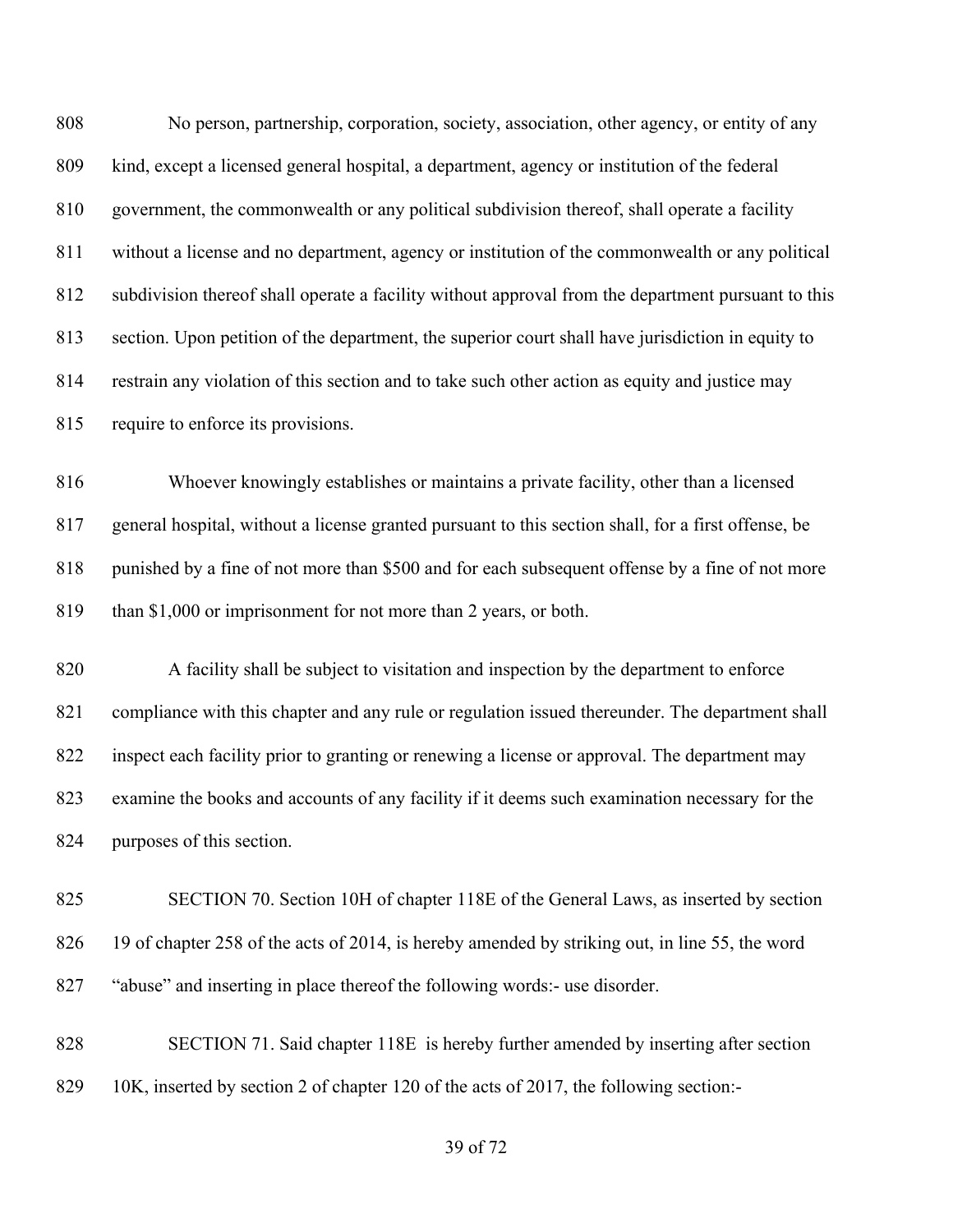Section 10L. The division and its contracted health insurers, health plans, health maintenance organizations, behavioral health management firms and third party administrators under contract to a Medicaid managed care organization or primary care clinician plan shall provide, for any covered drug that is a narcotic substance contained in schedule II pursuant to chapter 94C and subject to cost sharing, that if a person receives a prescription filled in a lesser quantity pursuant to section 18 of said chapter 94C, said person shall not be subject to an additional payment obligation, including, but not limited, to co-payments, if said person fills the remaining portion of the prescription. SECTION 72. Section 35 of chapter 123 of the General Laws is hereby amended by inserting after the word "harm", in line 59, appearing in the 2016 Official Edition, the following words:- ; provided, that the superintendent shall provide timely notification to the committing court and, if consent is obtained from the committed person, to the petitioner; provided further, that the superintendent shall request such consent from all committed persons. SECTION 73. Said section 35 of said chapter 123 is hereby further amended by striking out, in lines 66 and 67, as so appearing, the words "notification of the transfer to the committing court" and inserting in place thereof the following words:- timely notification of the transfer to 846 the committing court and, if consent is obtained from the committed person, to the petitioner; provided further, that the superintendent shall request such consent from all committed persons. SECTION 74. Said section 35 of said chapter 123 is hereby further amended by inserting after the seventh paragraph, as so appearing, the following paragraph:- A facility used for commitment under this section for a person found to be a person with a substance use disorder shall maintain or provide for the capacity to possess, dispense and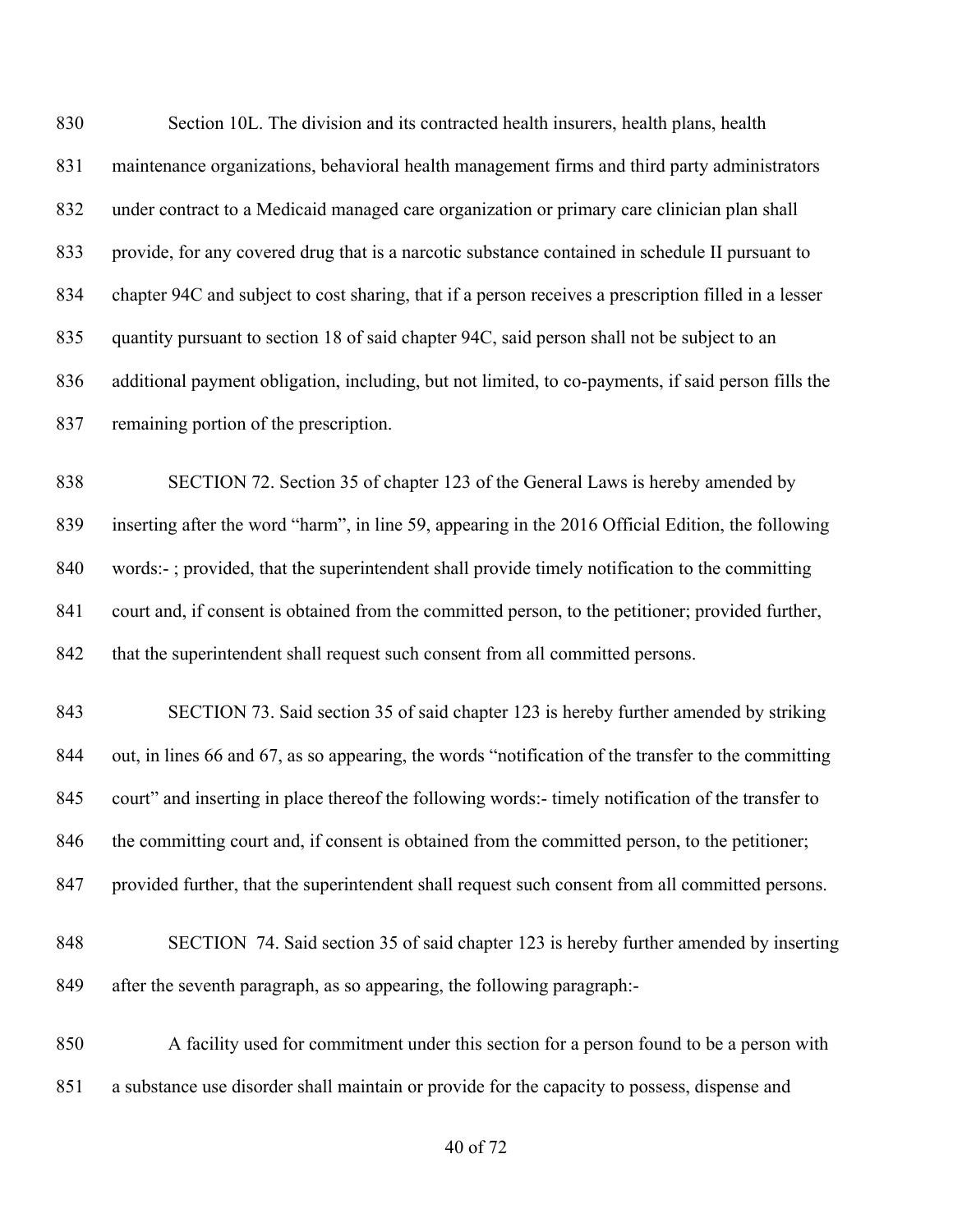administer all drugs approved by the federal Food and Drug Administration for use in opioid agonist treatment, including partial agonist treatment, and opioid antagonist treatment for opioid use disorder and shall make such treatment available to any person for whom such treatment is medically appropriate. SECTION 75. Section 1 of chapter 127 of the General Laws is hereby amended by striking out the definition of "Commissioner", as appearing in the 2016 Official Edition, and inserting in place thereof the following 2 definitions:- "Behavioral health counseling", a non-pharmacological intervention carried out by a qualified behavioral health professional in a therapeutic context at an individual, family or group level; provided, however, that such an intervention may include a structured, professionally administered intervention delivered in person or an intervention delivered remotely via telemedicine. "Commissioner", the commissioner of correction. SECTION 76. Said section 1 of said chapter 127, as so appearing, is hereby further amended by inserting after the definition of "Exigent circumstances", inserted by section 85 of chapter 69 of" the acts of 2018, the following definition:- "Medication-assisted treatment", treatment for an opioid-related substance use disorder that: (i) is determined to be medically necessary by a qualified addiction specialist; (ii) involves the use of medication that is approved by the federal Food and Drug Administration for treatment of an opioid-related substance use disorder; and (iii) is offered in accordance with a treatment plan that is reviewed by a qualified addiction specialist at a frequency consistent with appropriate clinical standards.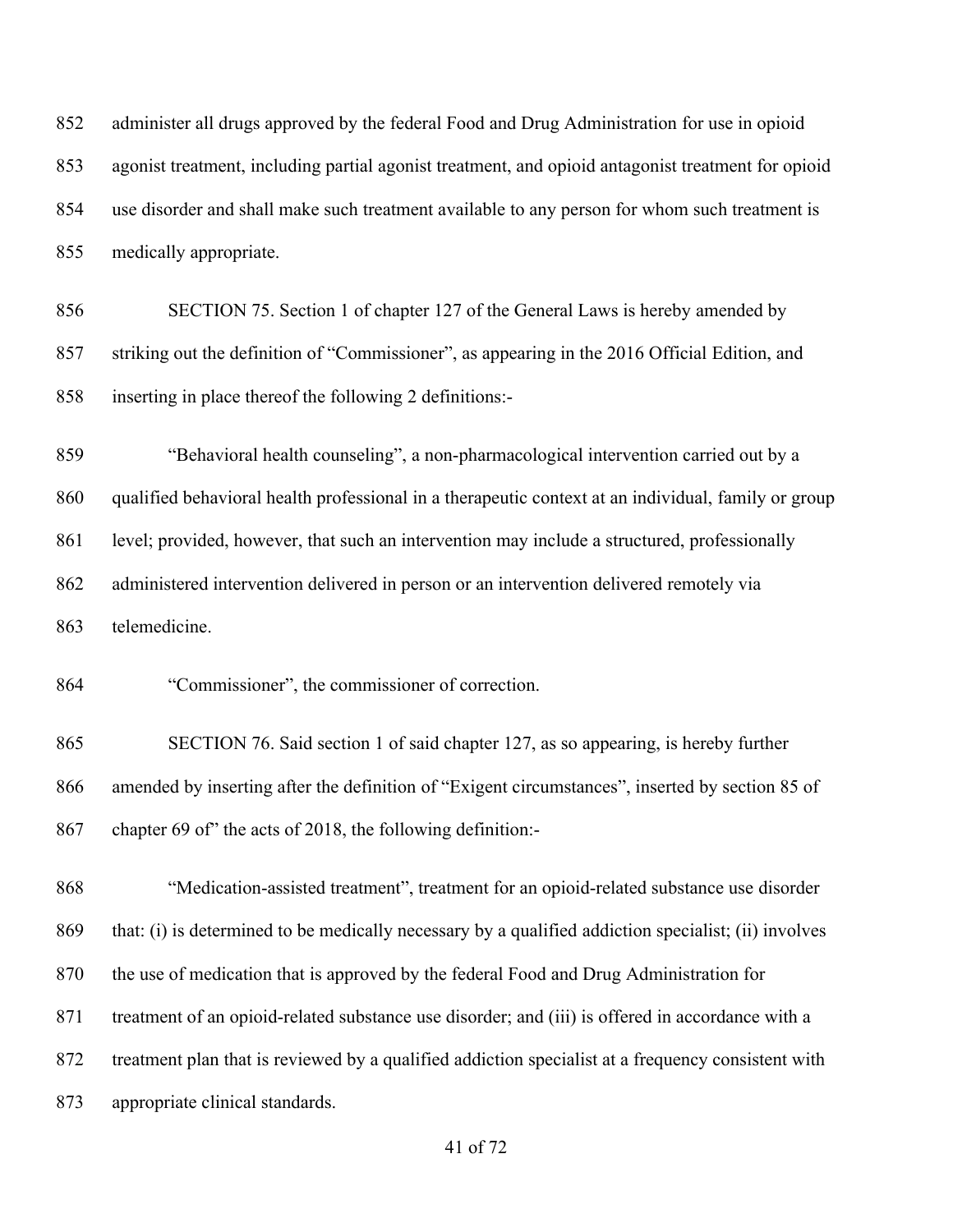SECTION 77. Said section 1 of said chapter 127 is hereby further amended by inserting after the definition of "Placement review", inserted by section 86 of chapter 69 of the acts of 2018, the following definition:-

 "Qualified addiction specialist", a treatment provider who is: (i) a physician licensed by the board of registration of medicine, a licensed advanced practice registered nurse or a licensed physician assistant; and (ii) a qualifying practitioner or qualifying other practitioner, as defined in the federal Controlled Substances Act, as codified at 21 U.S.C. 823(G), who has been issued an identification number by the United States Drug Enforcement Administration pursuant to the federal Controlled Substances Act, as codified at 21 U.S.C. 823(g)(2)(D)(ii) or 21 U.S.C. 883 823(g)(2)(D)(iii).

 SECTION 78. Said chapter 127 is hereby further amended by inserting after section 17A the following 3 sections:-

 Section 17B. The commissioner, in consultation with the commissioner of public health, shall offer medication-assisted treatment for opioid use disorder to a state detainee or prisoner at the Massachusetts alcohol and substance abuse center, the Massachusetts correctional institution at Framingham or the South Middlesex correctional center, upon the recommendation of a qualified addiction specialist. The medication-assisted treatment program shall not be required to be administered in any other state correctional facility; provided, however, that the commissioner shall, upon the recommendation of a qualified addiction specialist, offer medication-assisted treatment at the Massachusetts correctional institution at Cedar Junction to: (i) a state detainee or prisoner, including a state detainee or prisoner who was receiving opioid agonist or partial agonist treatment immediately preceding incarceration, during the first 90 days during which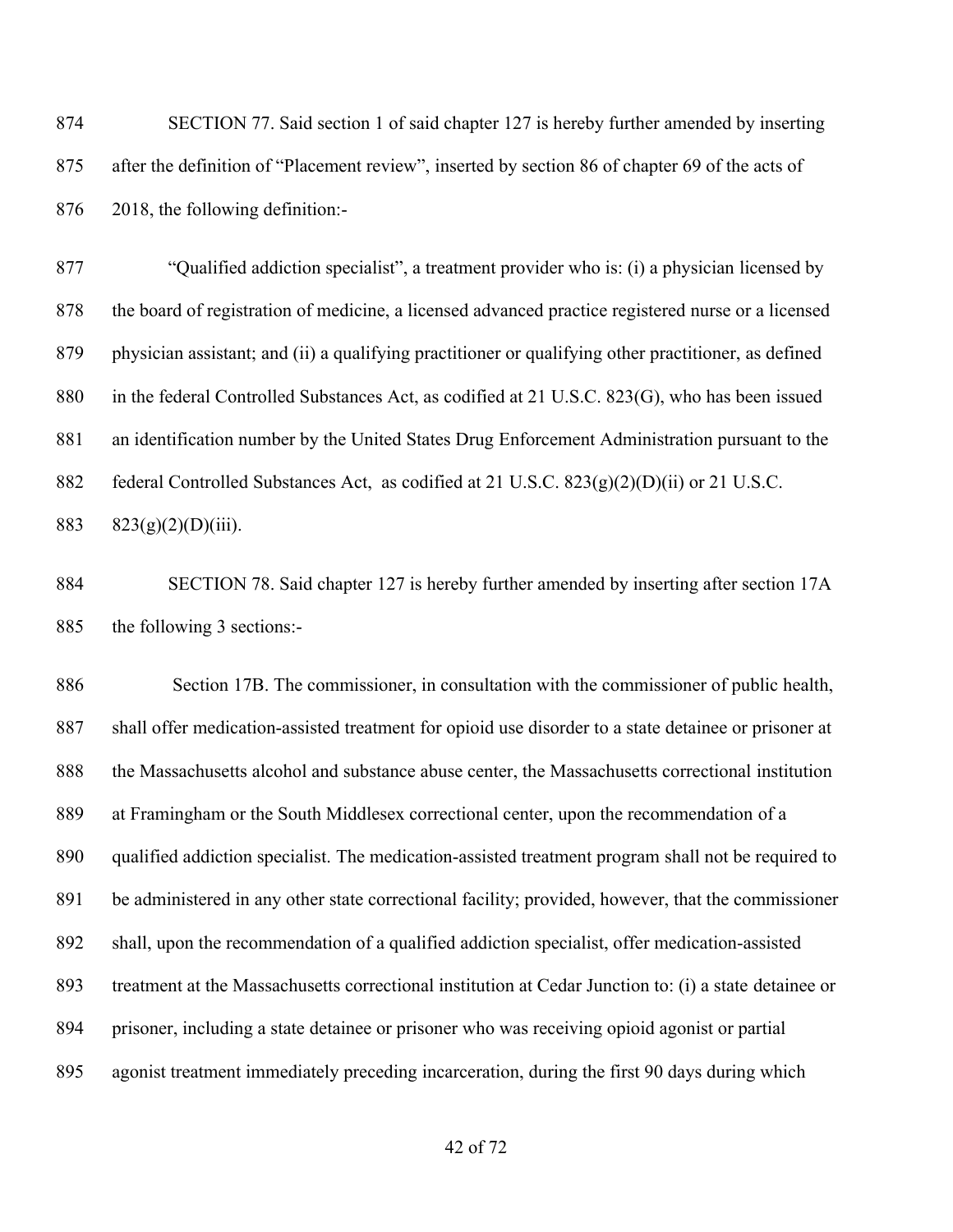such state detainee or prisoner is serving a sentence, as part of a medically managed detoxification which shall comply with the federal Substance Abuse and Mental Health Services Administration's treatment improvement protocols for detoxification; and (ii) a state detainee or prisoner during the last 90 days during which such state detainee or prisoner is serving a sentence, pursuant to a re-entry treatment plan under section 17C. The Massachusetts alcohol and substance abuse center, the Massachusetts correctional institution at Framingham, the South Middlesex correctional center and the Massachusetts correctional institution at Cedar Junction shall maintain or provide for the capacity to possess, dispense and administer all drugs approved by the federal Food and Drug Administration for use in medication-assisted treatment for opioid use disorder; provided however, that such facilities shall not be required to maintain or provide a drug that is not also a MassHealth covered benefit.

 The commissioner shall ensure that each state detainee or prisoner at the Massachusetts alcohol and substance abuse center, the Massachusetts correctional institution at Framingham and the South Middlesex correctional center who is receiving medication-assisted treatment for opioid use disorder, including immediately preceding incarceration or commitment, continues to have such treatment available unless such person voluntarily discontinues the treatment or unless a qualified addiction specialist determines that treatment is no longer medically necessary.

 Such facilities shall ensure access to a qualified addiction specialist by a state detainee or prisoner.

 Treatment established under this section shall include behavioral health counseling for individuals diagnosed with opioid use disorder; provided, however, that counseling services shall be consistent with current therapeutic standards for these therapies in a community setting.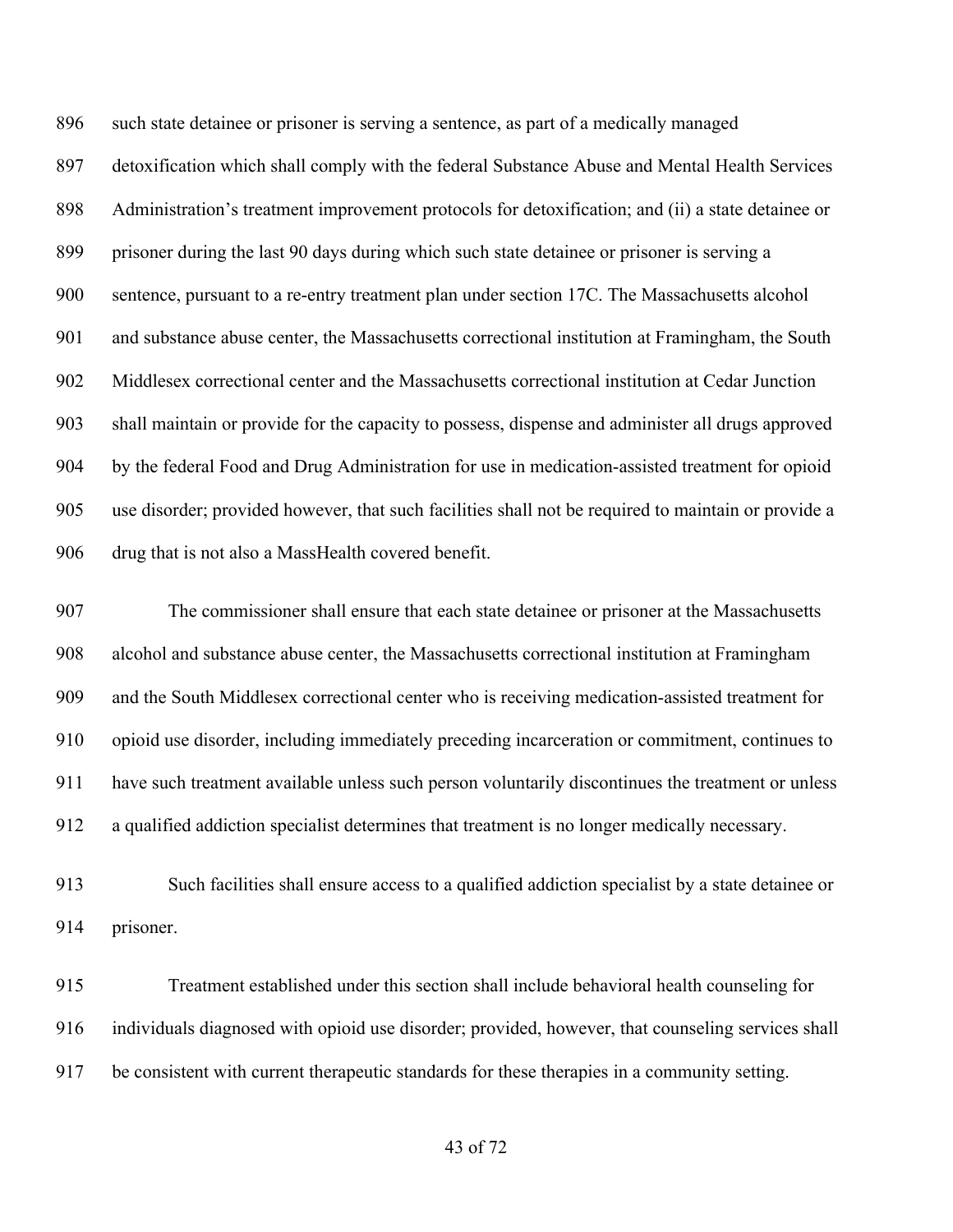No incentives, rewards or punishments shall be used to encourage or discourage a state detainee's or prisoner's decision to receive medication-assisted treatment.

 Section 17C. The commissioner shall ensure that, not later than 120 days prior to the expected discharge date of a state detainee or prisoner serving a sentence to a state prison, a state detainee or prisoner shall have access to a qualified addiction specialist who shall conduct an assessment of the state detainee or prisoner. Upon a determination by the qualified addiction specialist that the state detainee or prisoner requires treatment for opioid use disorder, the qualified addiction specialist shall establish a medically appropriate re-entry treatment plan for the state detainee or prisoner, which may include, but shall not be limited to, medication-assisted treatment during the final 90 days of incarceration; provided, however, that if medication- assisted treatment is included in a re-entry treatment plan, such treatment plan shall be provided to the state detainee or prisoner at a facility included in section 17B. A re-entry treatment plan may include any treatment upon discharge that the qualified addiction specialist shall recommend and deem appropriate, which may include, but shall not be limited to, all drugs approved by the federal Food and Drug Administration for use in medication-assisted treatment for opioid use disorder. A re-entry treatment plan shall ensure that a state detainee or prisoner is directly connected to an appropriate provider or treatment site in the geographic region to which the state detainee or prisoner shall reside upon release. The commissioner shall further ensure that, for a state detainee or prisoner with a re-entry treatment plan under this section, the facility shall request reinstatement or apply for MassHealth benefits for the state detainee or prisoner at least 30 days prior to release.

 The re-entry treatment plan shall be forwarded to the parole board and may be incorporated into any treatment plan included within the terms and conditions of parole.

of 72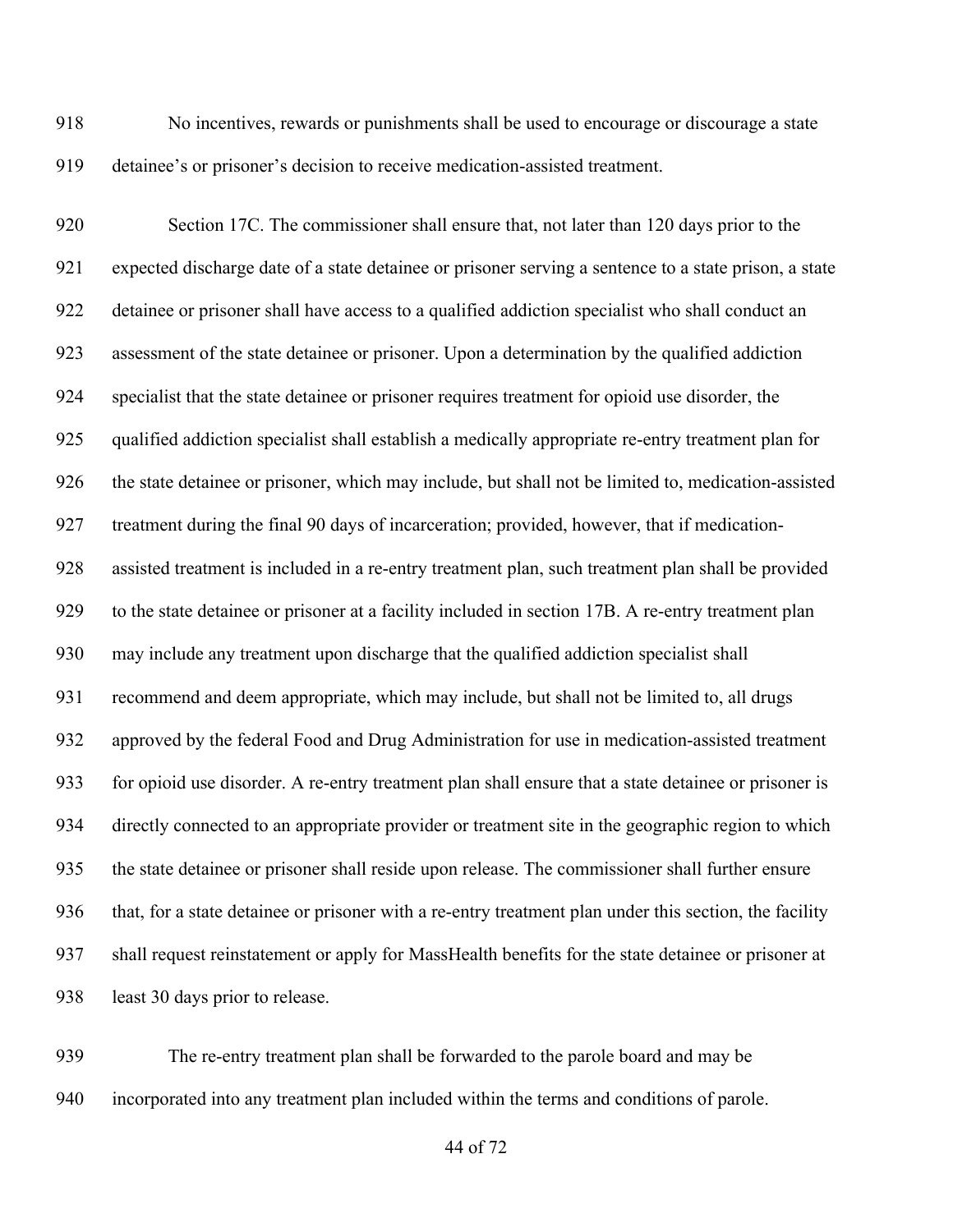Section 17D. (a) Annually, not later than February 1, the commissioner shall report to the house and senate committees on ways and means, the joint committee on mental health, substance use and recovery, the joint committee on public safety and homeland security and the joint committee on the judiciary the following information for the prior calendar year for each facility included in section 17B: (i) the cost to the facility of providing medication-assisted treatment for opioid use disorder; (ii) the cost to the facility of providing re-entry treatment plans under section 17C; (iii) the type and prevalence of medication-assisted treatment provided for opioid use disorder; (iv) the number of persons in the custody of the facility, in any status, who continued to receive the same medication-assisted treatment as they received prior to incarceration, by medication type; (v) the number of persons in the custody of the facility, in any status, who changed or discontinued medication-assisted treatment for opioid use disorder that they received prior to incarceration, by medication type; (vi) the number of persons in the custody of the facility, in any status, who received medication-assisted treatment for opioid use disorder during the 90 days prior to release, by medication type; (vii) the number of persons in the custody of a facility, in any status, with a re-entry treatment plan that included medication- assisted treatment but did not receive such treatment prior to release; (viii) the number of persons in the custody of the facility, in any status, who received medication-assisted treatment for opioid use disorder who did not receive such treatment prior to incarceration, by medication type; (ix) a summary of facility practices and any changes to those practices related to medication-assisted treatment for opioid use disorder; (x) the number of persons who were connected to treatment after release; (xi) the number of persons who received a re-entry treatment plan under section 17C and were subsequently enrolled in MassHealth upon discharge; provided, however, that the commissioner, the commissioner of medical assistance and the commissioner of public health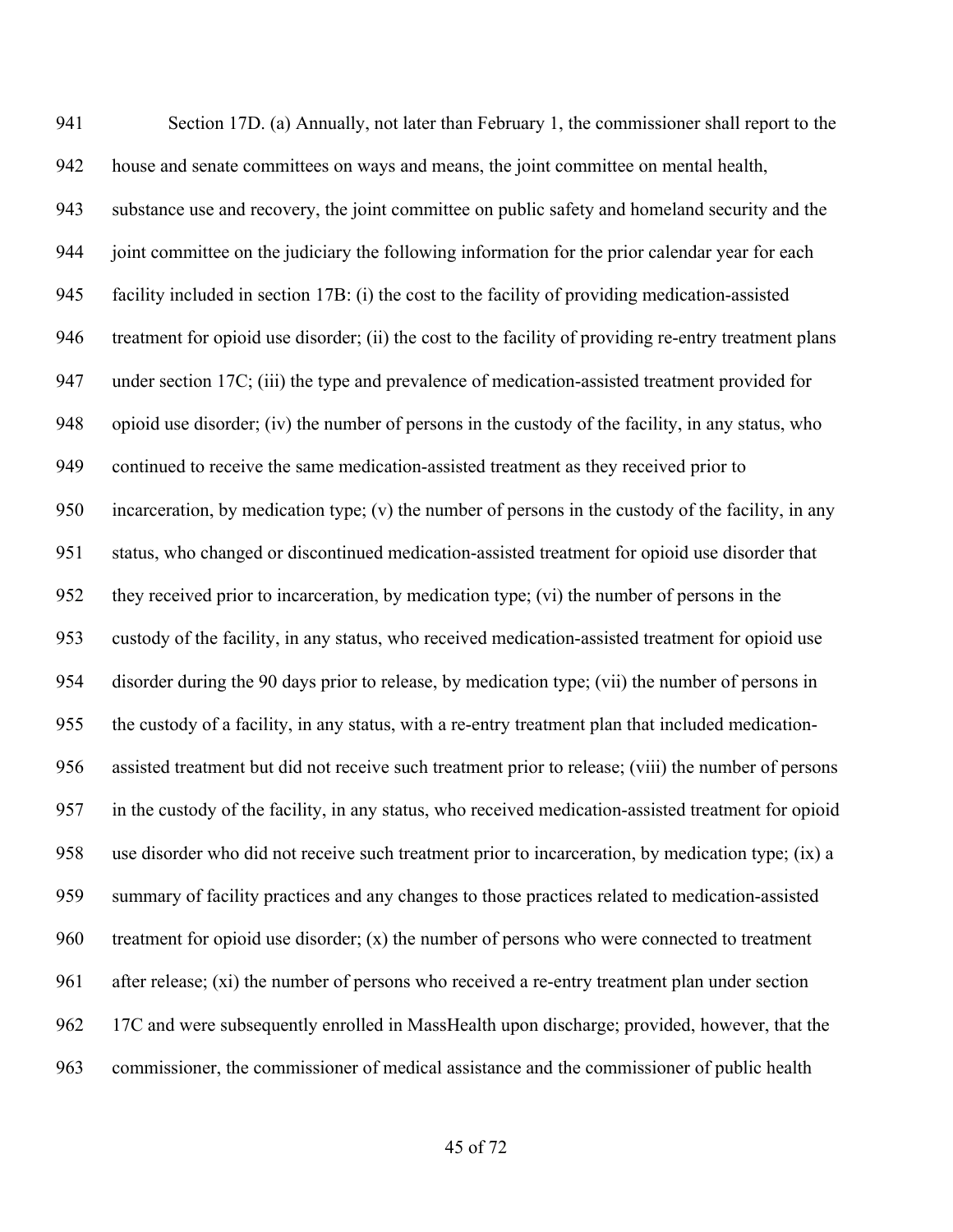shall coordinate to provide such information; and (xii) any other information requested by the commissioner related to the provision of medication-assisted treatment for opioid use disorder.

 Every 2 years, not later than the April 30, the commissioner of public health shall prepare a report, pursuant to section 237 of chapter 111, regarding outcomes for the medication-assisted treatment programs established under sections 17B and 17C to the house and senate committees on ways and means, the joint committee on mental health, substance use and recovery, the joint committee on public safety and homeland security and the joint committee on the judiciary. The department of correction shall provide, upon request from the commissioner of public health, information necessary to prepare the report. The report shall, to the extent possible, provide a comparison between the state detainees and prisoners who did not receive medication-assisted treatment for opioid use disorder and those who did, reported separately for each medication type, in order to determine the impact of the treatment programs on the following: (i) retention in treatment after release; (ii) substance use and relapse after release; (iii) rates of recidivism; (iv) rates of nonfatal and fatal overdose; (v) treatment retention after release; and (vi) other outcome measures identified by the commissioner of public health.

 SECTION 79. Section 47FF of chapter 175 of the General Laws, as appearing in the 2016 Official Edition, is hereby amended by striking out, in line 3, the word "abuse" and inserting in place thereof the following words:- use disorder.

 SECTION 80. Section 47GG of said chapter 175, as so appearing, is hereby amended by striking out, in line 33, the word "abuse" and inserting in place thereof the following words:- use disorder.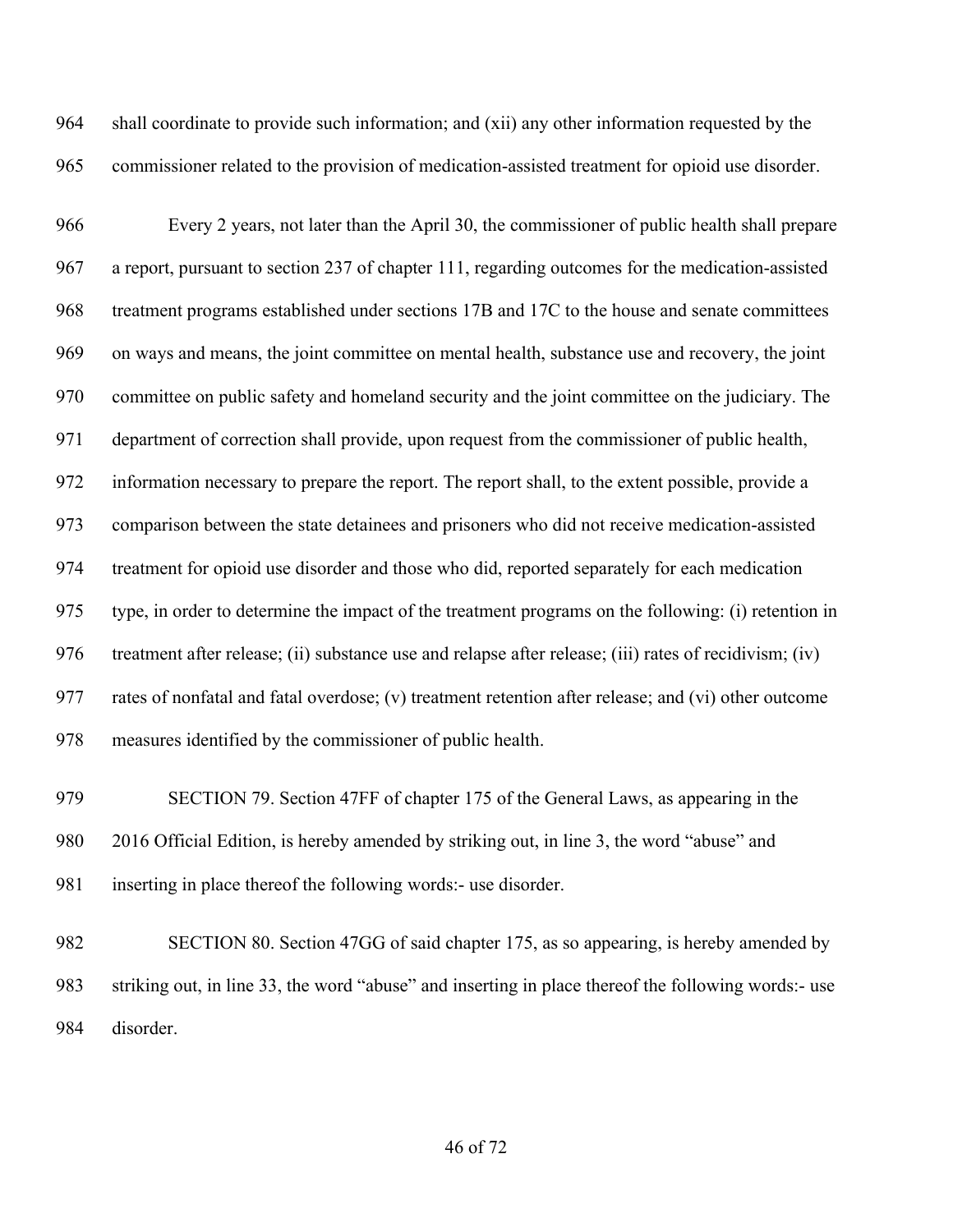SECTION 81. Said chapter 175 is hereby further amended by inserting after section 47II 986 the following 2 sections:-

 Section 47JJ. Any policy, contract, agreement, plan or certificate of insurance issued, delivered or renewed within the commonwealth, which is considered creditable coverage under section 1 of chapter 111M, shall provide, for any covered drug that is a narcotic substance contained in schedule II pursuant to chapter 94C and subject to cost sharing, that if a person receives a prescription filled in a lesser quantity pursuant to section 18 of said chapter 94C, said person shall not be subject to an additional payment obligation, including, but not limited to, co-payments, if said person fills the remaining portion of the prescription.

 Section 47KK. (a) Any policy, contract, agreement, plan or certificate of insurance issued, delivered or renewed within the commonwealth, which is considered creditable coverage under section 1 of chapter 111M, shall develop a plan to provide adequate coverage and access to a broad spectrum of pain management services, including, but not limited to, those that serve as alternatives to opioid prescribing, in accordance with guidelines developed by the division of insurance.

 (b) The plan shall be subject to approval and shall be a component of carrier accreditation by the division of insurance pursuant to section 2 of chapter 176O. In its review, the division shall consider the adequacy of access to a broad spectrum of pain management services and any carrier policies that may create unduly preferential coverage to prescribing opioids without other 1004 pain management modalities.

of 72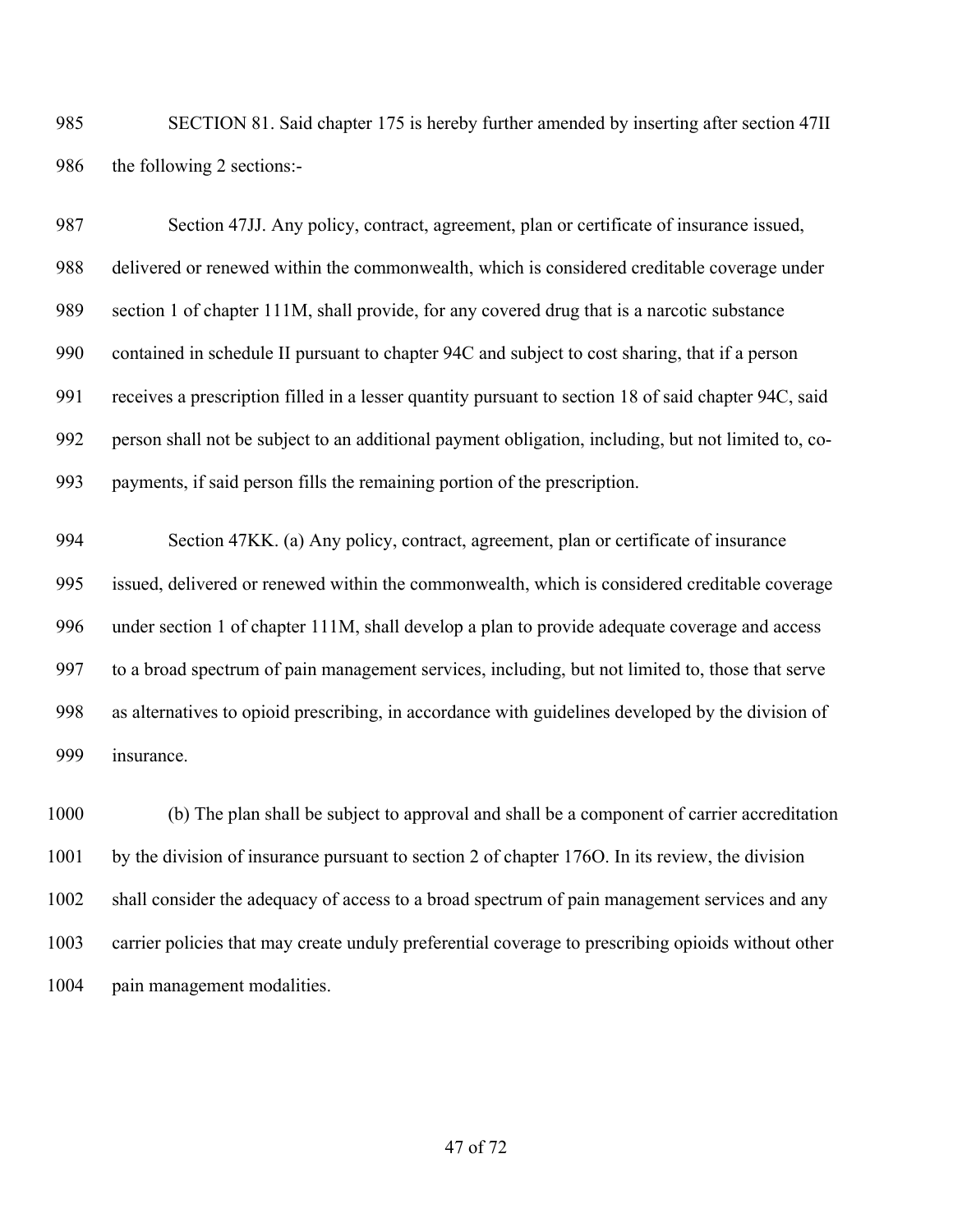(c) Carriers shall distribute educational materials to providers within their networks about the pain management access plan and make information about their plans publicly available on 1007 their websites.

 SECTION 82. Section 3 of chapter 175H of the General Laws, as appearing in the 2016 Official Edition, is hereby amended by inserting after the word "Administration", in line 38, the following words:- or for any prescription drug that is an opioid placed by the commissioner of public health on schedule II pursuant to subsection (a) of section 2 of said chapter 94C.

 SECTION 83. Section 8HH of chapter 176A of the General Laws, as so appearing, is hereby amended by striking out, in line 3, the word "abuse" and inserting in place thereof the following words:- use disorder.

 SECTION 84. Section 8II of said chapter 176A, as so appearing, is hereby amended by striking out, in line 32, the word "abuse" and inserting in place thereof the following words:- use disorder.

 SECTION 85. Said chapter 176A is hereby further amended by inserting after section 8KK the following 2 sections:-

 Section 8LL. Any contract between a subscriber and the corporation under an individual or group hospital service plan that is delivered, issued or renewed within the commonwealth shall provide, for any covered drug that is a narcotic substance contained in schedule II pursuant to chapter 94C and subject to cost sharing, that if a person receives a prescription filled in a lesser quantity pursuant to section 18 of said chapter 94C, said person shall not be subject to an additional payment obligation, including but not limited to co-payments, if said person fills the remaining portion of the prescription.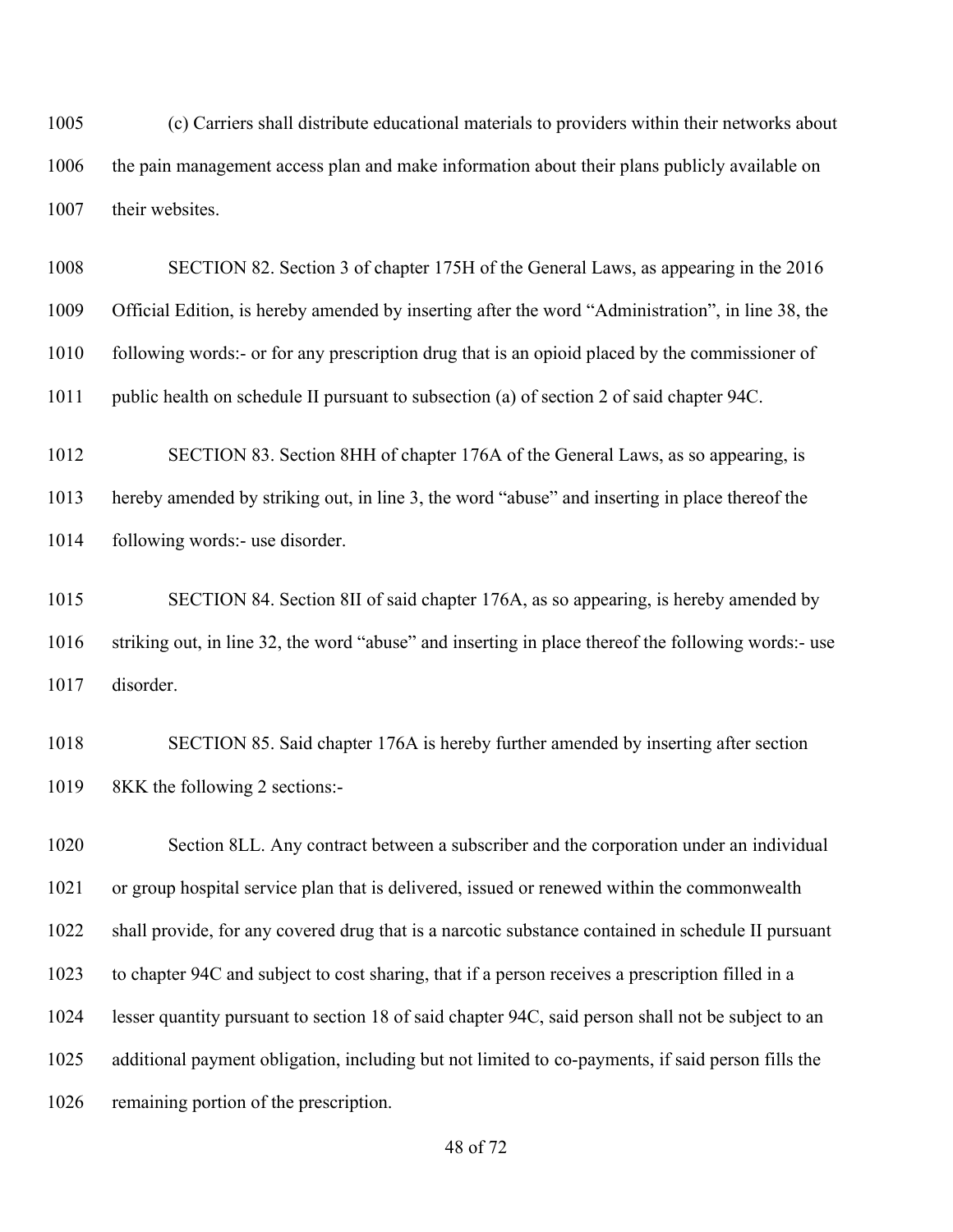Section 8MM. (a) Any contract between a subscriber and the corporation under an individual or group hospital service plan that is delivered, issued or renewed within the commonwealth shall develop a plan to provide adequate coverage and access to a broad spectrum of pain management services, including, but not limited to, those that serve as alternatives to opioid prescribing, in accordance with guidelines developed by the division of insurance.

 (b) The plan shall be subject to approval and shall be a component of carrier accreditation by the division of insurance pursuant to section 2 of chapter 176O. In its review, the division shall consider the adequacy of access to a broad spectrum of pain management services and any carrier policies that may create unduly preferential coverage to prescribing opioids without other pain management modalities.

 (c) Carriers shall distribute educational materials to providers within their networks about the pain management access plan and make information about their plans publicly available on 1040 their websites.

 SECTION 86. Section 4HH of chapter 176B of the General Laws, as appearing in the 2016 Official Edition, is hereby amended by striking out, in line 3, the word "abuse" and inserting in place thereof the following words:- use disorder.

 SECTION 87. Section 4II of said chapter 176B, as so appearing, is hereby amended by striking out, in line 31, the word "abuse" and inserting in place thereof the following words:- use disorder.

 SECTION 88. Said chapter 176B is hereby further amended by inserting after section 4KK the following 2 sections:-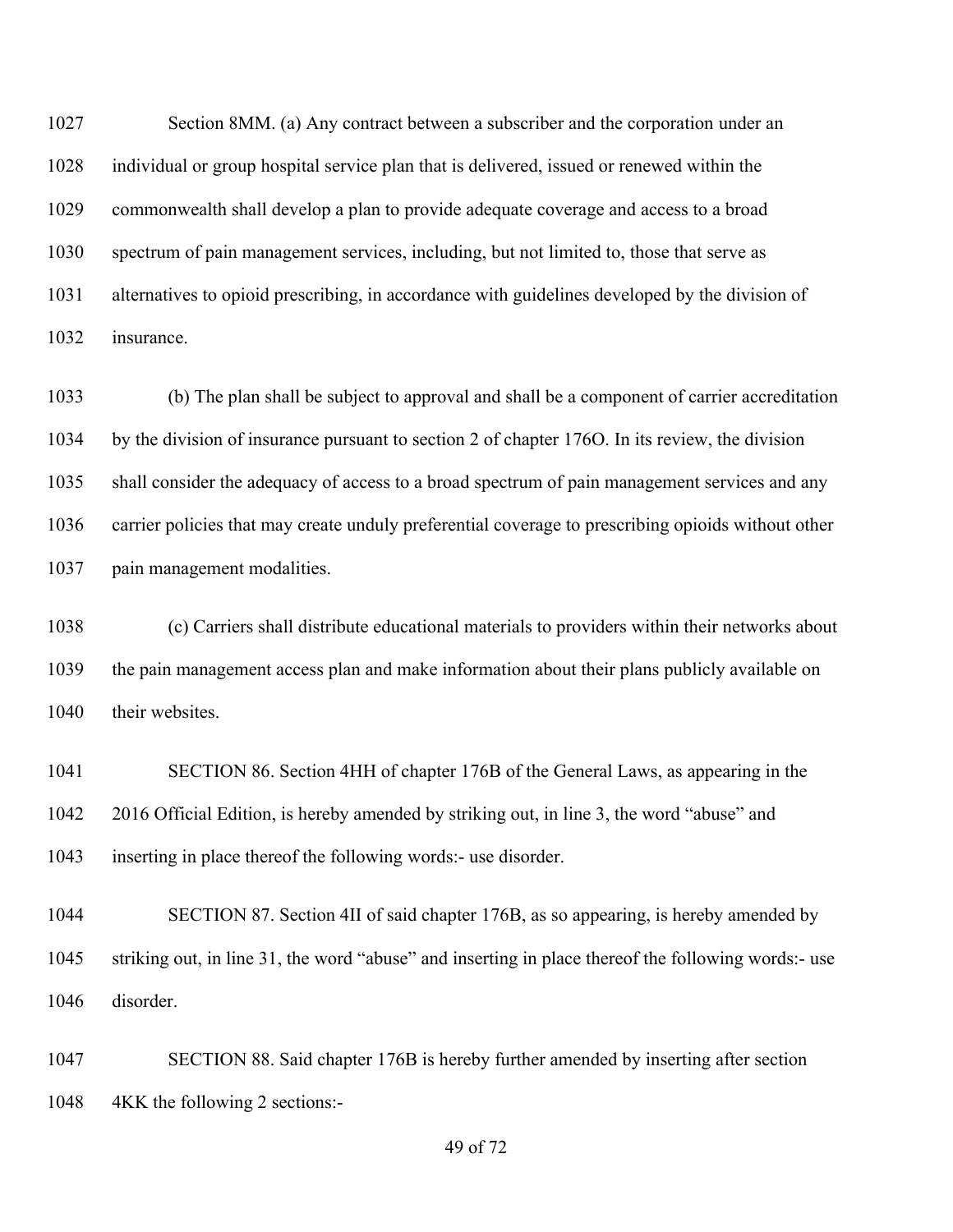Section 4LL. Any subscription certificate under an individual or group medical service agreement delivered, issued or renewed within the commonwealth shall provide, for any covered drug that is a narcotic substance contained in schedule II pursuant to chapter 94C and subject to cost sharing, that if a person receives a prescription filled in a lesser quantity pursuant to section 18 of said chapter 94C, said person shall not be subject to an additional payment obligation, including but not limited to co-payments, if said person fills the remaining portion of the prescription.

 Section 4MM. (a) Any subscription certificate under an individual or group medical service agreement delivered, issued or renewed within the commonwealth shall develop a plan to provide adequate coverage and access to a broad spectrum of pain management services, including, but not limited to, those that serve as alternatives to opioid prescribing, in accordance with guidelines developed by the division of insurance.

 (b) The plan shall be subject to approval and shall be a component of carrier accreditation by the division of insurance pursuant to section 2 of chapter 176O. In its review, the division shall consider the adequacy of access to a broad spectrum of pain management services and any carrier policies that may create unduly preferential coverage to prescribing opioids without other pain management modalities.

 (c) Carriers shall distribute educational materials to providers within their networks about the pain management access plan and make information about their plans publicly available on 1068 their websites.

of 72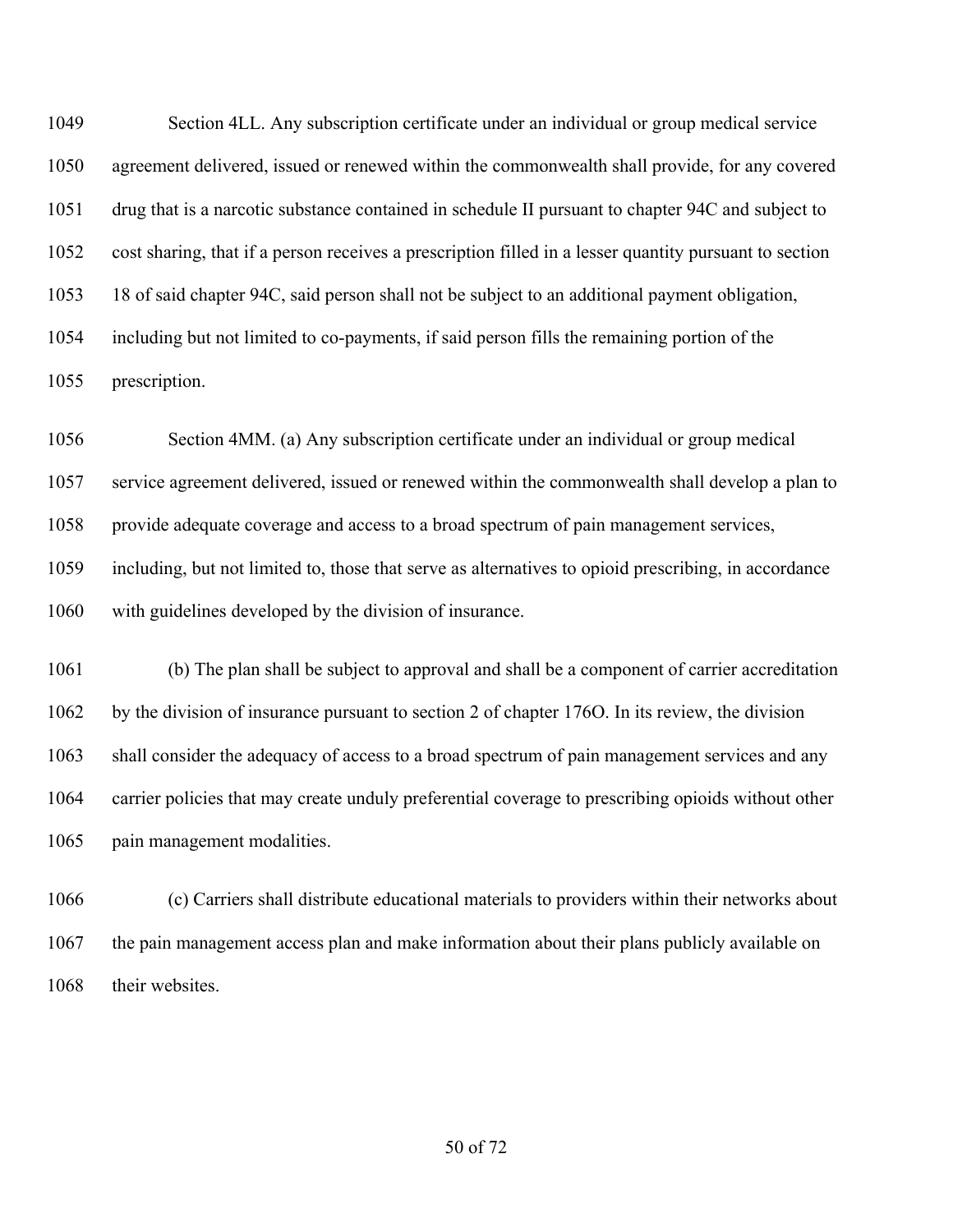SECTION 89. Section 4Z of chapter 176G of the General Laws, as appearing in the 2016 Official Edition, is hereby amended by striking out, in line 3, the word "abuse" and inserting in place thereof the following words:- use disorder.

 SECTION 90. Section 4AA of said chapter 176G, as so appearing, is hereby amended by striking out, in line 30, the word "abuse" and inserting in place thereof the following words:- use disorder.

 SECTION 91. Said chapter 176G is hereby further amended by inserting after section 4CC the following 2 sections:-

 Section 4DD. An individual or group health maintenance contract that is issued or renewed shall provide, for any covered drug that is a narcotic substance contained in schedule II pursuant to chapter 94C and subject to cost sharing, that if a person receives a prescription filled in a lesser quantity pursuant to section 18 of said chapter 94C, said person shall not be subject to an additional payment obligation, including but not limited to co-payments, if said person fills the remaining portion of the prescription.

 Section 4EE. (a) Any individual or group health maintenance contract that is issued or renewed shall develop a plan to provide adequate coverage and access to a broad spectrum of pain management services, including, but not limited to, those that serve as alternatives to opioid prescribing, in accordance with guidelines developed by the division of insurance.

 (b) The plan shall be subject to approval and shall be a component of carrier accreditation by the division of insurance pursuant to section 2 of chapter 176O. In its review, the division shall consider the adequacy of access to a broad spectrum of pain management services and any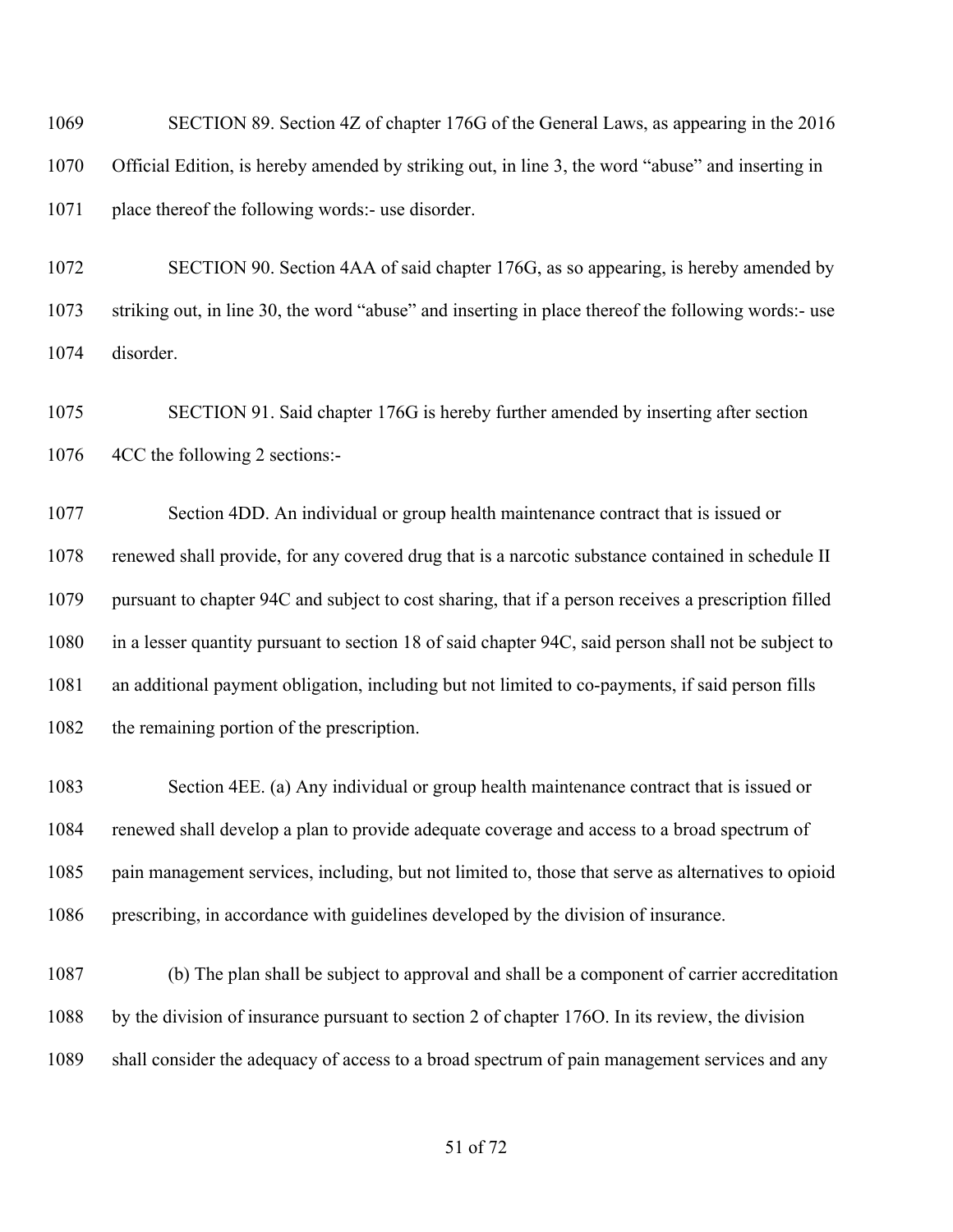carrier policies that may create unduly preferential coverage to prescribing opioids without other pain management modalities.

 (c) Carriers shall distribute educational materials to providers within their networks about the pain management access plan and make information about their plans publicly available on their websites.

 SECTION 92. The second sentence of subsection (a) of section 2 of chapter 176O of the General Laws, as appearing in the 2016 Official Edition, is hereby amended by striking out clauses (4) and (5) and inserting in place thereof the following 3 clauses:-

(4) preventive health services;

 (5) access to pain management services, including non-opioid and non-pharmaceutical service options; and

(6) compliance with sections 2 to 12, inclusive.

 SECTION 93. Said section 2 of said chapter 176O, as so appearing, is hereby further amended by striking out, in line 24, the words "of health care finance and policy" and inserting in place thereof the following words:- for health information and analysis.

 SECTION 94. Subsection (b) of said section 2 of said chapter 176O, as so appearing, is hereby amended by adding the following paragraph:-

 For the purposes of accreditation review in the area of pain management, the division shall consult with the health policy commission, established under chapter 6D, for assistance in determining appropriate standards for evidence-based pain management, including non-opioid pain management products and services, and shall publish guidelines to assist and evaluate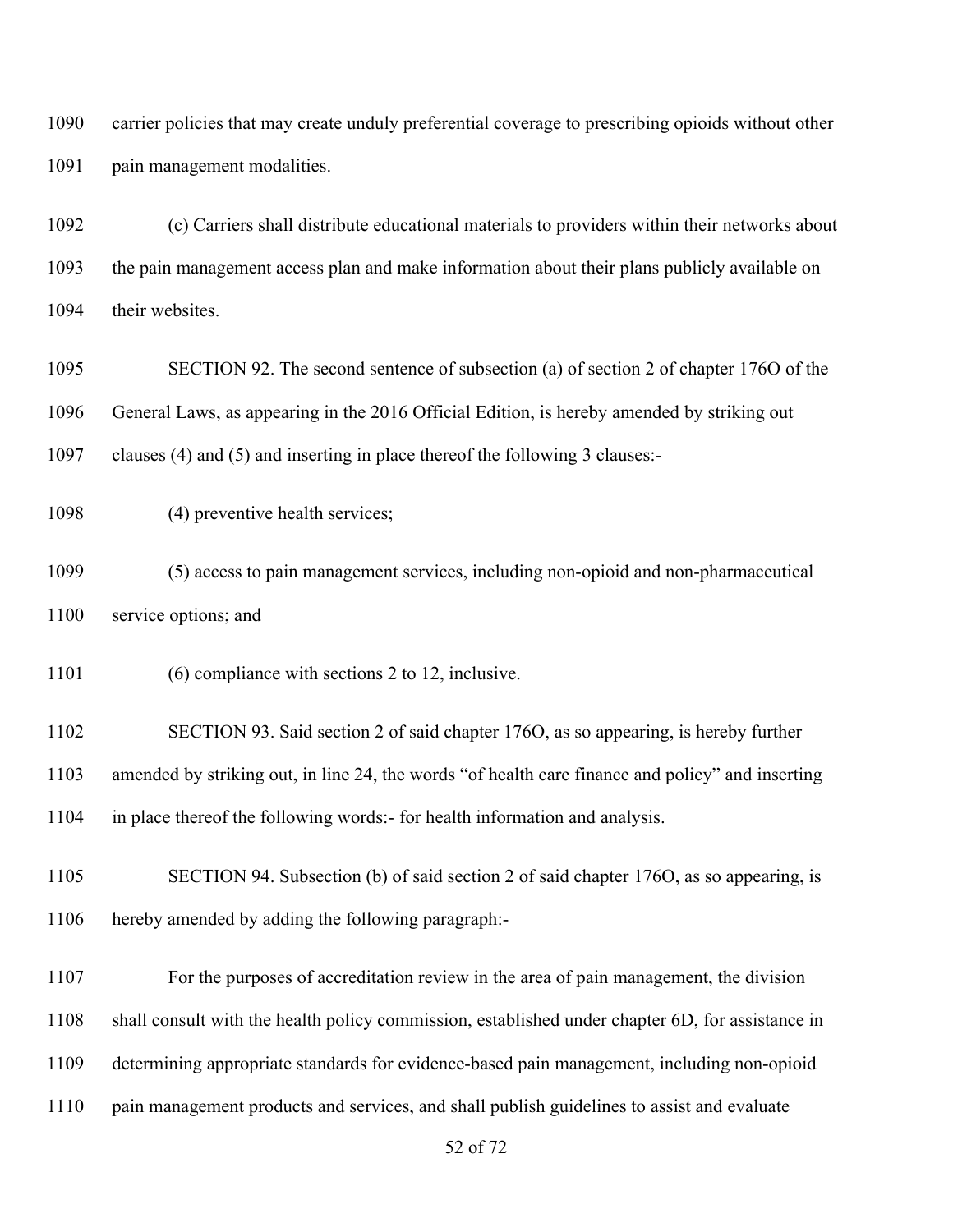carriers' development and submission of pain management access plans as required under clause (5) of the second sentence of subsection (a).

 SECTION 95. When developing the programs pursuant to sections 16AA and 16BB of chapter 6A of the General Laws, the executive office of health and human services shall consider the following: (i) how to most effectively adapt the program model of the Massachusetts child psychiatry access program, established pursuant to section 16A of chapter 19 of the General Laws, for chronic pain management consultation services and for substance use disorder consultation services; (ii) program structure, including whether to use regionally based teams; (iii) the necessity of a needs assessment; (iv) outreach methods to educate and engage providers, patients and health insurance carriers; (v) program metrics to gauge program usage and efficacy in expanding access to appropriate pain management and substance use disorder consultation services; and (vi) program costs. The executive office of health and human services may consult with stakeholders in the development of the programs under this section.

 SECTION 96. Notwithstanding any general or special law to the contrary, not later than January 1, 2019, and annually thereafter for the next 5 years, the center for health information and analysis shall submit to the department of public health, the joint committee on mental health, substance use and recovery, the joint committee on public health, the joint committee on health care financing and the house and senate committees on ways and means a report regarding 1129 the frequency and location of substance use disorder evaluations ordered pursuant to section  $51\frac{1}{2}$  of chapter 111 of the General Laws utilizing the center for health information and analysis' merged case-mix discharge database.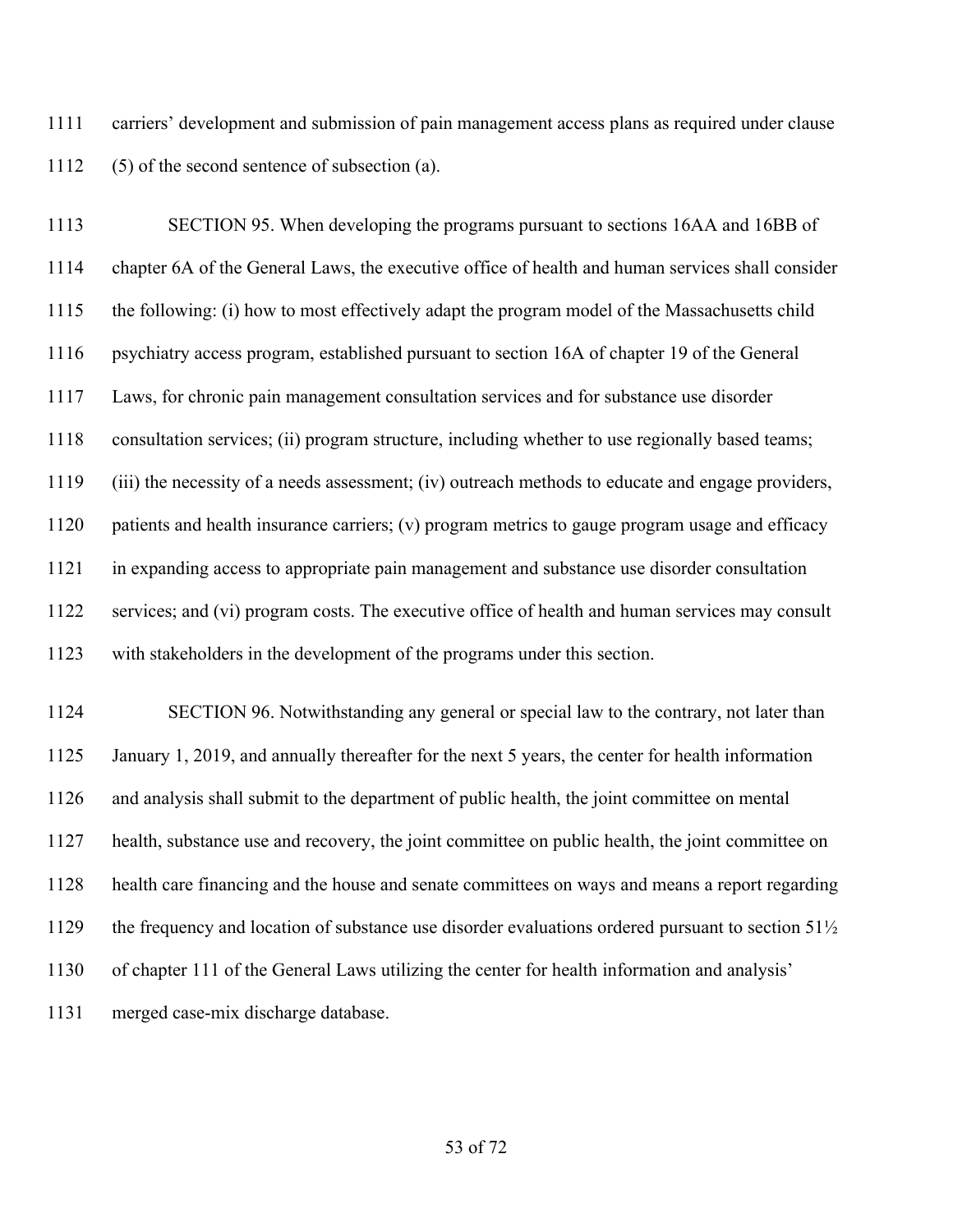SECTION 97. Notwithstanding any general or special law to the contrary, the department of correction shall establish protocols to ensure that medication-assisted treatment provided under sections 17B and 17C of chapter 127 of the General Laws meets the following criteria: (i) consent provided to receive medication-assisted treatment is voluntarily given by the state detainee or prisoner; (ii) that consent is recorded on a consent form signed by the state detainee or prisoner; and (iii) consent is given after a written and verbal explanation of the following information: (1) the nature of federal Food and Drug Administration-approved medication used in substance use disorder treatment, including benefits and risks; (2) available alternative treatment options, including benefits and risks; (3) the need for the state detainee or prisoner to inform the qualified addiction specialist as defined in section 1 of chapter 127 of the General Laws, of medical conditions, including pregnancy, and medications that the state detainee or prisoner is currently taking; (4) acknowledgement that the state detainee or prisoner may withdraw voluntarily from treatment and discontinue use of medications; and (5) the options following termination of treatment, including detoxification. The department of correction shall establish the protocols not later than March 1, 2019, and shall make the protocols publicly available on its website and forward a copy of the protocols to the joint committee on mental health, substance use and recovery.

 SECTION 98. (a) Notwithstanding any general or special law to the contrary, there shall be, subject to appropriation, a pilot program for the delivery of medication-assisted treatment for opioid use disorder at the county correctional facilities located in Franklin, Hampden, Hampshire, Middlesex and Norfolk counties. The pilot program shall be implemented by the department of public health, in collaboration with the executive office of public safety and security, the office of Medicaid, and the county sheriffs who have jurisdiction over the county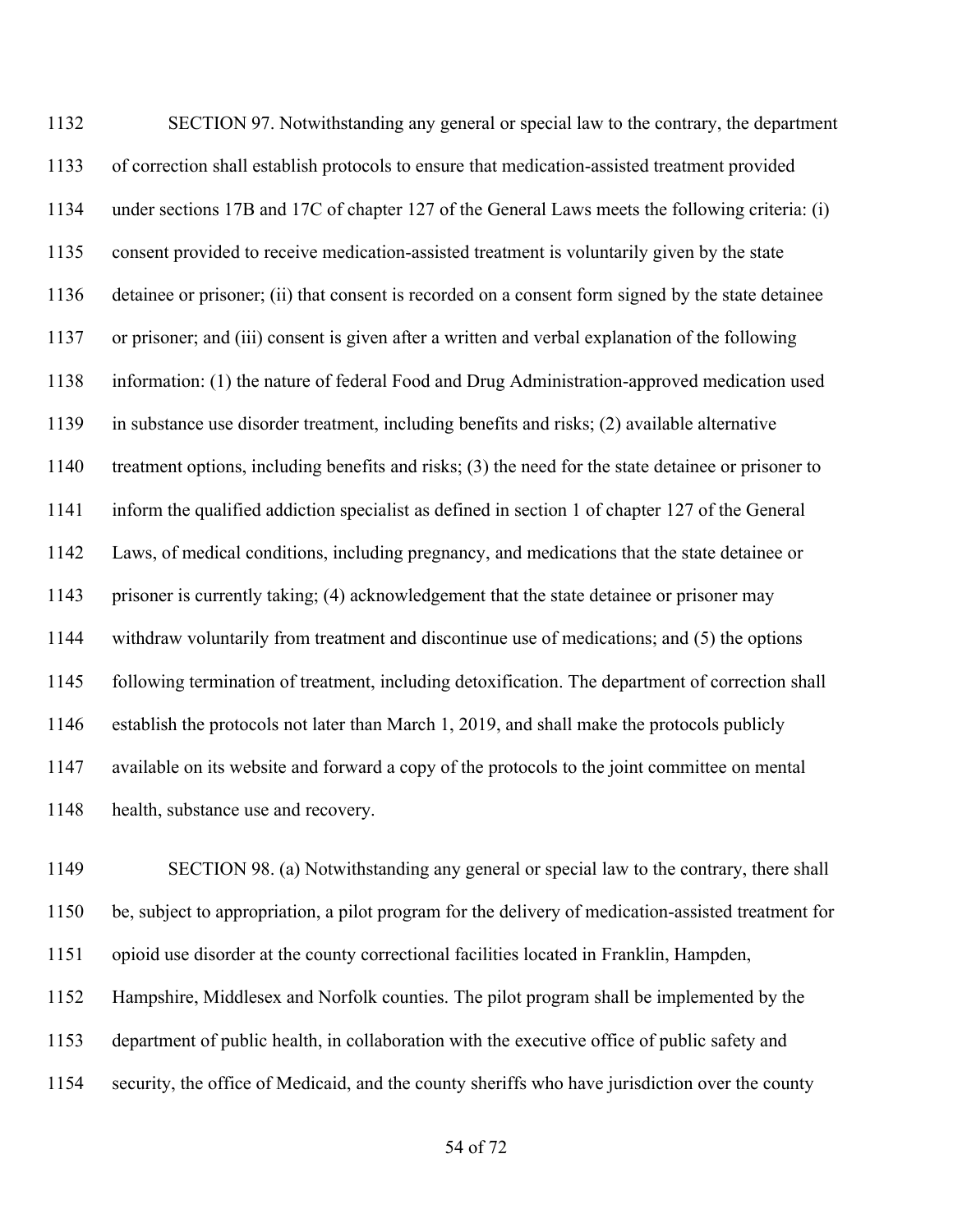correctional facilities located in Franklin, Hampden, Hampshire, Middlesex and Norfolk counties.

(b) A county correctional facility participating in the pilot program shall:

 (1) maintain or provide for the capacity to possess, dispense and administer all drugs approved by the federal Food and Drug Administration for use in medication-assisted treatment for opioid use disorder; provided, however, that a facility shall not be required to maintain or provide a drug that is not also included as a MassHealth covered benefit;

 (2) provide medication-assisted treatment to a person in the custody of the facility, in any status, who was receiving medication-assisted treatment for opioid use disorder through a legally authorized medical program or by a valid prescription immediately before incarceration; provided, however, that treatment shall not be involuntarily changed or discontinued except upon a determination by a qualified addiction specialist, as defined in section 1 of chapter 127 of the

General Laws, that the treatment is no longer appropriate;

 (3) provide medication-assisted treatment not less than 30 days prior to release to a sentenced inmate in the custody of the facility for whom such treatment is determined to be medically appropriate by a qualified addiction specialist;

 (4) provide, as part of the facility's opioid use disorder treatment program, behavioral health counseling, as defined in section 1 of chapter 127 of the General Laws, for individuals consistent with current therapeutic standards for these therapies in a community setting; provided, however, that those standards shall be consistent with the safety and security requirements of the facility;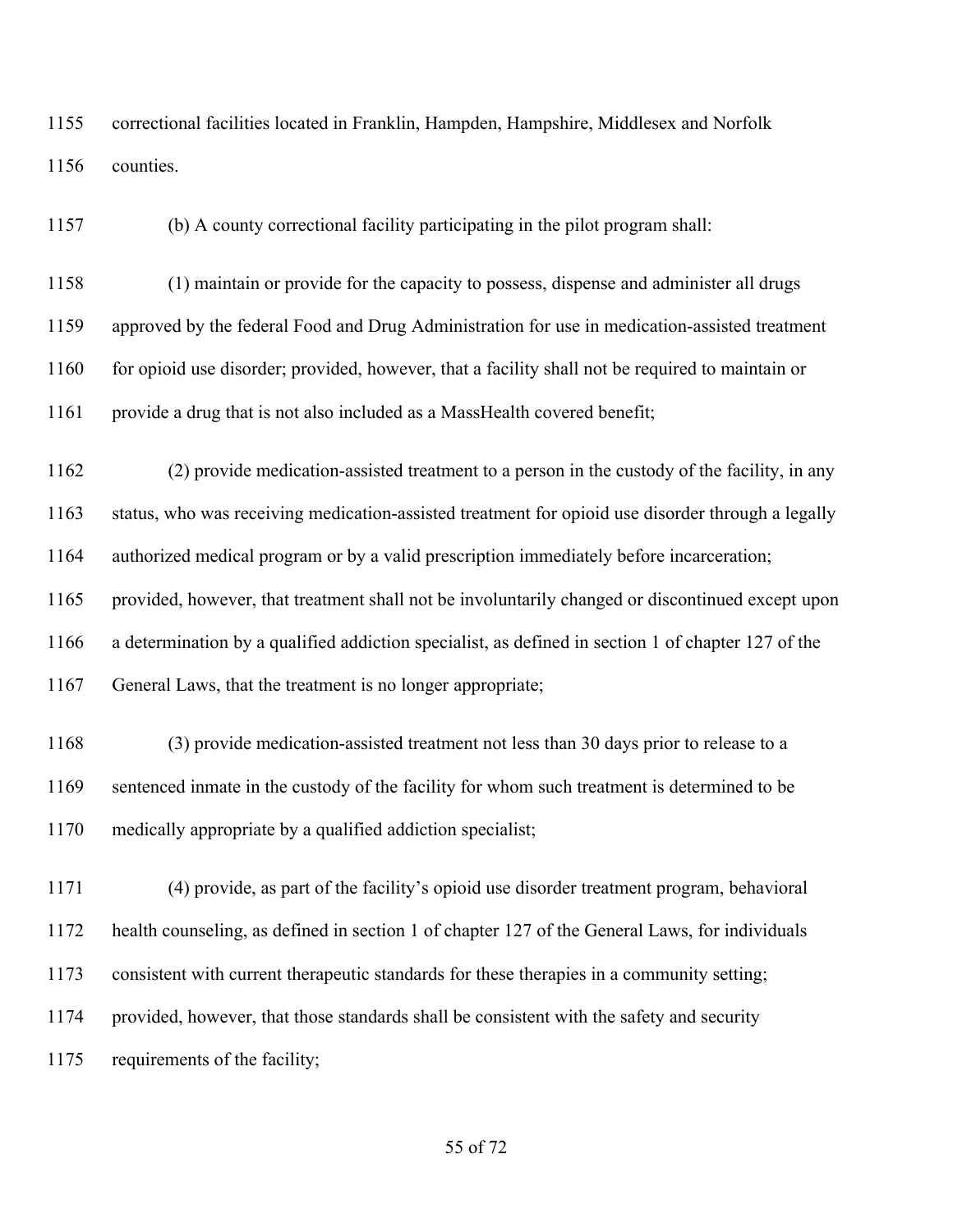(5) not use incentives, rewards or punishments to encourage or discourage a person's decision to receive medication-assisted treatment while in the custody of the facility;

 (6) make every possible effort to directly connect, prior to release, a person in the custody of the facility who is receiving medication-assisted treatment to an appropriate provider or treatment site in the geographic region in which the person will reside upon release; provided, however, that if such connection is not possible, the facility shall document its efforts in the person's record;

 (7) request reinstatement or apply for MassHealth benefits for a person in the custody of the facility who is receiving medication-assisted treatment not less than 30 days before that person's release; and

 (8) provide a status report every 6 months, in a format determined by the commissioner of public health, to the secretary of public safety, the commissioner of public health, the joint committee on public safety and homeland security and the joint committee on mental health, substance use and recovery, which shall include following information: (i) the cost to the facility of providing medication-assisted treatment, behavioral health counseling and post-release case management for opioid use disorder; (ii) the type and prevalence of medication-assisted treatment provided for opioid use disorder; (iii) the number of persons in the custody of the facility, in any status, who continued to receive the same medication-assisted treatment as they received prior to incarceration; (iv) the number of persons in the custody of the facility, in any status, who voluntarily changed or discontinued medication-assisted treatment for opioid use disorder that they received prior to incarceration; (v) the number of persons in the custody of the facility, in any status, who changed or discontinued medication-assisted treatment for opioid use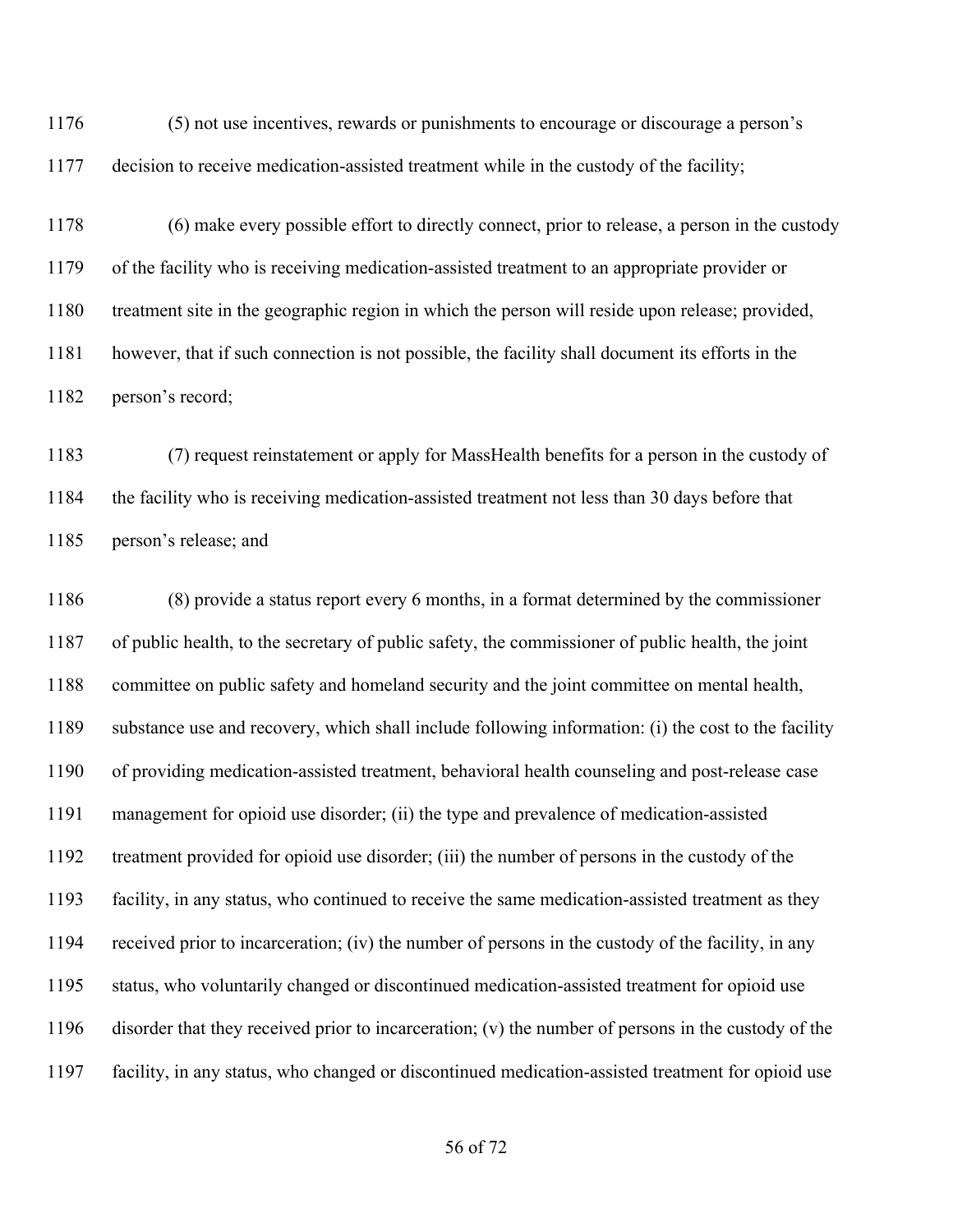disorder that they received prior to incarceration due to a determination by a qualified addiction specialist; (vi) the number of persons in the custody of the facility, in any status, who received medication-assisted treatment for opioid use disorder during the 30 days before their release; (vii) a summary of facility practices and any changes to those practices related to medication- assisted treatment and behavioral health counseling for opioid use disorder; (viii) a list of program participants, which shall be provided to the department of public health in order to track aggregated outcome data post release; and (ix) any other information requested by the commissioner related to the provision of medication-assisted treatment for opioid use disorder.

 (c) A county sheriff with jurisdiction over a county correctional facility participating in the pilot program shall, in consultation with the commissioner of public health, the secretary of public safety and security, the director of Medicaid, the Association for Behavioral Healthcare, Inc., the Advocates for Human Potential, Inc., and other county sheriffs who have jurisdiction over the county correctional facilities participating in the pilot program, develop an implementation plan for the pilot program in their facility. An implementation plan shall consider: (i) best practices for the delivery of medication-assisted treatment and behavioral health counseling for opioid use disorder; (ii) uniform guidelines to ensure the safety and security of correctional facility personnel and people in the custody of the facility during the administration of medication-assisted treatment and behavioral health counseling; (iii) the projected cost of providing medication-assisted treatment and behavioral health counseling; (iv) health insurance coverage, including Medicaid; (v) protocols for technical medical assistance that may be required by the department of public health, including appropriate personnel and physical space to safely administer medication-assisted treatment; (vi) the availability of appropriate community services after release, including a process for directly connecting a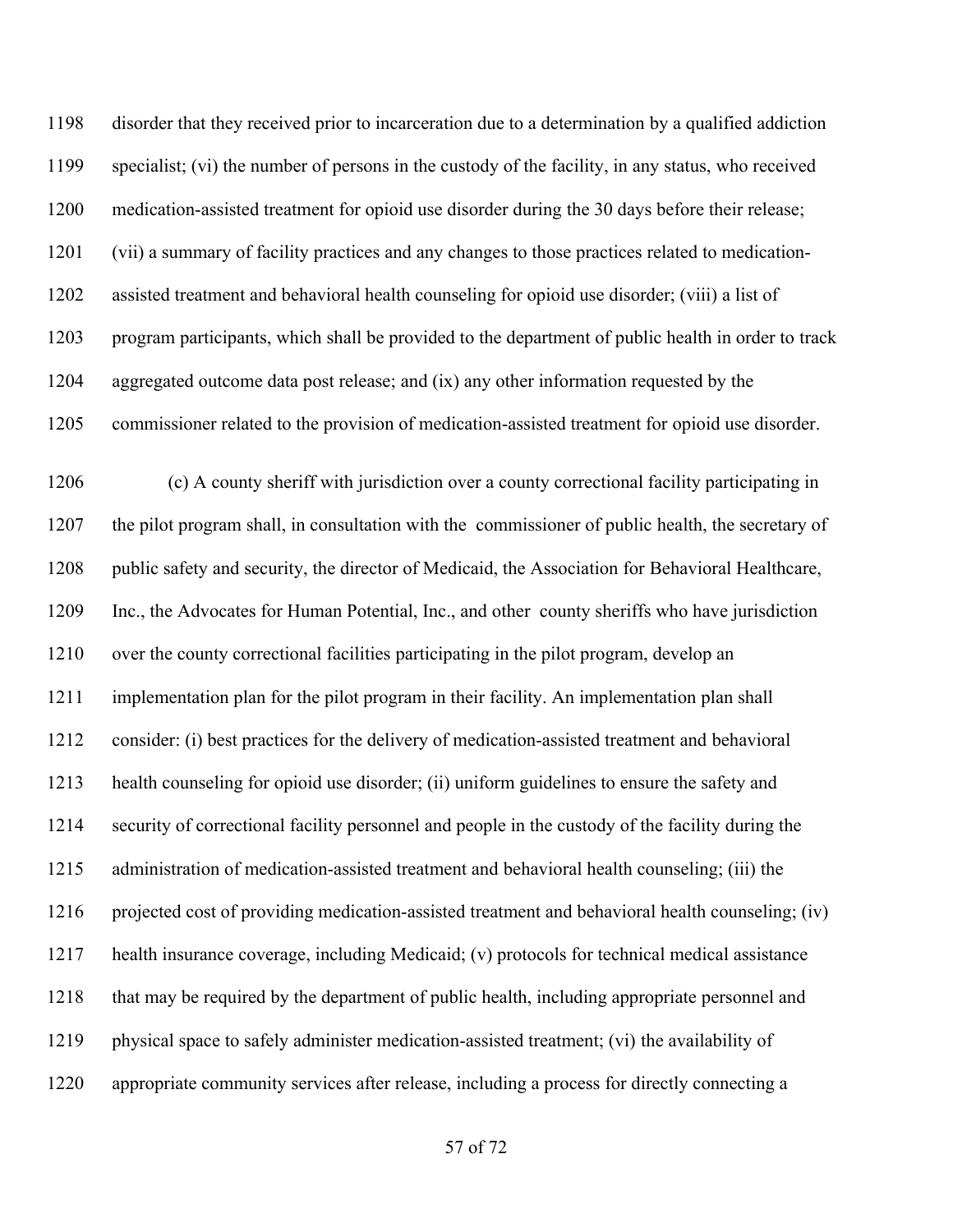person upon release to an appropriate provider or treatment site in the geographic region in which the person will reside upon release in order to continue treatment; (vii) appropriate metrics for evaluating and tracking pilot program outcomes; and (viii) any other information necessary to implement the pilot program.

 The commissioner of public health shall evaluate and approve, pursuant to section 7 of chapter 111E, implementation plans for a pilot program under this section. The commissioner of public health shall send copies of approved implementation plans to the senate and house committees on ways and means, the joint committee on mental health, substance use and recovery and the joint committee on public safety and homeland security not less than 30 days before the implementation of the pilot program.

 (d) The pilot program under this section shall be implemented not later than September 1, 2019.

 (e) After implementation of the pilot program, the commissioner of public health shall submit a report regarding outcomes for the pilot program not later than September 1, 2020, and annually thereafter for the next 3 years, to the senate and house committees on ways and means, the joint committee on mental health, substance use and recovery and the joint committee on 1237 public safety and homeland security. The report shall include, to the extent possible, a comparison between people in custody who did not receive medication-assisted treatment for opioid use disorder and those who did, reported separately for each medication type, in order to determine the impact of the treatment programs on the following: (i) retention in treatment after release, including regions where direct connection to treatment was less likely; (ii) substance use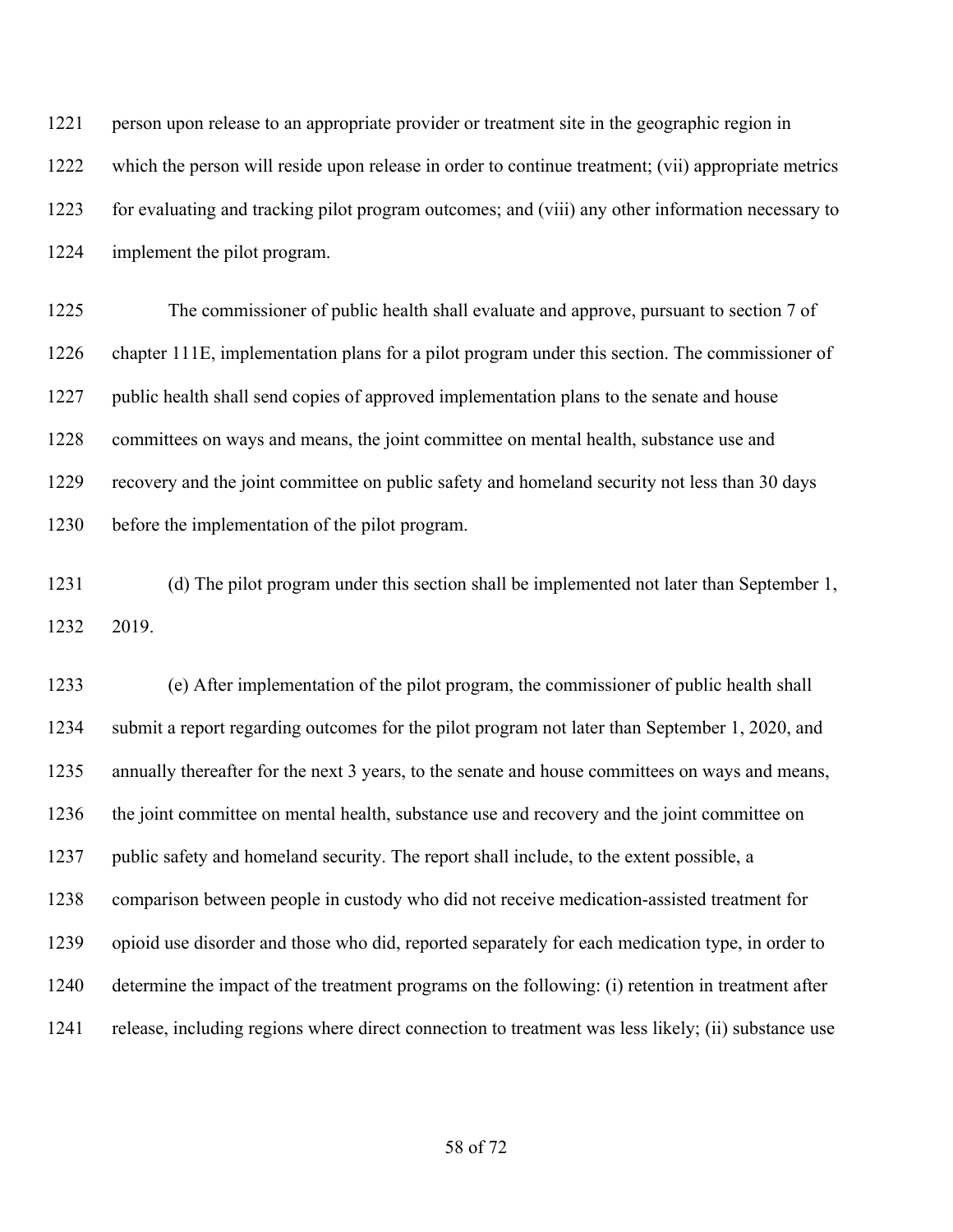and relapse after release; (iii) rates of recidivism; (iv) rates of nonfatal and fatal overdose; and (v) other outcome measures identified by the commissioner of public health.

 (f) Notwithstanding any general or special law to the contrary, the department of public health shall establish protocols that ensure that medication-assisted treatment provided under this section meets the following criteria: (i) consent provided to receive medication-assisted treatment is voluntarily given by the person in custody; (ii) that consent is recorded on a consent form signed by the person in custody; and (iii) consent is given after a written and verbal explanation of the following information: (A) the nature of federal Food and Drug Administration-approved medication used in substance use disorder treatment, including benefits and risks; (B) available alternative treatment options, including benefits and risks; (C) the need for the person in custody to inform the qualified addiction specialist, as defined in section 1 of chapter 127 of the General Laws, of medical conditions, including pregnancy, and medications that the person in custody is currently taking; (D) acknowledgement that the person in custody may withdraw voluntarily from treatment and discontinue use of medications; and (E) the options following termination of treatment, including detoxification. The department of public health shall establish the protocols not later than March 1, 2019, and shall make the protocols publicly available on its website and forward a copy of the protocols to the joint committee on mental health, substance use and recovery.

 (g) The commissioner of public health may promulgate regulations and guidelines necessary to implement the pilot program under this section.

 SECTION 99. Not later than January 1, 2019, the department of public health shall submit recommendations, together with drafts of any legislation, for improving access to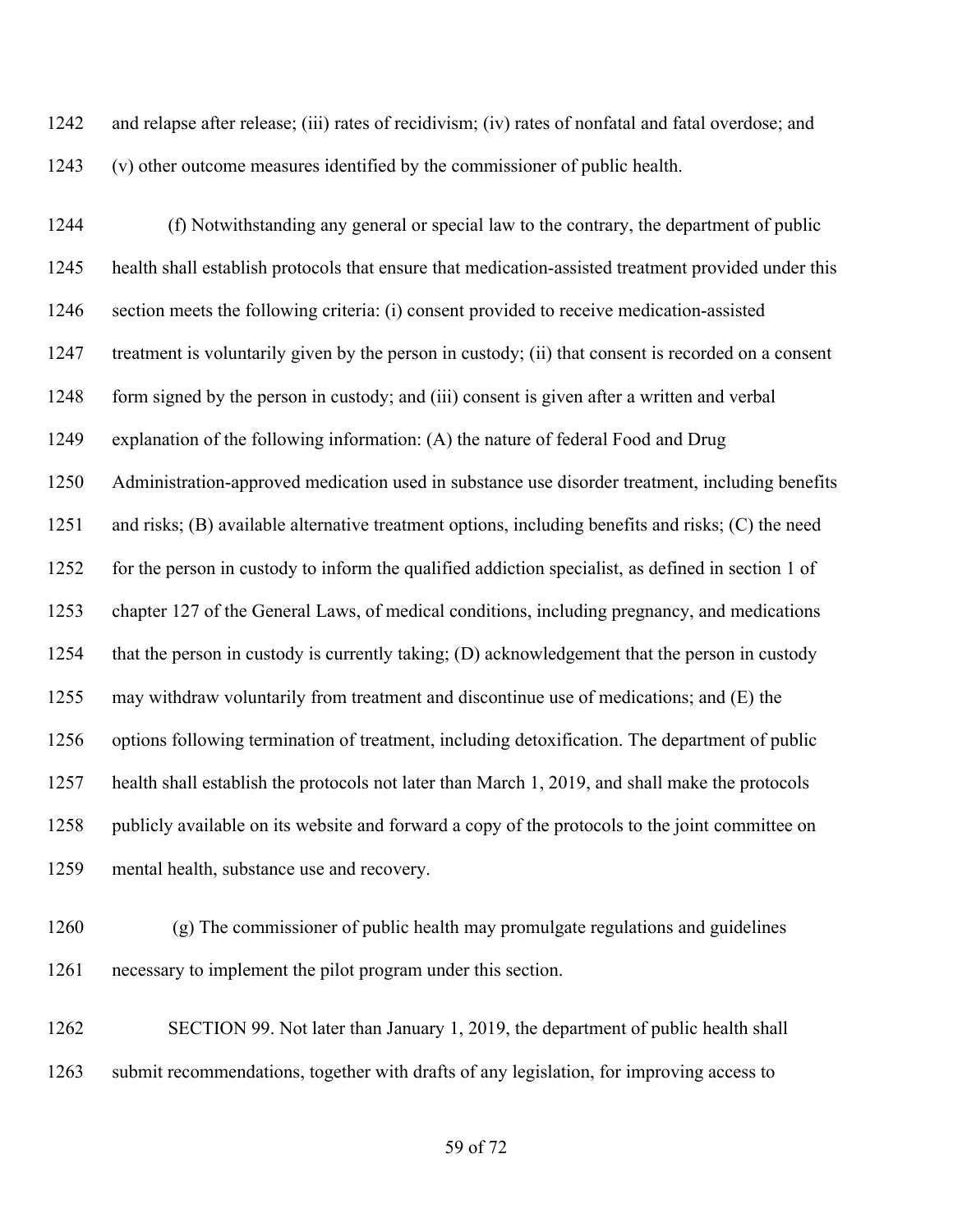voluntary rehabilitative alternatives to traditional disciplinary actions for licensed health care professionals who have a substance use disorder, including, but not limited to, dentists who have a substance use disorder, to the clerks of the house of representatives and the senate, the chairs of the joint committee on mental health, substance use and recovery and the chairs of the joint committee on public health.

 SECTION 100. There shall be a harm reduction commission to review and make recommendations regarding harm reduction opportunities to address substance use disorder.

 The commission shall consist of 15 members: the secretary of health and human services or a designee, who shall serve as chair; the commissioner of public health; the house and senate chairs of the joint committee on mental health, substance use and recovery or their designees; the mayor of the city of Boston or a designee; the mayor of the city of Cambridge or a designee; a representative from the Massachusetts Medical Society; a representative from the Massachusetts Health and Hospital Association, Inc.; and 7 members appointed by the secretary, 2 of whom shall be persons with a substance use disorder, 1 of whom shall be a clinician with experience providing direct care to individuals with a co-occurring mental health and substance use disorder, 1 of whom shall be a person working in an established harm reduction program providing direct support to persons with substance use disorders, 1 of whom shall be a representative of the Massachusetts Chiefs of Police Association Incorporated, 1 of whom shall have expertise in relevant state and federal law and regulation and 1 of whom shall be a representative of local municipal boards of health. In making appointments, the secretary shall, to the maximum extent feasible, ensure that the commission represents a broad distribution of diverse perspectives and geographic regions.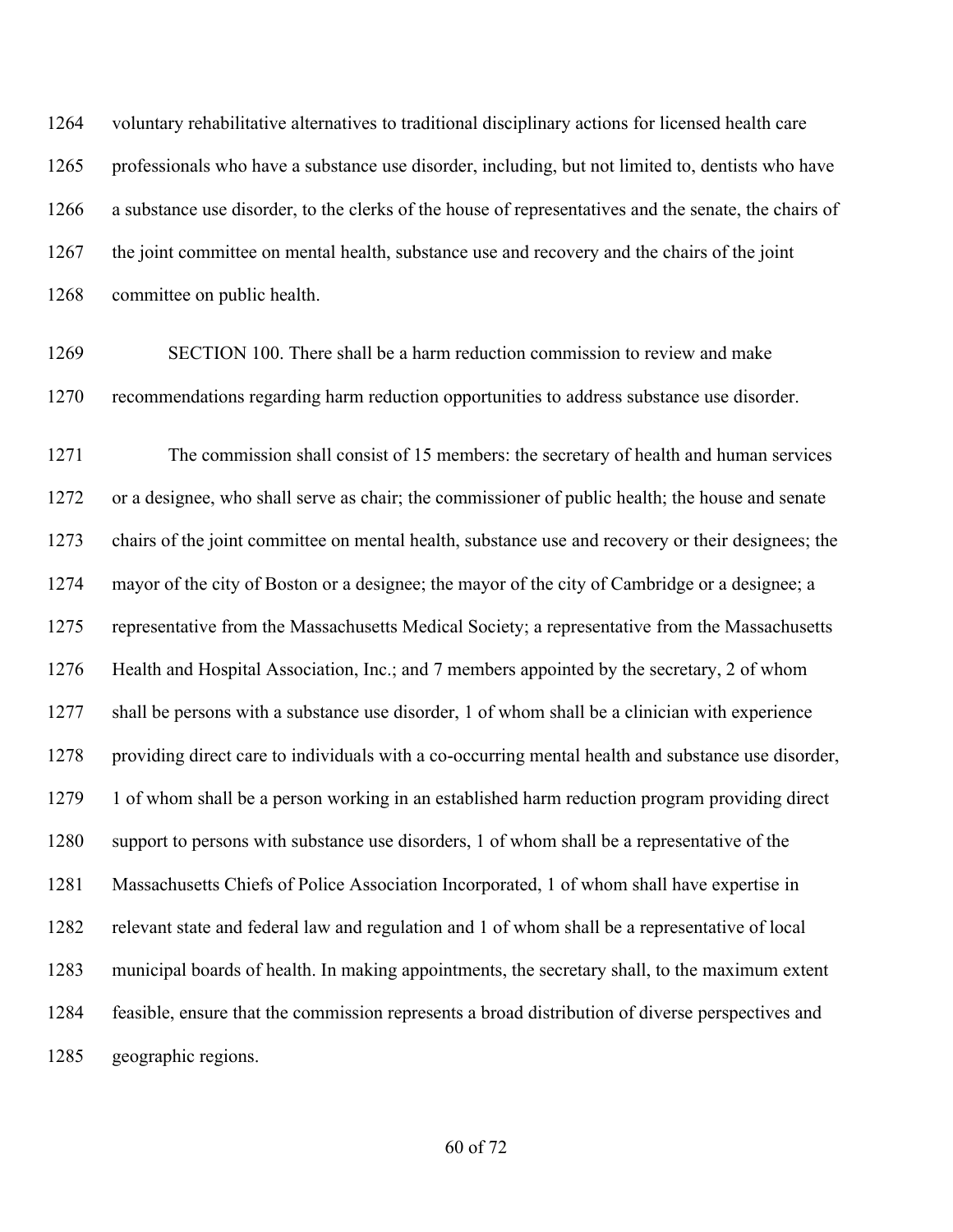As part of its review, the commission shall consider: (i) the feasibility of operating harm reduction sites in which (A) a person with a substance use disorder may consume pre-obtained controlled substances, (B) medical assistance by health care professionals is made immediately available to a person with a substance use disorder as necessary to prevent fatal overdose, and (C) counseling, referrals to treatment and other appropriate services are available on a voluntary basis; (ii) the potential public health and public safety benefits and risks of harm reduction sites; (iii) the potential federal, state and local legal issues involved with establishing harm reduction sites; (iv) appropriate guidance that would be necessary and required for professional licensure boards and any necessary changes to the regulations of such boards; (v) existing harm reduction efforts in the commonwealth and whether there is potential for collaboration with existing public health harm reduction organizations; (vi) opportunities to maximize public health benefits, including educating persons utilizing the sites of the risks of contracting HIV and viral hepatitis and on proper disposal of hypodermic needles and syringes; (vii) ways to support persons utilizing the sites who express an interest in seeking substance use disorder treatment, including providing information on evidence-based treatment options and direct referral to treatment providers; (viii) other harm reduction opportunities, including but not limited to, broadening the availability of narcotic testing products, including fentanyl test strips; (ix) alternatives and recommendations to broaden the availability of naloxone without prescription; and (x) other matters deemed appropriate by the commission. In developing its report, the commission shall review the experiences and results of other states and countries that have established supervised drug consumption sites and other harm reduction strategies and report on the impact of those harm reduction sites and strategies.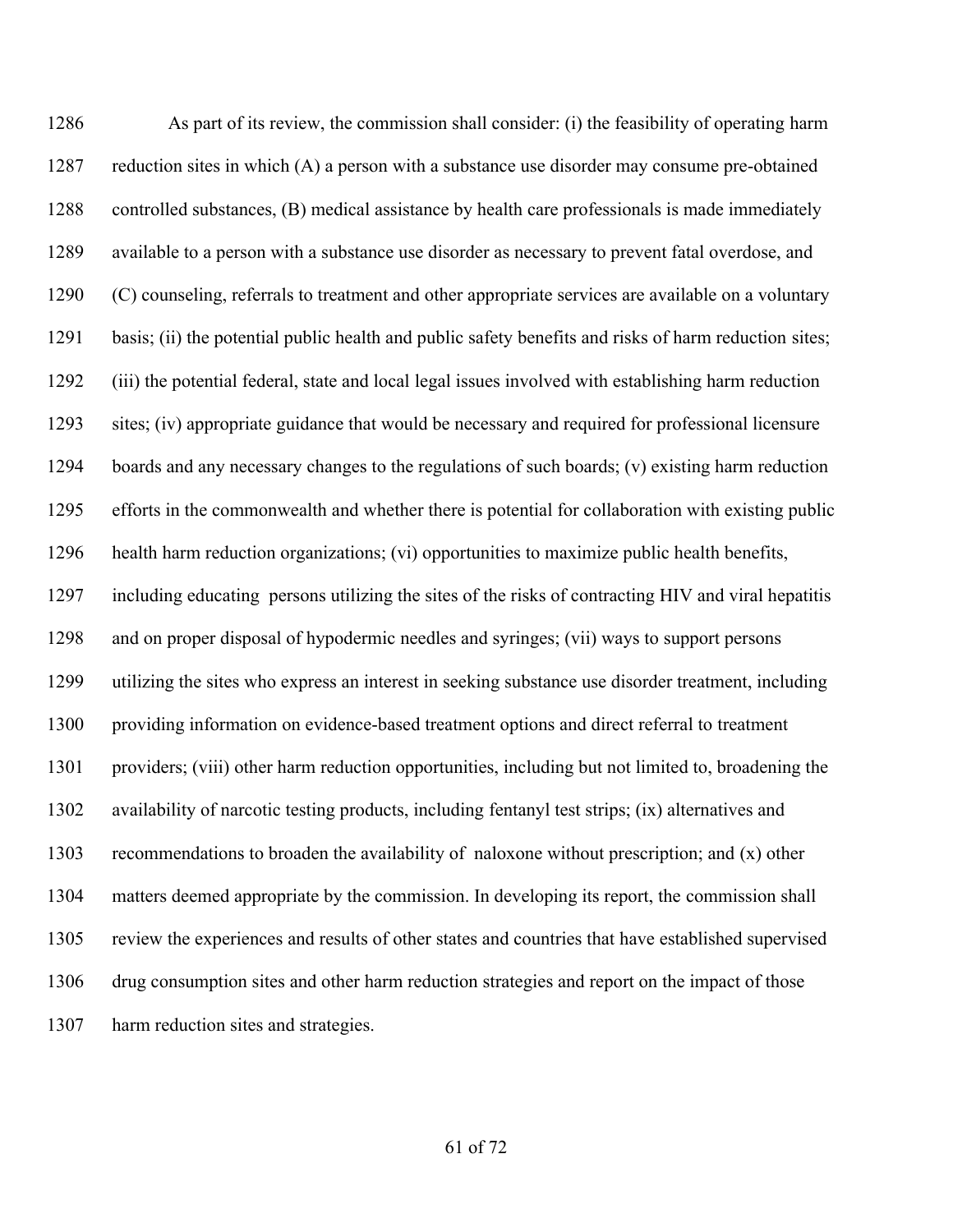The commission shall submit its findings and recommendations to the clerks of the senate and the house of representatives, the joint committee on mental health, substance use and recovery, the joint committee on public health, the joint committee on the judiciary and the 1311 senate and house committees on ways and means not later than February 1, 2019. The secretary shall also make the report publicly available on the executive office of health and human services' website.

 SECTION 101. There shall be a commission to review and make recommendations regarding recovery coaching in the commonwealth. The commission shall review training opportunities for recovery coaches and recommend the standards for credentialing a recovery coach, including whether recovery coaches should be subject to a board of registration through the department of public health. The commission shall gather all relevant data related to recovery coaches, including, but not limited to: (i) the total number of recovery coaches in the commonwealth; (ii) the number of people receiving compensation as recovery coaches in the commonwealth; (iii) the average and median compensation for a recovery coach; (iv) the average and median caseload for a recovery coach; and (v) the projected need for certified recovery coach services. The commission shall develop recommendations for a streamlined process to certify recovery coaches and adequate protections to ensure unauthorized individuals are not engaging in the practice of recovery coaching.

 The commission shall consist of 15 members: the secretary of health and human services or a designee, who shall serve as chair; the commissioner of public health or a designee; the director of Medicaid or a designee; 1 person appointed by the speaker of the house; 1 person appointed by the senate president; 1 representative from the Massachusetts Association of Health Plans, Inc.; 1 representative from the Massachusetts Psychiatric Society, Inc., who shall be a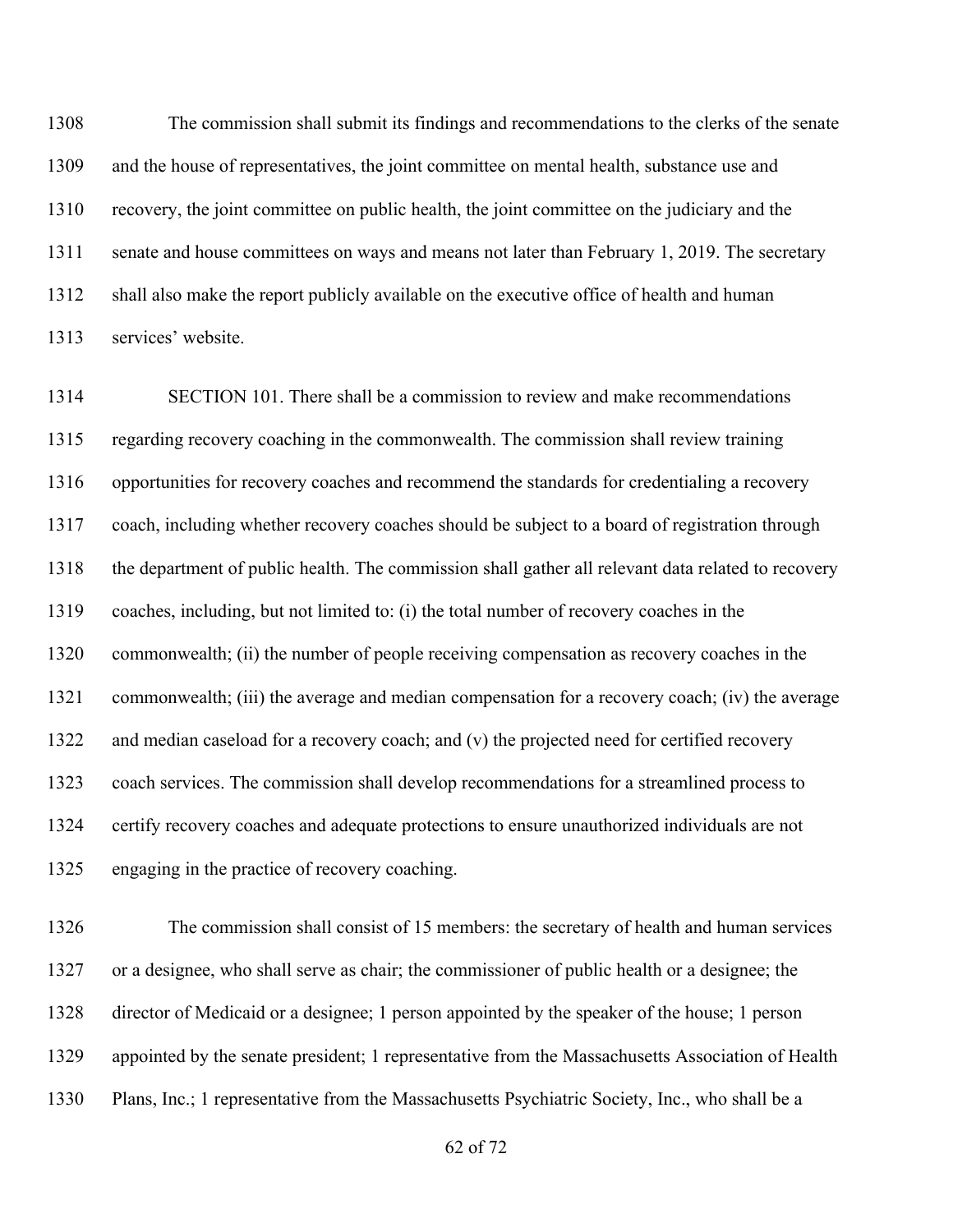psychiatrist specializing in addiction; 1 representative from Blue Cross Blue Shield of Massachusetts, Inc.; 1 representative from the Massachusetts Organization for Addiction Recovery, Inc.; and 6 persons who shall be appointed by the secretary of health and human services, 1 of whom shall have expertise in training recovery coaches, 1 of whom shall be a community provider who employs recovery coaches, 1 of whom shall represent a hospital that employs recovery coaches, 1 of whom shall be a family member to an individual with a substance use disorder, 1 of whom shall currently be employed as a recovery coach and 1 of whom shall be a consumer of recovery coach services.

 The commission may hold public meetings or fact-finding hearings or solicit public comment as it considers necessary. The commission shall submit its findings and recommendations, together with drafts of legislation, if any, necessary to carry those recommendations into effect, to the clerks of the senate and the house of representatives and the joint committee on mental health, substance use and recovery not later than 1 year from the effective date of this act.

 SECTION 102. There shall be a commission to review evidence-based treatment for individuals with a substance use disorder, mental illness or co-occurring substance use disorder and mental illness. The commission shall recommend a taxonomy of licensed behavioral health clinician specialties. Notwithstanding any general or special law to the contrary, the taxonomy of licensed behavioral health clinician specialties may be used by insurance carriers to develop a provider network. The commission shall recommend a process that may be used by carriers to validate a licensed behavioral health clinician's specialty.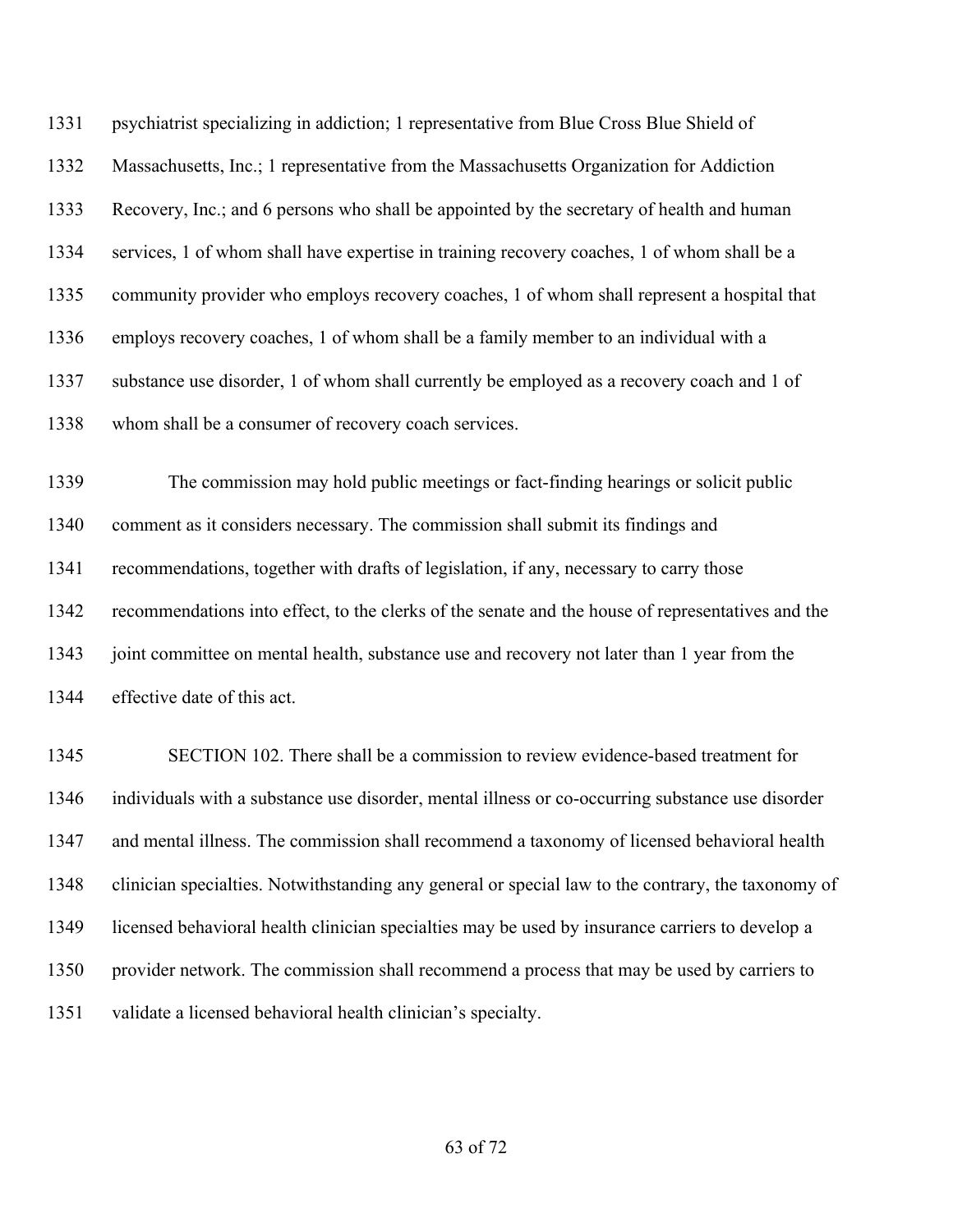The commission shall consist of 11 members: the secretary of health and human services or a designee, who shall serve as chair; the commissioner of insurance or a designee; and 9 persons to be appointed by the secretary of health and human services, 1 of whom shall have expertise in the treatment of individuals with a substance use disorder, 1 of whom shall have expertise in the treatment of adults with a mental illness, 1 of whom shall have expertise in children's behavioral health, 1 of whom shall be an emergency medicine expert with expertise in the treatment of addiction, 1 of whom shall be a hospital medicine expert with expertise in the treatment of addiction, 1 of whom shall be a licensed behavioral health clinician, 1 of whom shall be a representative of the National Association of Social Workers, Inc., 1 of whom shall be a representative of the Massachusetts Association of Health Plans, Inc., and 1 of whom shall be a representative of Blue Cross Blue Shield of Massachusetts, Inc. The secretary may appoint additional members who shall have expertise to aid the commission in producing its recommendations.

 The commission shall file a report of its findings and recommendations, together with drafts of legislation necessary to carry those recommendations into effect, with the clerks of the senate and the house of representatives not later than 180 days after the effective date of this act.

 SECTION 103. (a) There shall be a special commission to study and make recommendations regarding the use of medication-assisted treatment for opioid use disorder in the commonwealth, including methadone, buprenorphine and injectable long-acting naltrexone.

 (b) The commission shall: (i) create aggregate demographic and geographic profiles of individuals who use medication-assisted treatment; (ii) examine the availability of and barriers to accessing medication-assisted treatment, including federal, state and local laws and regulations;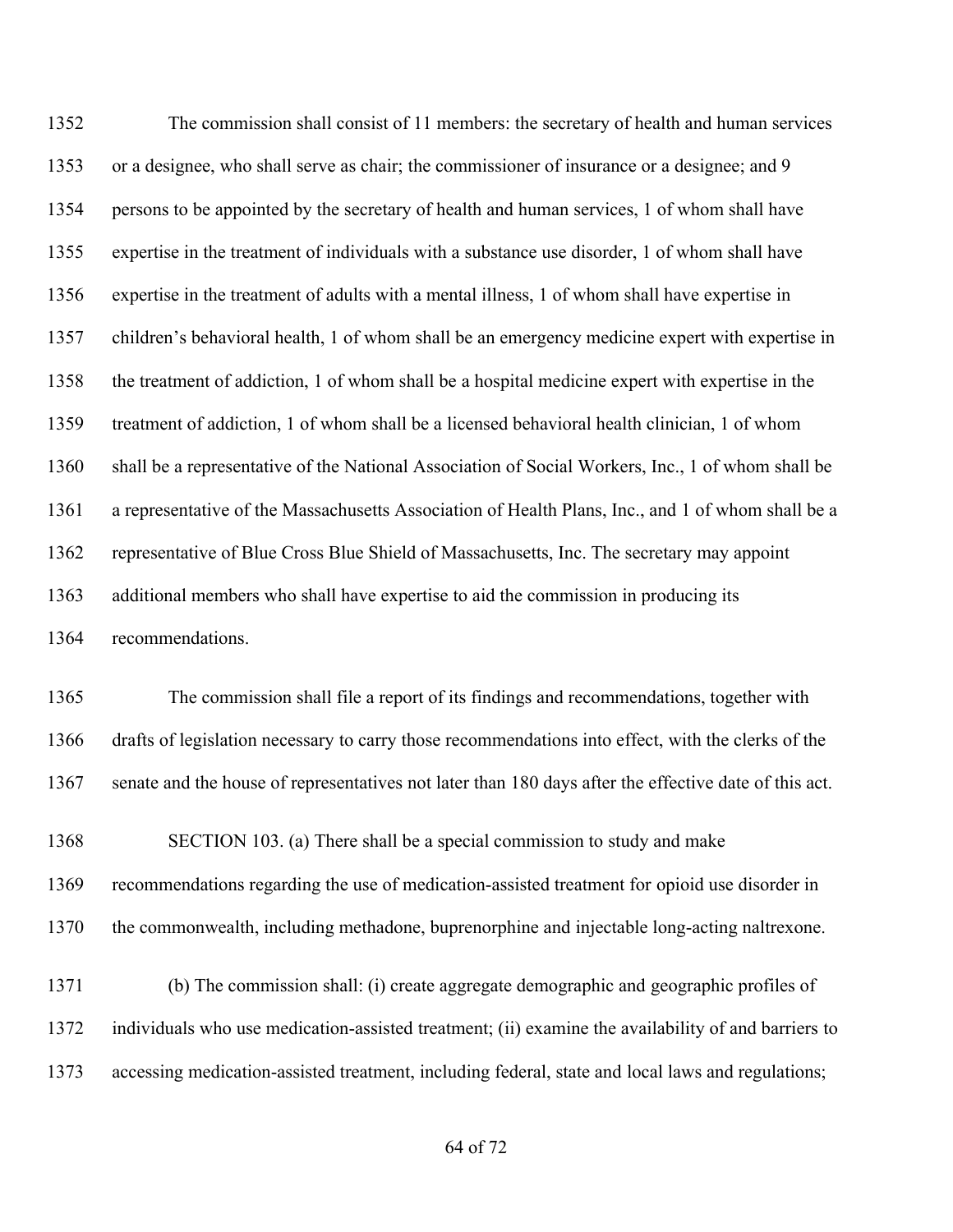(iii) determine the current utilization of, and projected need for, medication-assisted treatment in inpatient and outpatient settings, including, but not limited to, inpatient and residential substance use treatment facilities, inpatient psychiatric settings, pharmacy settings, mobile settings and primary care settings; (iv) identify ways to expand access to medication-assisted treatment in both inpatient and outpatient settings; (v) identify ways to encourage practitioners to seek waivers to administer buprenorphine to treat patients with opioid use disorder; (vi) study the availability of and concurrent use of behavioral health therapy for individuals receiving medication-assisted treatment; and (vii) study other related matters.

 (c) The commission shall consist of 19 members: the commissioner of public health or a designee, who shall serve as chair; the executive director of the health policy commission or a designee; the director of Medicaid or a designee; the house and senate chairs of the joint committee on mental health, substance use, and recovery or their designees; the ranking house and senate minority members of the joint committee on mental health, substance use and recovery or their designees; 3 representatives appointed by the commissioner of public health, 1 of whom shall be a representative of community health centers, 1 of whom shall be a primary care provider with experience providing medication-assisted treatment, and 1 of whom shall be an expert in substance use disorder treatment; and 1 representative of each of the following 9 organizations: the Massachusetts Medical Society; the Massachusetts Health and Hospital Association, Inc.; the Association for Behavioral Healthcare, Inc.; the Massachusetts Association of Behavioral Health Systems, Inc.; the Massachusetts Association of Health Plans, Inc.; Blue Cross Blue Shield of Massachusetts, Inc.; the Massachusetts Pharmacists Association; Advocates for Human Potential, Inc.; and the Massachusetts Organization for Addiction Recovery, Inc.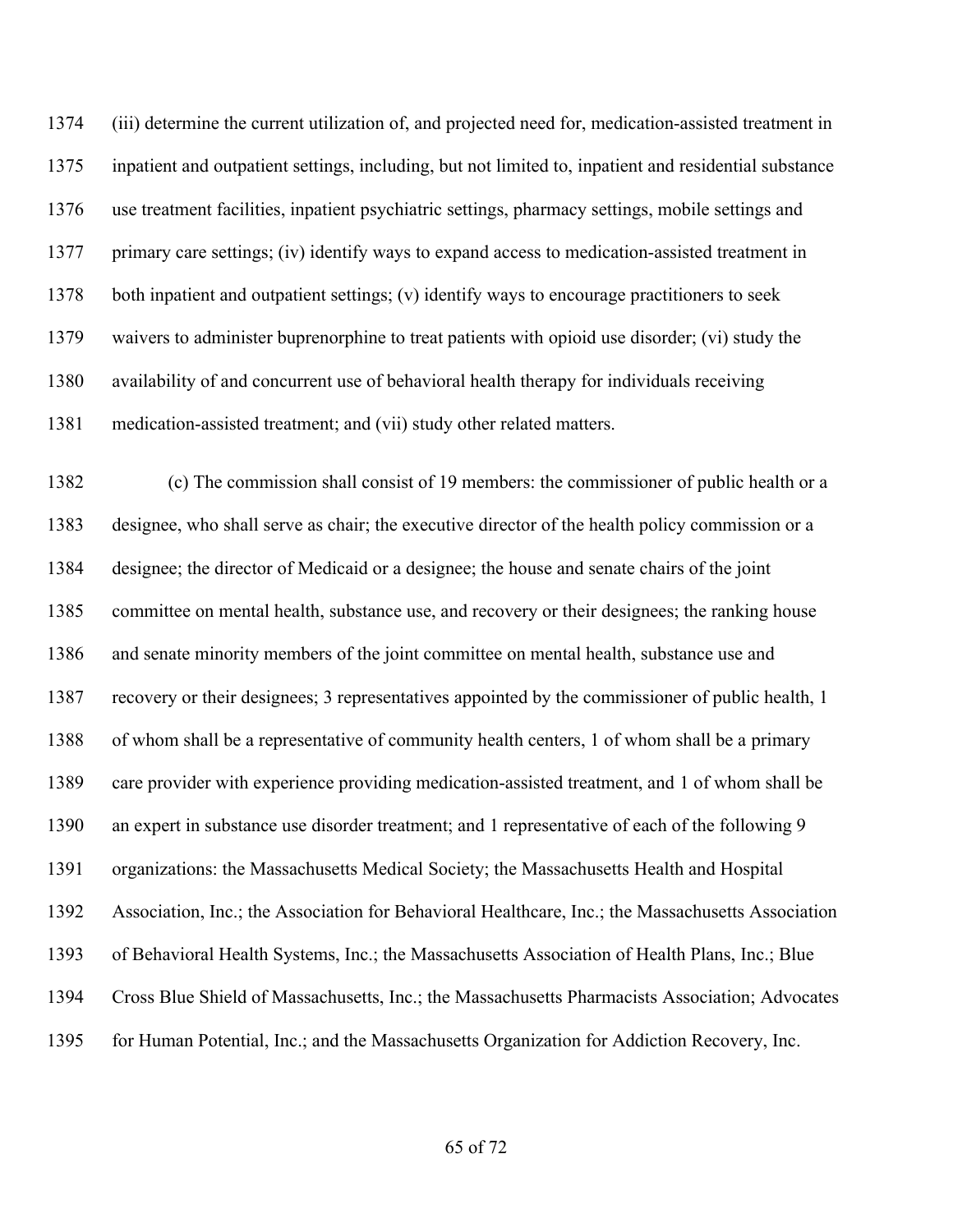(d) The commission shall file a report on its findings and recommendations, together with any recommendations for legislation, with the clerks of the house of representatives and the senate no later than 1 year from the effective date of this act.

 SECTION 104. There shall be a section 35 involuntary commitment commission to study the efficacy of involuntary inpatient treatment for non-court involved individuals diagnosed with substance use disorder. The commission shall: (a) review medical literature and expert opinions on the long-term relapse rates of individuals diagnosed with substance use disorder following involuntary inpatient treatment including: (1) the differences in outcomes for coerced and non- coerced patients, (2) any potential increased risk of an individual suffering a fatal overdose following a period of involuntary treatment, (3) medical literature on length of time necessary for detoxification of opioids and recommended time following detoxification to begin medication- assisted treatment, (4) the legal implications of holding a non-court involved individual who is diagnosed with substance use disorder but is no longer under the influence of substances, (5) whether the current capacity, including acute treatment services, clinical stabilization services, transitional support services and recovery homes, is sufficient to treat individuals seeking voluntary treatment for substance use disorder, (6) the availability of other treatments for substance use disorder, including those treatments used in less restrictive settings, and (7) the effectiveness of the existing involuntary commitment procedures pursuant to section 35 of chapter 123 of the General Laws at reducing long-term relapse rates; and

 (b) evaluate and develop a proposal for a consistent statewide standard for the medical review of individuals who are involuntarily committed due to an alcohol or substance use disorder pursuant to section 35 of chapter 123 of the General Laws, including, but not limited to, developing: (1) a proposed standardized form and criteria for releasing medical information for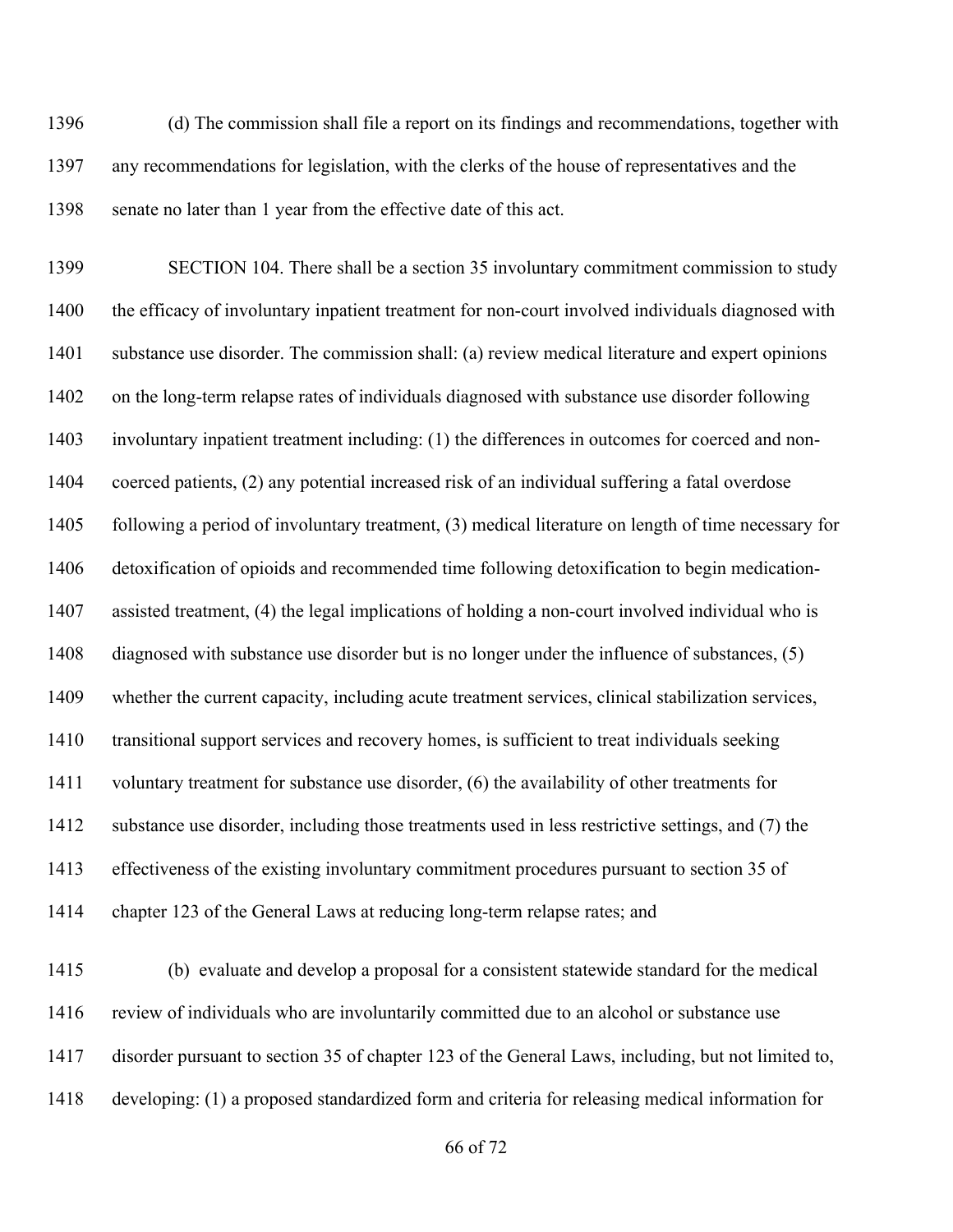use in a commitment hearing under said section 35 of said chapter 123 that is in compliance with federal and state privacy requirements and (2) criteria and guidance to medical staff about filing a petition under said section 35 of said chapter 123.

 The commission shall consist of: the secretary of health and human services or a designee, who shall serve as chair; the house and senate chairs of the joint committee on mental health, substance use and recovery or their designees; the house and senate chairs of the joint committee on judiciary or their designees; the minority leader of the house or a designee; the minority leader of the senate or a designee; 1 representative of an academic institution appointed by the speaker of the house; 1 representative of an academic institution appointed by the senate president; the chief justice of the trial court or a designee; the commissioner of the department of mental health or a designee; the commissioner of the department of public health or a designee; the director of the office of health equity in the department of public health; an addiction expert with experience in federal and state policy on substance use disorder; and 1 representative from each of the following organizations: Massachusetts Organization for Addiction Recovery, Inc.; The Boston Health Care for the Homeless Program, Inc.; Massachusetts Nurses Association; the Massachusetts Association of Advanced Practice Psychiatric Nurses; the Massachusetts chapter of the National Association of Social Workers, Inc.; American Civil Liberties Union of Massachusetts, Inc.; the committee for public counsel services; Massachusetts Health & Hospital Association, Inc.; the Massachusetts Psychological Association, Inc.; Massachusetts Medical Society; Massachusetts Psychiatric Society, Inc.; Massachusetts College of Emergency Physicians, Inc.; Massachusetts Society of Addiction Medicine, Inc.; Association for Behavioral 1440 Healthcare, Inc.; and Massachusetts Association of Behavioral Health Systems, Inc. The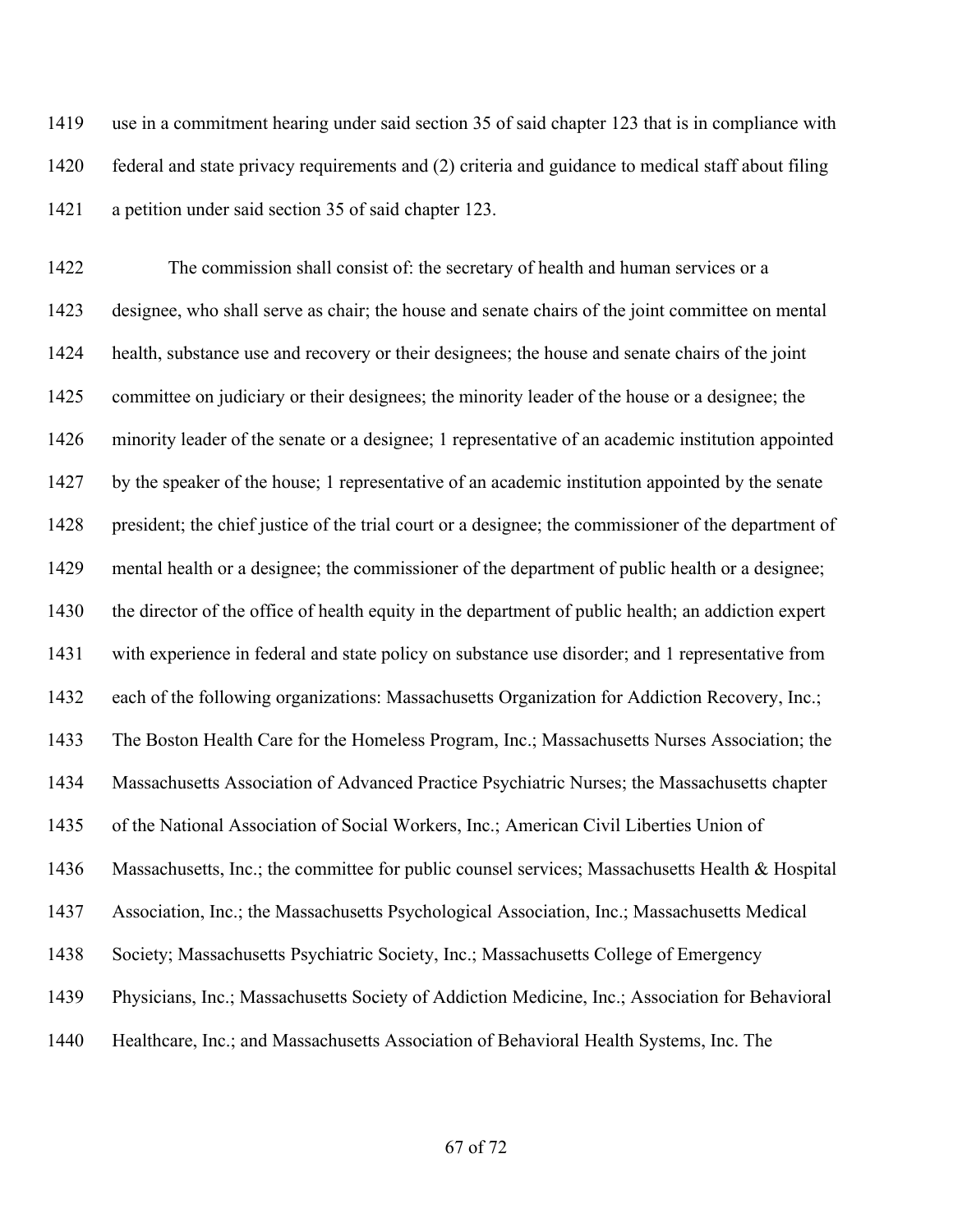commission shall file recommendations, including any proposed legislation, with the clerks of 1442 the house of representatives and the senate not later July 1, 2019.

 SECTION 105. For the purposes of this section, the following terms shall have the following meanings unless the context clearly requires otherwise:-

 "Community-based acute treatment" or "CBAT", 24-hour clinically managed mental health diversionary or step-down services for children and adolescents, as defined by the department of early education and care, usually provided as an alternative to mental health acute treatment.

 "Intensive community-based acute treatment" or "ICBAT", intensive 24-hour clinically managed mental health diversionary or step-down services for children and adolescents, as defined by the department of early education and care, usually provided as an alternative to mental health acute treatment.

 "Mental health acute treatment", 24-hour medically supervised mental health services provided in an inpatient facility, licensed by the department of mental health, that provides psychiatric evaluation, management, treatment and discharge planning in a structured treatment setting.

 "Mental health crisis stabilization services", 24-hour clinically managed mental health diversionary or step-down services for adults or adolescents, as defined by MassHealth, usually provided as an alternative to mental health acute treatment or following mental health acute treatment, which may include intensive crisis stabilization counseling, outreach to families and significant others and aftercare planning.

of 72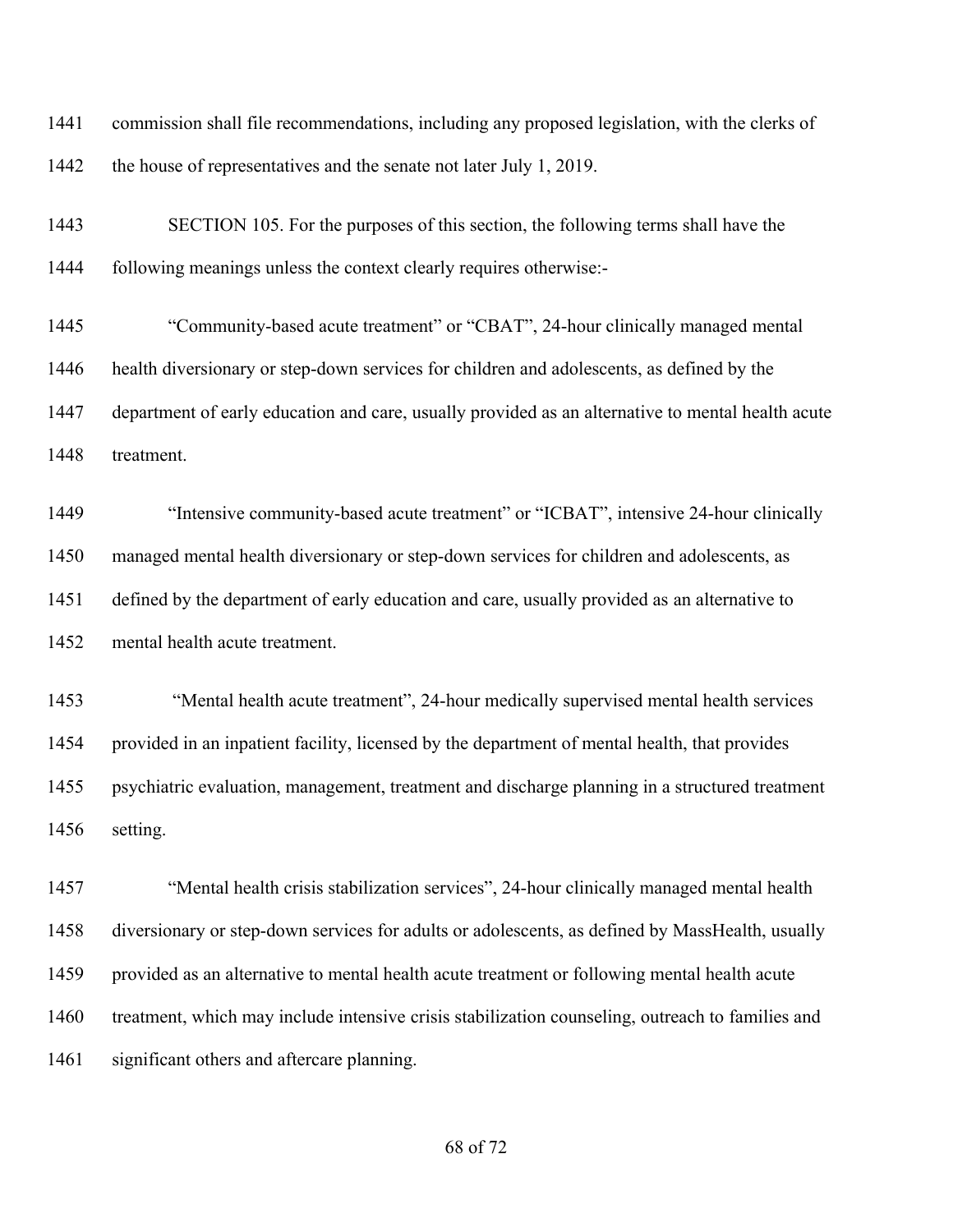Notwithstanding any general or special law to the contrary, the center for health information and analysis shall conduct a review of a mandated health benefit proposal to require coverage for: (i) medically necessary mental health acute treatment that does not require preauthorization prior to obtaining treatment; provided, however, that medical necessity shall be determined by the treating clinician in consultation with the patient and noted in the patient's medical record; (ii) medically necessary mental health crisis stabilization services for not more than 14 days that does not require preauthorization prior to obtaining such services; provided, however, that a facility shall provide the carrier with both notification of admission and the initial treatment plan within 48 hours of admission; provided further, that utilization review procedures may be initiated on day 7 and medical necessity shall be determined by the treating clinician in consultation with the patient and noted in the patient's medical record; (iii) medically necessary community-based acute treatment for not more than 21 days; provided, however, that a facility shall provide the carrier both notification of admission and the initial treatment plan within 48 hours of admission; provided further, that utilization review procedures may be initiated on day 10; and provided further, that medical necessity shall be determined by the treating clinician in consultation with the patient and noted in the patient's medical record; and (iv) medically necessary intensive community-based acute treatment services for not more than 14 days; provided, however, that a facility shall provide the carrier with both notification of admission and the initial treatment plan within 48 hours of admission, provided further, that utilization review procedures may be initiated on day 7; and provided further, that medical necessity shall be determined by the treating clinician in consultation with the patient and noted in the patient's medical record.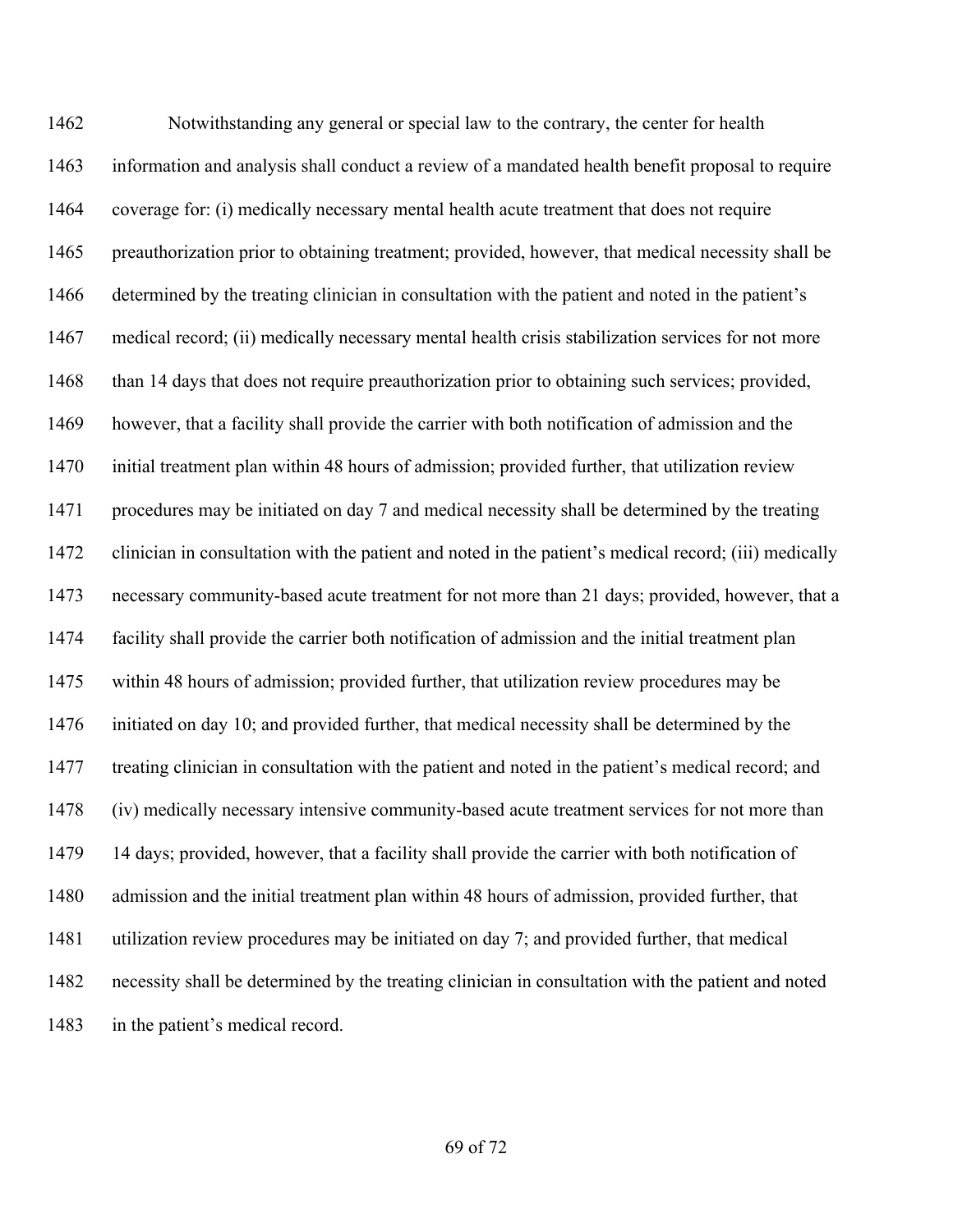The review shall be performed by the center consistent with section 38C of chapter 3 of the General Laws. The center shall evaluate the impact of such a mandate as a requirement for all of the health plans and policies under subsection (a) of said section 38C of said chapter 3, as well as the impact of such a mandate on the division of medical assistance and its contracted health insurers, health plans, health maintenance organizations, behavioral health management firms and third party administrators under contract to a Medicaid managed care organization or primary care clinician plan. The center shall file its review with the clerks of the house of representatives and senate, the joint committee on mental health, substance use and recovery, the 1492 joint committee on health care financing and the house and senate committees on ways and means not later July 1, 2019.

 SECTION 106. The division of insurance and the office of Medicaid shall jointly develop and issue bulletins identifying the healthcare common procedure coding system codes that are used by carriers, as defined in section 1 of chapter 176O of the General Laws, behavioral health management firms and third party administrators under contract to a carrier, Medicaid managed care organization, accountable care organization or the MassHealth primary care clinician plan 1499 for initiation and continuation of opioid agonist treatment, including partial agonist treatment, of opioid use disorders provided in: (i) acute care hospital emergency departments or satellite emergency facilities; (ii) community-based treatment facilities, outpatient clinics, primary care practices or office-based treatment clinics; (iii) inpatient facilities providing treatment for substance use disorders; and (iv) any facility used for commitment pursuant to section 35 of chapter 123 of the General Laws for persons with a substance use disorder; provided, however, that the procedures identified in the bulletins shall be based on medical necessity, pursuant to said chapter 176O, and shall ensure at least 1 opioid agonist treatment and at least 1 partial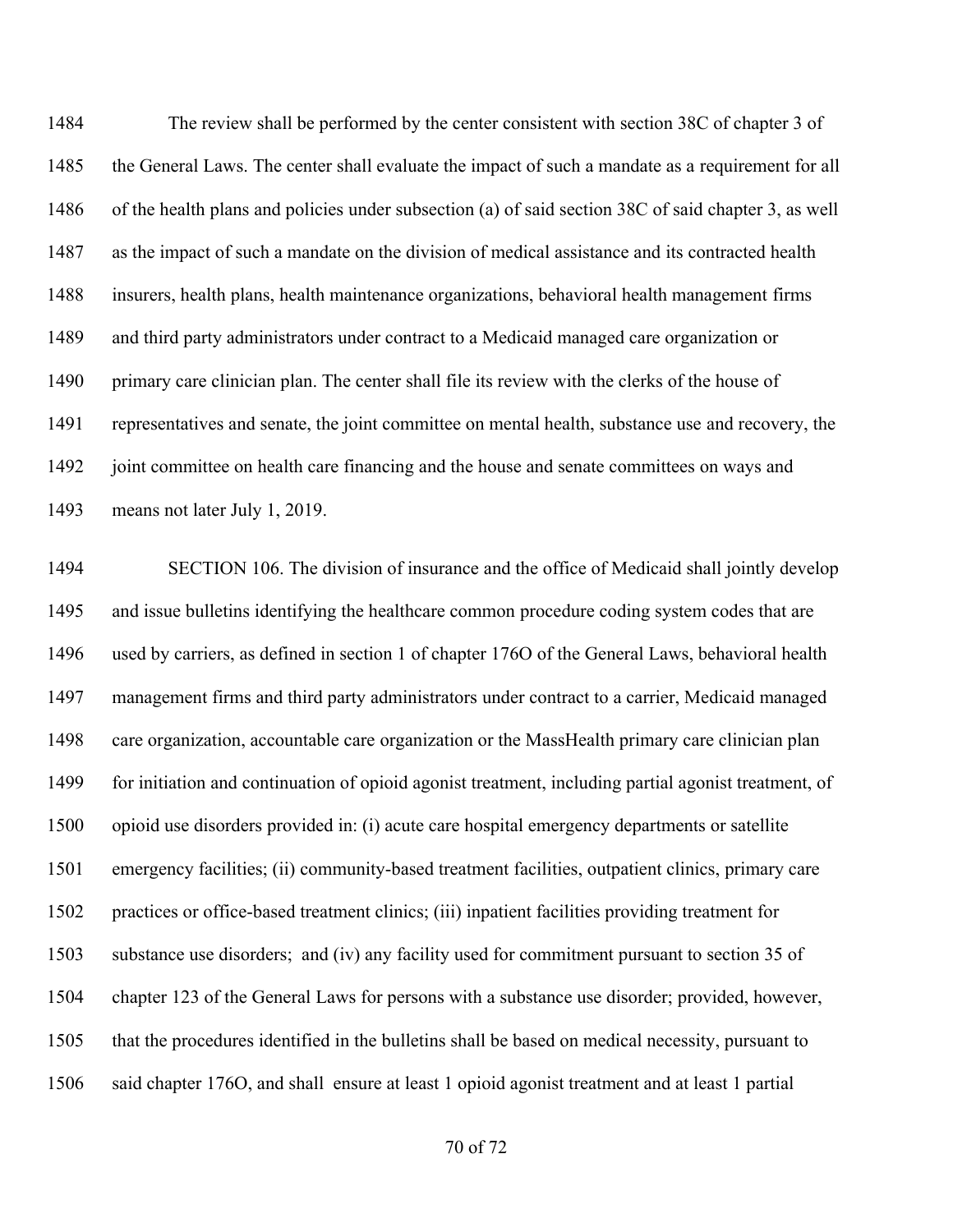agonist treatment are available without preauthorization. Prior to the issuance of the bulletins, the division and the office of Medicaid shall convene and consult with a group of carriers and providers regarding opioid agonist treatment in each of the treatment settings described in clauses (i) to (iv), inclusive. The division and the office of Medicaid shall publish the bulletins on their respective websites not later than January 1, 2019.

 SECTION 107. There shall be a special commission to study the ways consumer protection laws in the commonwealth may be strengthened to hold corporate entities responsible for their role in furthering the opioid epidemic. The commission shall issue a report that shall include, but not be limited to, a review of and recommendations regarding: (i) the personal liability standard for executives of pharmaceutical companies; (ii) the use of deceptive or misleading marketing practices by pharmaceutical companies; (iii) the need to strengthen existing penalties against pharmaceutical companies engaged in unfair or deceptive acts or practices related to the opioid epidemic; and (iv) remedial action pharmaceutical companies may take to mitigate the harmful effects of the opioid epidemic.

 The commission shall consist of the following members: the governor or a designee; the attorney general or a designee; the commissioner of public health or a designee; the senate president, who shall serve as co-chair; the senate minority leader; the speaker of the house, who shall serve as co-chair; the house minority leader; and 6 members appointed by the attorney general: 1 of whom shall be a legal expert in consumer protection and liability, 1 of whom shall be an expert in the field of pain medication and management, 1 of whom shall be a medical expert in the area of substance use disorder and treatment, 1 of whom shall be a provider with extensive experience in the field of pain medication prescription and 2 of whom shall be persons who have had a substance use disorder.